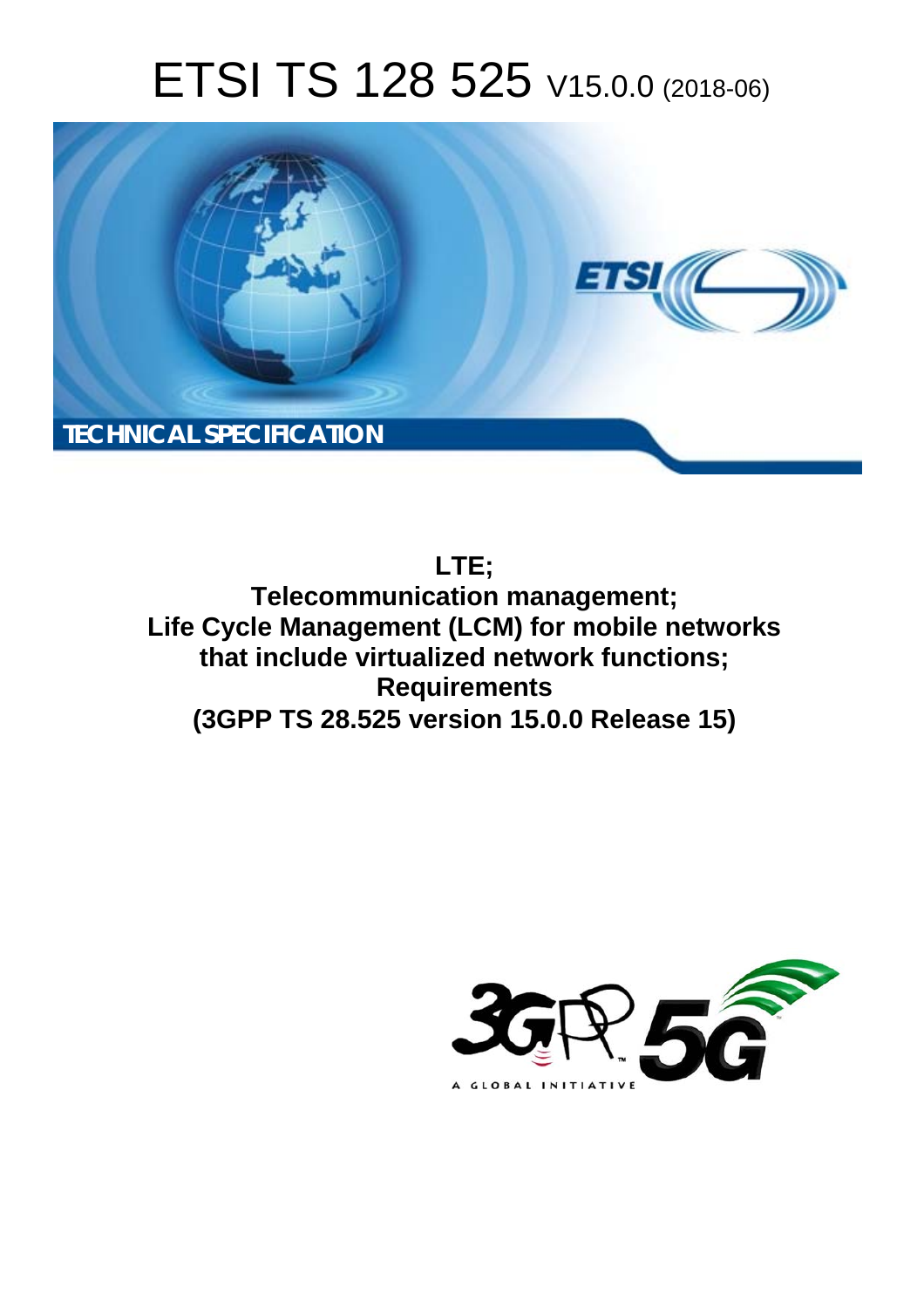Reference RTS/TSGS-0528525vf00

Keywords

LTE

#### *ETSI*

#### 650 Route des Lucioles F-06921 Sophia Antipolis Cedex - FRANCE

Tel.: +33 4 92 94 42 00 Fax: +33 4 93 65 47 16

Siret N° 348 623 562 00017 - NAF 742 C Association à but non lucratif enregistrée à la Sous-Préfecture de Grasse (06) N° 7803/88

#### *Important notice*

The present document can be downloaded from: <http://www.etsi.org/standards-search>

The present document may be made available in electronic versions and/or in print. The content of any electronic and/or print versions of the present document shall not be modified without the prior written authorization of ETSI. In case of any existing or perceived difference in contents between such versions and/or in print, the only prevailing document is the print of the Portable Document Format (PDF) version kept on a specific network drive within ETSI Secretariat.

Users of the present document should be aware that the document may be subject to revision or change of status. Information on the current status of this and other ETSI documents is available at <https://portal.etsi.org/TB/ETSIDeliverableStatus.aspx>

If you find errors in the present document, please send your comment to one of the following services: <https://portal.etsi.org/People/CommiteeSupportStaff.aspx>

#### *Copyright Notification*

No part may be reproduced or utilized in any form or by any means, electronic or mechanical, including photocopying and microfilm except as authorized by written permission of ETSI. The content of the PDF version shall not be modified without the written authorization of ETSI. The copyright and the foregoing restriction extend to reproduction in all media.

> © ETSI 2018. All rights reserved.

**DECT**TM, **PLUGTESTS**TM, **UMTS**TM and the ETSI logo are trademarks of ETSI registered for the benefit of its Members. **3GPP**TM and **LTE**TM are trademarks of ETSI registered for the benefit of its Members and of the 3GPP Organizational Partners. **oneM2M** logo is protected for the benefit of its Members.

**GSM**® and the GSM logo are trademarks registered and owned by the GSM Association.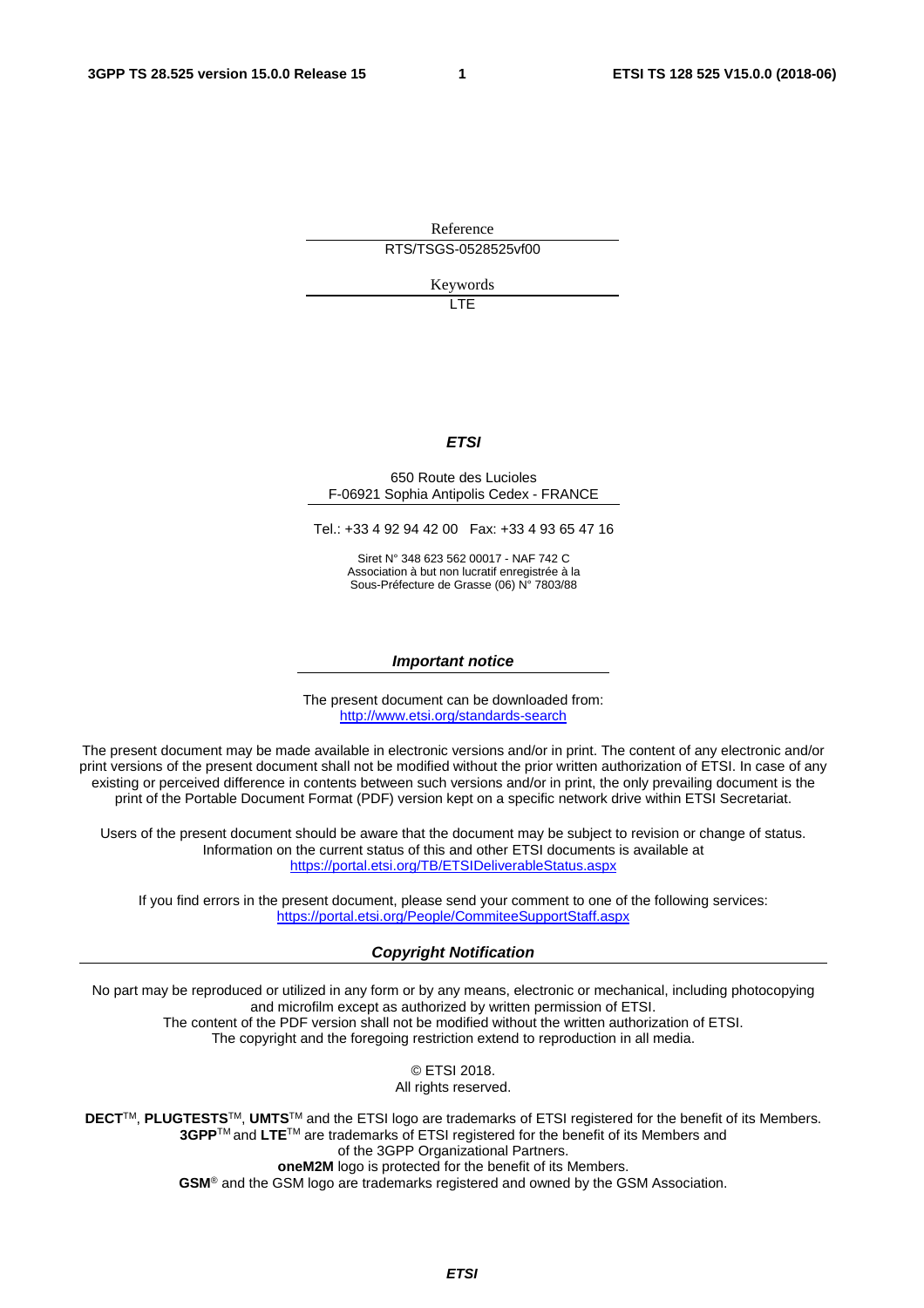# Intellectual Property Rights

#### Essential patents

IPRs essential or potentially essential to normative deliverables may have been declared to ETSI. The information pertaining to these essential IPRs, if any, is publicly available for **ETSI members and non-members**, and can be found in ETSI SR 000 314: *"Intellectual Property Rights (IPRs); Essential, or potentially Essential, IPRs notified to ETSI in respect of ETSI standards"*, which is available from the ETSI Secretariat. Latest updates are available on the ETSI Web server ([https://ipr.etsi.org/\)](https://ipr.etsi.org/).

Pursuant to the ETSI IPR Policy, no investigation, including IPR searches, has been carried out by ETSI. No guarantee can be given as to the existence of other IPRs not referenced in ETSI SR 000 314 (or the updates on the ETSI Web server) which are, or may be, or may become, essential to the present document.

#### **Trademarks**

The present document may include trademarks and/or tradenames which are asserted and/or registered by their owners. ETSI claims no ownership of these except for any which are indicated as being the property of ETSI, and conveys no right to use or reproduce any trademark and/or tradename. Mention of those trademarks in the present document does not constitute an endorsement by ETSI of products, services or organizations associated with those trademarks.

# Foreword

This Technical Specification (TS) has been produced by ETSI 3rd Generation Partnership Project (3GPP).

The present document may refer to technical specifications or reports using their 3GPP identities, UMTS identities or GSM identities. These should be interpreted as being references to the corresponding ETSI deliverables.

The cross reference between GSM, UMTS, 3GPP and ETSI identities can be found under [http://webapp.etsi.org/key/queryform.asp.](http://webapp.etsi.org/key/queryform.asp)

# Modal verbs terminology

In the present document "**shall**", "**shall not**", "**should**", "**should not**", "**may**", "**need not**", "**will**", "**will not**", "**can**" and "**cannot**" are to be interpreted as described in clause 3.2 of the [ETSI Drafting Rules](https://portal.etsi.org/Services/editHelp!/Howtostart/ETSIDraftingRules.aspx) (Verbal forms for the expression of provisions).

"**must**" and "**must not**" are **NOT** allowed in ETSI deliverables except when used in direct citation.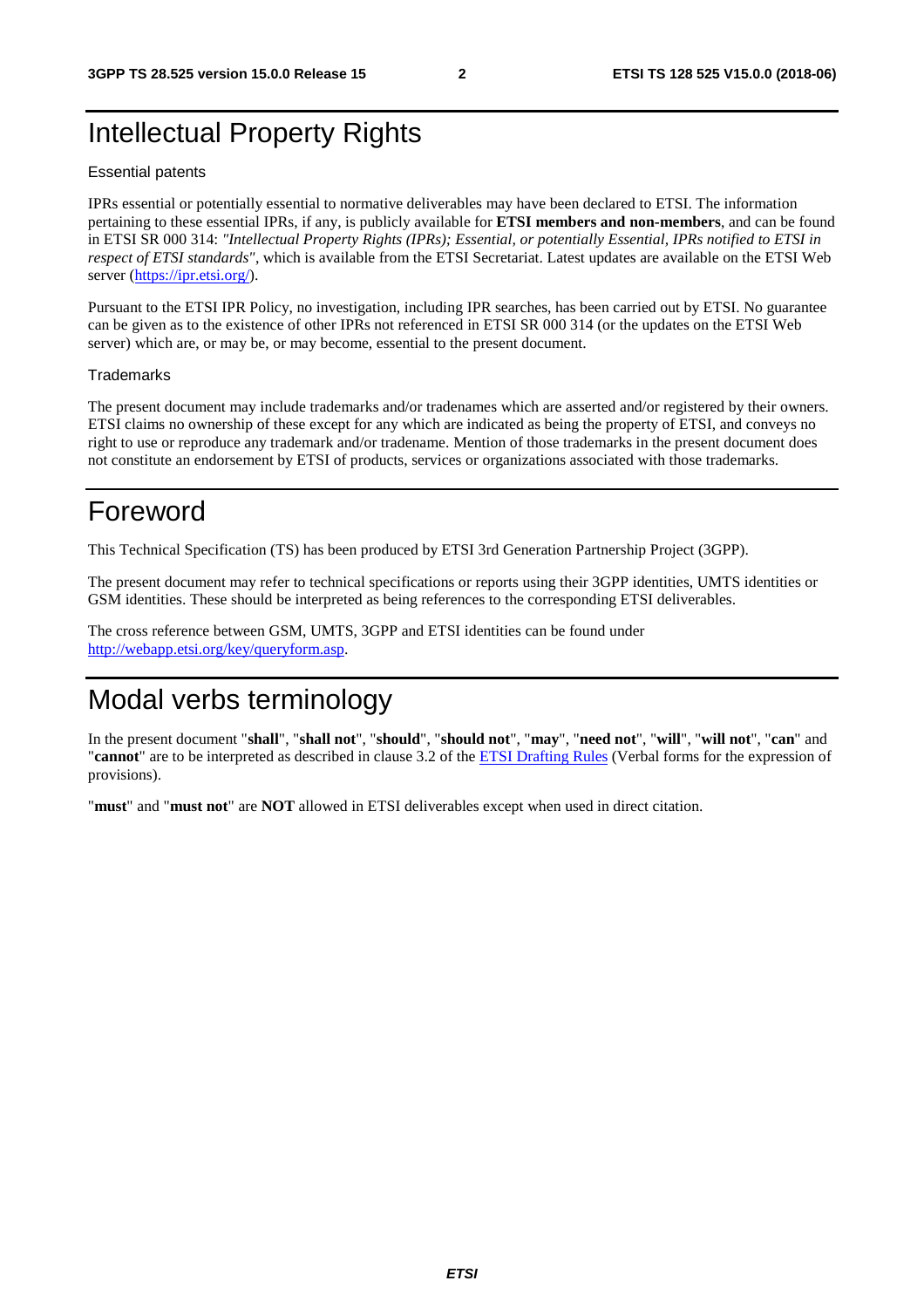$\mathbf{3}$ 

# Contents

| 1              |                                                                                                  |  |  |
|----------------|--------------------------------------------------------------------------------------------------|--|--|
| 2              |                                                                                                  |  |  |
| 3              |                                                                                                  |  |  |
| 3.1            |                                                                                                  |  |  |
| 3.2            |                                                                                                  |  |  |
| $\overline{4}$ |                                                                                                  |  |  |
| 5              |                                                                                                  |  |  |
| 5.1            |                                                                                                  |  |  |
| 5.2            |                                                                                                  |  |  |
| 5.3            |                                                                                                  |  |  |
| 5.4            |                                                                                                  |  |  |
| 5.4.1          |                                                                                                  |  |  |
| 5.4.2          | NS scaling using VNF LCM operation (that is a part of NS LCM operation) based on PM data         |  |  |
| 5.4.3          | Enabling/disabling the auto-scaling of the corresponding VNF instance(s) through NFVO as part of |  |  |
|                |                                                                                                  |  |  |
| 5.4.4          |                                                                                                  |  |  |
| 5.4.4.1        |                                                                                                  |  |  |
| 5.4.4.2        | VNF application software update when application software is not part of VNF Package 10          |  |  |
| 5.4.4.3        | VNF application software update when application software is part of VNF Package11               |  |  |
| 5.4.4.3.1      | VNF application software update when application software is part of VNF Package and             |  |  |
|                |                                                                                                  |  |  |
| 5.4.5          |                                                                                                  |  |  |
| 5.4.5.1        |                                                                                                  |  |  |
| 5.4.5.2        |                                                                                                  |  |  |
| 5.4.5.3        |                                                                                                  |  |  |
| 5.4.5.3.1      | Managing EM IP address provided to VNFM by EM as VNF configuration data 14                       |  |  |
| 5.4.5.3.2      | Managing EM IP address provided to VNFM by EM as VNF instantiation parameter 15                  |  |  |
| 6              |                                                                                                  |  |  |
| 6.1            |                                                                                                  |  |  |
| 6.1.1          |                                                                                                  |  |  |
| 6.1.2          |                                                                                                  |  |  |
| 6.1.3          |                                                                                                  |  |  |
| 6.1.4          |                                                                                                  |  |  |
| 6.2            |                                                                                                  |  |  |
| 6.3            |                                                                                                  |  |  |
| 6.4            |                                                                                                  |  |  |
| 6.4.1          |                                                                                                  |  |  |
| 6.4.1.1        |                                                                                                  |  |  |
| 6.4.1.2        |                                                                                                  |  |  |
| 6.4.1.2.1      |                                                                                                  |  |  |
| 6.4.1.2.2      |                                                                                                  |  |  |
| 6.4.1.3        |                                                                                                  |  |  |
| 6.4.1.3.1      |                                                                                                  |  |  |
| 6.4.1.4        |                                                                                                  |  |  |
| 6.4.1.4.1      |                                                                                                  |  |  |
| 6.4.1.4.2      |                                                                                                  |  |  |
| 6.4.1.5        |                                                                                                  |  |  |
| 6.4.1.6        |                                                                                                  |  |  |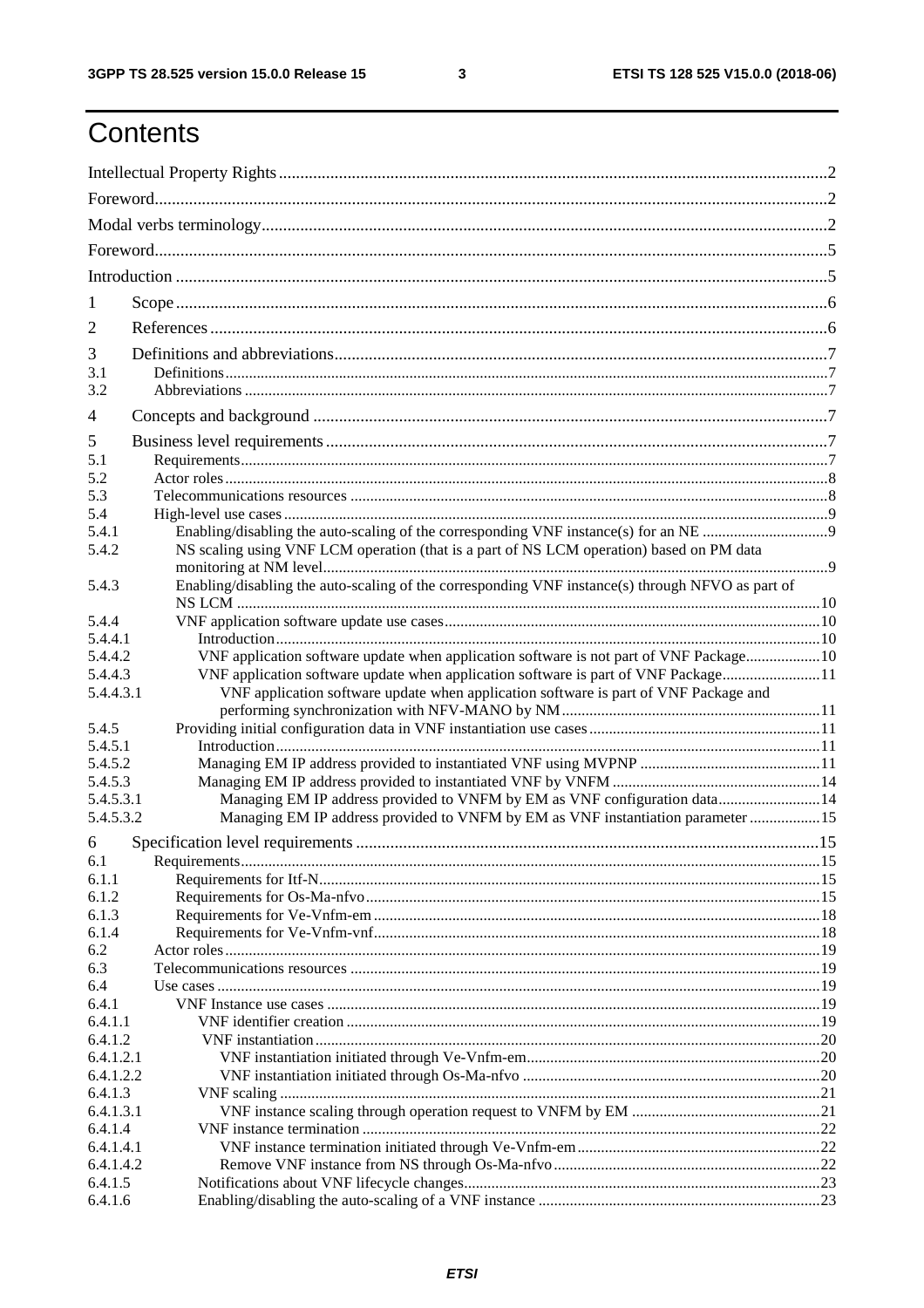| 6.4.1.7   |                                                                                          |  |
|-----------|------------------------------------------------------------------------------------------|--|
| 6.4.1.8   | Retrieve VNF instance information by NM through NFVO as part of the NS query 24          |  |
| 6.4.1.9   | Modify non-application information and non-application configuration attributes of a VNF |  |
|           |                                                                                          |  |
| 6.4.2     |                                                                                          |  |
| 6.4.2.1   |                                                                                          |  |
| 6.4.2.2   |                                                                                          |  |
|           |                                                                                          |  |
| 6.4.2.3   |                                                                                          |  |
| 6.4.2.4   |                                                                                          |  |
| 6.4.2.5   |                                                                                          |  |
| 6.4.2.6   |                                                                                          |  |
| 6.4.2.7   |                                                                                          |  |
| 6.4.2.8   |                                                                                          |  |
| 6.4.2.9   |                                                                                          |  |
| 6.4.2.10  |                                                                                          |  |
| 6.4.2.11  |                                                                                          |  |
| 6.4.3     |                                                                                          |  |
| 6.4.3.1   |                                                                                          |  |
| 6.4.3.1.1 |                                                                                          |  |
| 6.4.3.1.2 |                                                                                          |  |
| 6.4.3.1.3 |                                                                                          |  |
| 6.4.3.2   |                                                                                          |  |
| 6.4.3.3   |                                                                                          |  |
| 6.4.3.4   | NS scaling using VNF scaling operation initiated through Os-Ma-nfvo reference point34    |  |
| 6.4.3.5   |                                                                                          |  |
| 6.4.3.6   |                                                                                          |  |
| 6.4.3.7   |                                                                                          |  |
| 6.4.3.8   |                                                                                          |  |
| 6.4.3.9   |                                                                                          |  |
| 6.4.3.10  |                                                                                          |  |
| 6.4.3.11  |                                                                                          |  |
| 6.4.3.12  |                                                                                          |  |
| 6.4.3.13  |                                                                                          |  |
| 6.4.3.14  |                                                                                          |  |
| 6.4.3.15  |                                                                                          |  |
| 6.4.3.16  |                                                                                          |  |
| 6.4.3.17  |                                                                                          |  |
| 6.4.3.18  |                                                                                          |  |
| 6.4.3.19  |                                                                                          |  |
| 6.4.3.20  |                                                                                          |  |
| 6.4.4     |                                                                                          |  |
| 6.4.4.1   |                                                                                          |  |
| 6.4.4.2   |                                                                                          |  |
| 6.4.4.3   |                                                                                          |  |
| 6.4.4.4   |                                                                                          |  |
| 6.4.4.5   |                                                                                          |  |
| 6.4.4.6   |                                                                                          |  |
| 6.4.4.7   |                                                                                          |  |
| 6.4.4.8   |                                                                                          |  |
| 6.4.4.9   |                                                                                          |  |
| 6.4.4.10  |                                                                                          |  |
| 6.4.5     |                                                                                          |  |
| 6.4.5.1   |                                                                                          |  |
| 6.4.5.2   |                                                                                          |  |
| 6.4.5.3   |                                                                                          |  |
| 6.4.5.4   |                                                                                          |  |
| 6.4.5.5   |                                                                                          |  |
| 6.4.5.6   |                                                                                          |  |
|           |                                                                                          |  |
|           | <b>Annex A (informative):</b>                                                            |  |
|           |                                                                                          |  |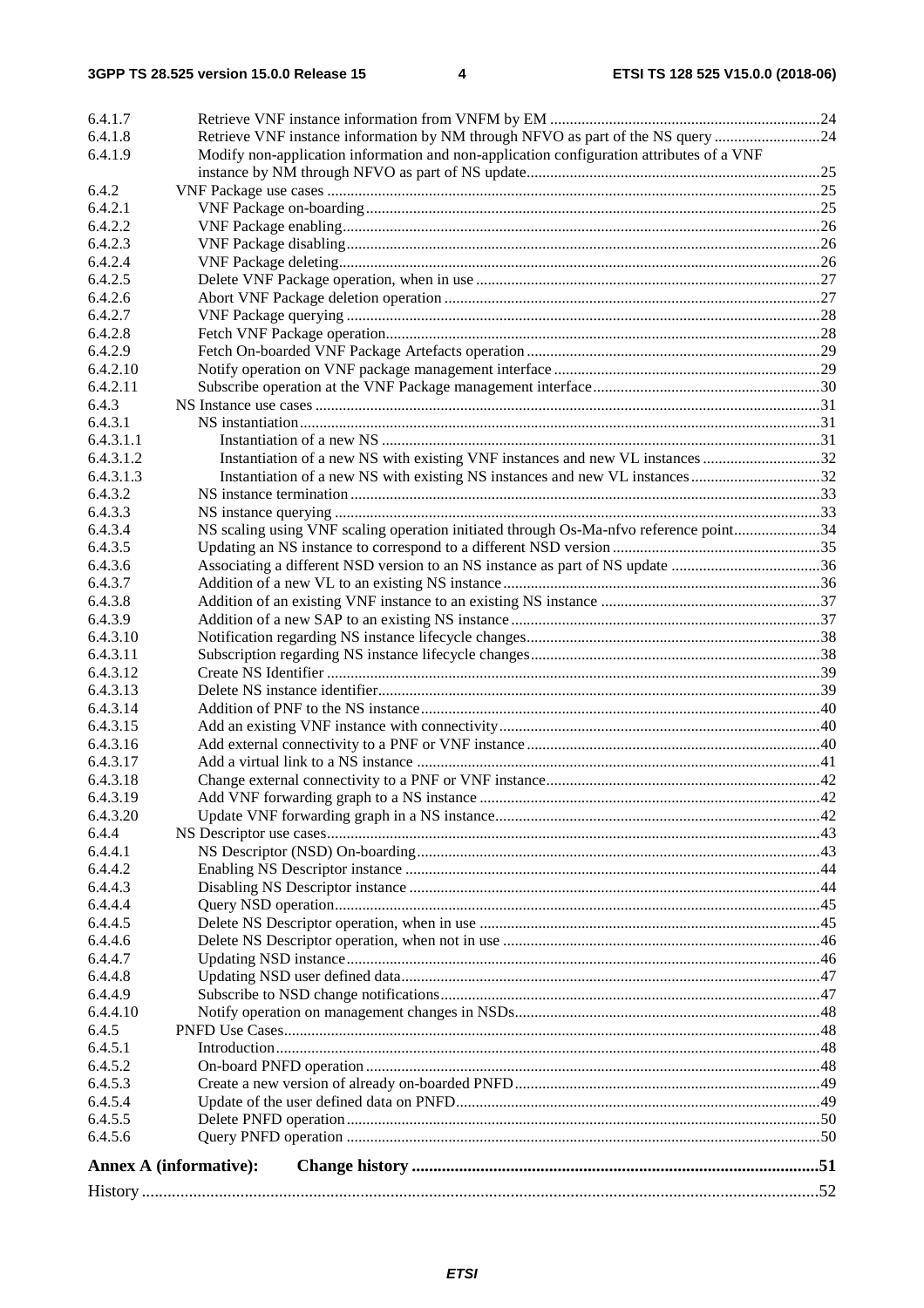# Foreword

This Technical Specification has been produced by the 3rd Generation Partnership Project (3GPP).

The contents of the present document are subject to continuing work within the TSG and may change following formal TSG approval. Should the TSG modify the contents of the present document, it will be re-released by the TSG with an identifying change of release date and an increase in version number as follows:

Version x.y.z

where:

- x the first digit:
	- 1 presented to TSG for information;
	- 2 presented to TSG for approval;
	- 3 or greater indicates TSG approved document under change control.
- y the second digit is incremented for all changes of substance, i.e. technical enhancements, corrections, updates, etc.
- z the third digit is incremented when editorial only changes have been incorporated in the document.

# Introduction

The present document is part of a TS-family covering the 3rd Generation Partnership Project Technical Specification Group Services and System Aspects, Telecommunication Management; as identified below:

- **TS 28.525: Telecommunication management; Life Cycle Management (LCM) for mobile networks that include virtualized network functions; Requirements.**
- TS 28.526: Telecommunication management; Life Cycle Management (LCM) for mobile networks that include virtualized network functions; Procedures.
- TS 28.527: Telecommunication management; Life Cycle Management (LCM) for mobile networks that include virtualized network functions; Stage 2.
- TS 28.528: Telecommunication management; Life Cycle Management (LCM) for mobile networks that include virtualized network functions; Stage 3.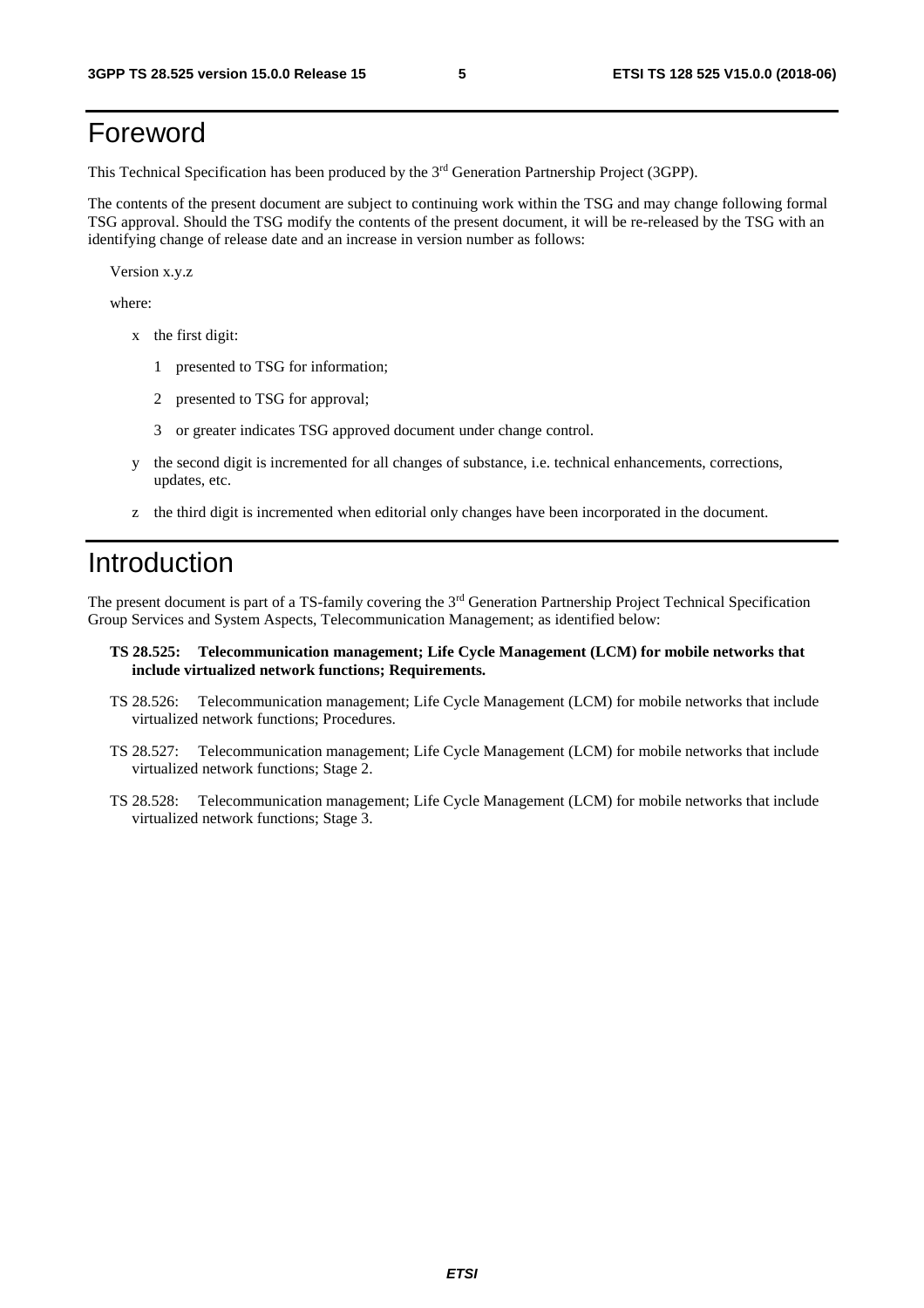# 1 Scope

The present document (together with the relevant requirements described in [2], [3] and [4]) specifies the requirements applicable to Lifecycle Management (LCM) for mobile networks that include virtualized network functions.

# 2 References

The following documents contain provisions which, through reference in this text, constitute provisions of the present document.

- References are either specific (identified by date of publication, edition number, version number, etc.) or non-specific.
- For a specific reference, subsequent revisions do not apply.
- For a non-specific reference, the latest version applies. In the case of a reference to a 3GPP document (including a GSM document), a non-specific reference implicitly refers to the latest version of that document *in the same Release as the present document*.
- [1] 3GPP TR 21.905: "Vocabulary for 3GPP Specifications".
- [2] 3GPP TS 28.500: "Telecommunication management; Concept, architecture and requirements for mobile networks that include virtualized network functions".
- [3] 3GPP TS 32.101: "Telecommunication management; Principles and high level requirements".

[4] 3GPP TS 32.102: "Telecommunication management; Architecture".

- [5] ETSI GS NFV-IFA 010 (V2.2.1) (2016-09): "Network Functions Virtualisation (NFV); Management and Orchestration; Functional Requirements Specification".
- [6] ETSI GS NFV-IFA 013 (V2.1.1) (2016-10): "Network Function Virtualisation (NFV); Management and Orchestration; Os-Ma-nfvo reference point - Interface and Information Model Specification".
- [7] 3GPP TS 28.520: "Telecommunication management; Performance Management (PM) for mobile networks that include virtualized network functions; Requirements".
- [8] ETSI GS NFV-IFA 008 (V2.1.1) (2016-10): "Network Function Virtualisation (NFV); Management and Orchestration; Ve-Vnfm reference point - Interface and Information Model Specification".
- [9] ETSI GS NFV-IFA 011 (V2.1.1) (2016-10): "Network Functions Virtualisation (NFV); Management and Orchestration; VNF Packaging Specification".
- [10] ETSI GS NFV-IFA 014 (V2.1.1) (2016-10) "Network Functions Virtualisation (NFV); Management and Orchestration; Network Service Templates Specification".
- [11] 3GPP TS 28.510: "Telecommunication management; Configuration Management (CM) for mobile networks that include virtualized network functions; Requirements".
- [12] 3GPP TS 28.515: "Telecommunication management; Fault Management (FM) for mobile networks that include virtualized network functions; Requirements".
- [13] 3GPP TS 32.501: "Telecommunication management; Self-configuration of network elements; Concepts and requirements".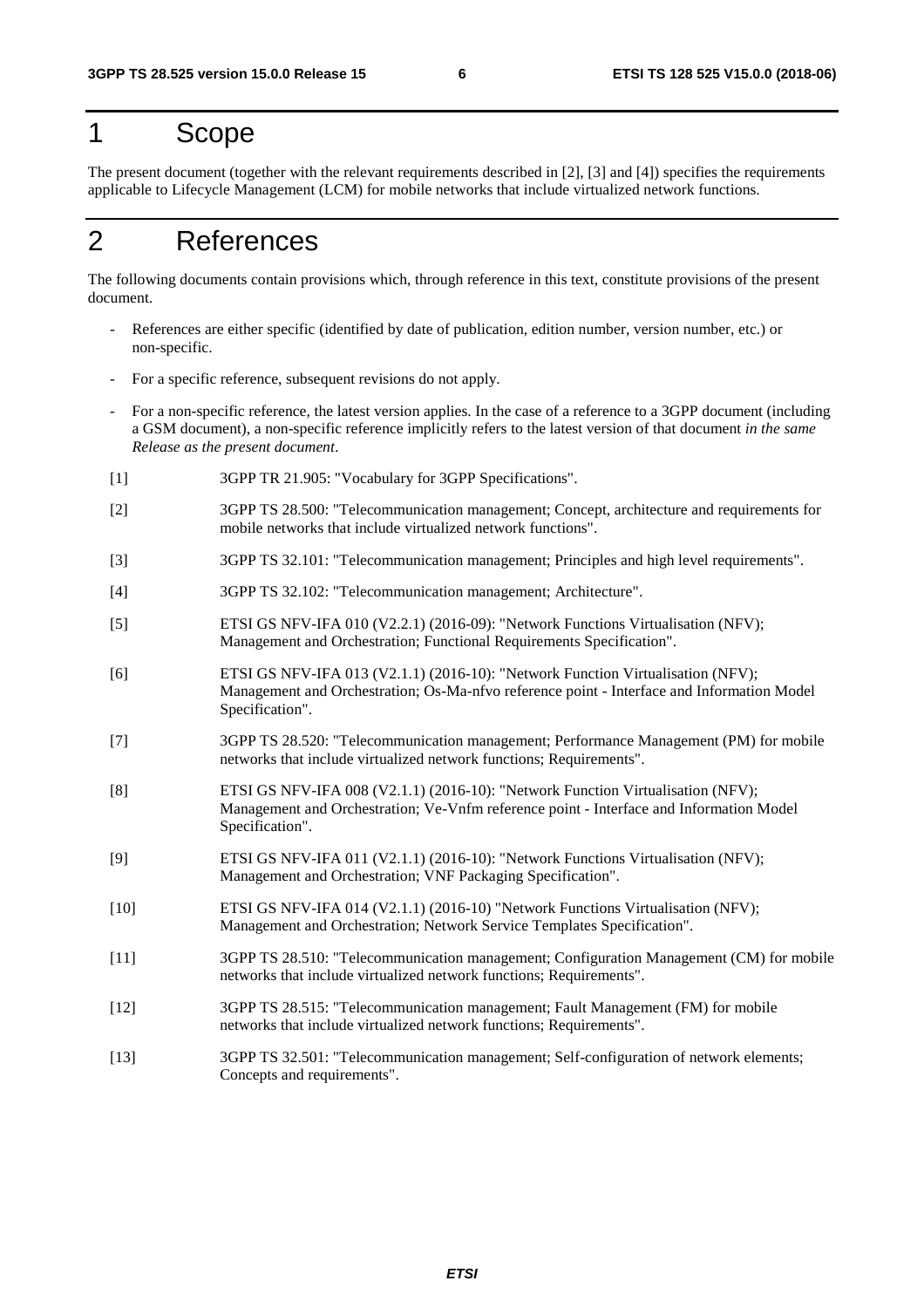# 3 Definitions and abbreviations

# 3.1 Definitions

For the purposes of the present document, the terms and definitions given in 3GPP TR 21.905 [1], 3GPP TS 28.500 [2] and the following apply. A term defined in the present document takes precedence over the definition of the same term, if any, in 3GPP TR 21.905 [1] or in 3GPP TS 28.500 [2].

# 3.2 Abbreviations

For the purposes of the present document, the abbreviations given in 3GPP TR 21.905 [1], 3GPP TS 28.500 [2] and the following apply. An abbreviation defined in the present document takes precedence over the definition of the same abbreviation, if any, in 3GPP TR 21.905 [1] or in 3GPP TS 28.500 [2].

# 4 Concepts and background

3GPP mobile network management standards incorporate the Life Cycle Management (LCM) provided by the ETSI NFV defined NFVO and VNFM functional blocks, facilitating the installation, dimensioning, layer 2 and 3 interconnection, healing and recovery of 3GPP-defined network functions that are virtualized.

Some requirements specified in TS 28.500 [2], TS 28.510 [11], TS 28.515 [12], TS 28.520 [7] and TS 28.525 specifications on telecommunication management for mobile networks that include virtualized network functions, are related to or using the LCM exposed by NFVO and VNFM functional blocks. The LCM operation requests, responses and notifications can carry parameters. In the context of the 3GPP mobile network management standards, the parameters used in the LCM operation requests, responses and notifications are not the 3GPP-defined network function parameters.

# 5 Business level requirements

#### 5.1 Requirements

**REQ-NFV\_LCM-CON-1** VNFM shall have a capability to handle subscription and un-subscription to VNF lifecycle change notifications (see requirements Vnfm.VnfLcm.001 in [5] and Ve-Vnfm-em.VnfLcn.001 in [8]).

**REQ-NFV\_LCM-CON-2** VNFM shall have the capability to process a request for scaling a virtualized network function (see requirements Vnfm.VnfS.001, Vnfm.VnfS.002, Vnfm.VnfS.003, Vnfm.VnfS.004 in [5] and Ve-Vnfmem.VnfLcm.001 in [8]).

**REQ-NFV\_LCM-CON-3** VNFM shall have the capability to notify about lifecycle changes of a virtualized network function (see requirements Vnfm.VnfLcm.001 in [5], Ve-Vnfm-em.VnfLcn.002, Ve-Vnfm-em.VnfLcn.003 and Ve-Vnfm-em.VnfLcn.004 in [8]).

**REQ-NFV\_LCM-CON-4** EM shall have a capability allowing NM to enable/disable the auto-scaling of the corresponding VNF instance(s) for an NE.

**REQ-NFV LCM-CON-5** VNFM shall provide a capability allowing EM to enable/disable the auto-scaling of a specific VNF instance(s) (see requirement Ve-Vnfm-em.VnfCm.001 in [8] and clause 7.1.12 in [9]).

**REQ-NFV\_LCM-CON-6** NFVO shall have the capability allowing NM to request instantiation of a NS (see requirements Nfvo.NsI.001 in [5] and Os-Ma-nfvo.NsLcm.001 in [6]).

**REQ-NFV\_LCM-CON-7** NFVO shall have the capability allowing NM to request termination of a NS (see requirements Nfvo.NsT.001 in [5] and Os-Ma-nfvo.NsLcm.002 in [6]).

**REQ-NFV\_LCM-CON-8** NFVO shall have the capability allowing NM to request querying a NS (see requirement Os-Ma-nfvo.NsLcm.003 in [6]).

**REQ-NFV\_LCM-CON-9** NFVO shall have the capability allowing NM to request scaling of a NS (see requirements Nfvo.NsS.001, Nfvo.NsS.002 and Os-Ma-nfvo.NsLcm.004 in [6]).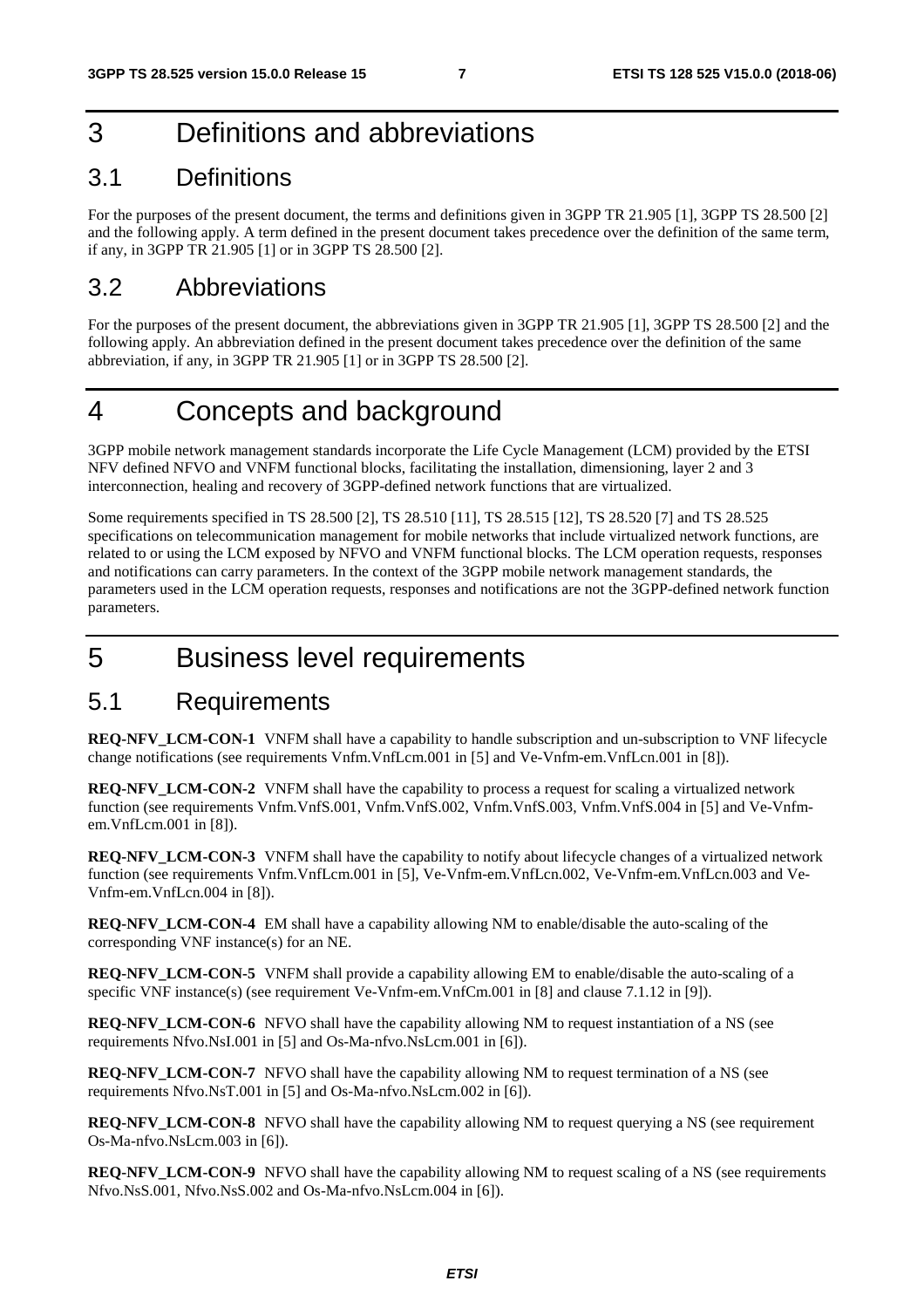**REO-NFV\_LCM-CON-10 NFVO shall have the capability allowing NM to request updating of a NS (see requirements)** Nfvo.NsU.001 and Os-Ma-nfvo.NsLcm.005 in [6]).

**REQ-NFV\_LCM-CON-11** NFVO shall have the capability allowing NM to request healing of a NS (see requirement Os-Ma-nfvo.NsLcm.010 in [6]).

**REQ-NFV\_LCM-CON-12 NFVO shall have the capability allowing NM to request scaling of a virtualized network** function as part of NS scaling (see requirements Nfvo.NsS.003 in [5] and Os-Ma-nfvo.NsLcm.014 in [6]).

- NOTE 1: Disabling auto-scaling means VNFM is not allowed to start new auto-scaling operation to scale the corresponding VNF instance(s).
- NOTE 2: Enabling auto-scaling means VNFM is allowed to start new auto-scaling operation to scale the corresponding VNF instance(s).

**REQ-NFV\_LCM-CON-13** NFVO shall provide a capability allowing NM to request enabling/disabling the autoscaling of specific VNF instance(s) as part of NS updating (see requirement Os-Ma-nfvo.NsLcm.020 in [6] and clause 7.1.12 in [9]).

**REQ-NFV\_LCM-CON-14 NM** shall have the capability to synchronize with the NFVO changes performed by 3GPP management system related to configuration and information managed by NFV-MANO about NS and VNF instances.

**REQ-NFV\_LCM-CON-15** VNF instance shall support the capability to use MvPnP (see requirements in clause 5.2 of [13]) to establish connection to its managing Element Manager without manual configuration.

**REQ-NFV\_LCM-CON-16** The VNFM shall have a capability to allow EM to query information held by the VNFM about a VNF instance.

**REQ-NFV\_LCM-CON-17** The NFVO shall have a capability to allow NM to query information about a VNF instance as part of NS querying (see requirement Nfvo.VnfLcm.006 in ETSI GS NFV-IFA 010 [5] and Os-Ma-nfvo.NsLcm.015 in ETSI GS NFV-IFA 013 [6]).

**REQ-NFV\_LCM-CON-18** The NFVO shall have a capability to allow NM to request modifying non-application configuration attributes of a VNF instance as part of NS update (covered by requirement Os-Ma-nfvo.NsLcm.020 in ETSI GS NFV-IFA 013 [6]).

**REQ-NFV\_LCM-CON-19 The NFVO shall have a capability to allow NM to request modifying non-application** information about a VNF instance as part of NS update (covered by requirement Os-Ma-nfvo.NsLcm.019 in ETSI GS NFV-IFA 013 [6]).

# 5.2 Actor roles

See detailed actors and roles for each use case in clause 5.4.

#### 5.3 Telecommunications resources

See detailed telecommunication resources for each use case in clause 5.4.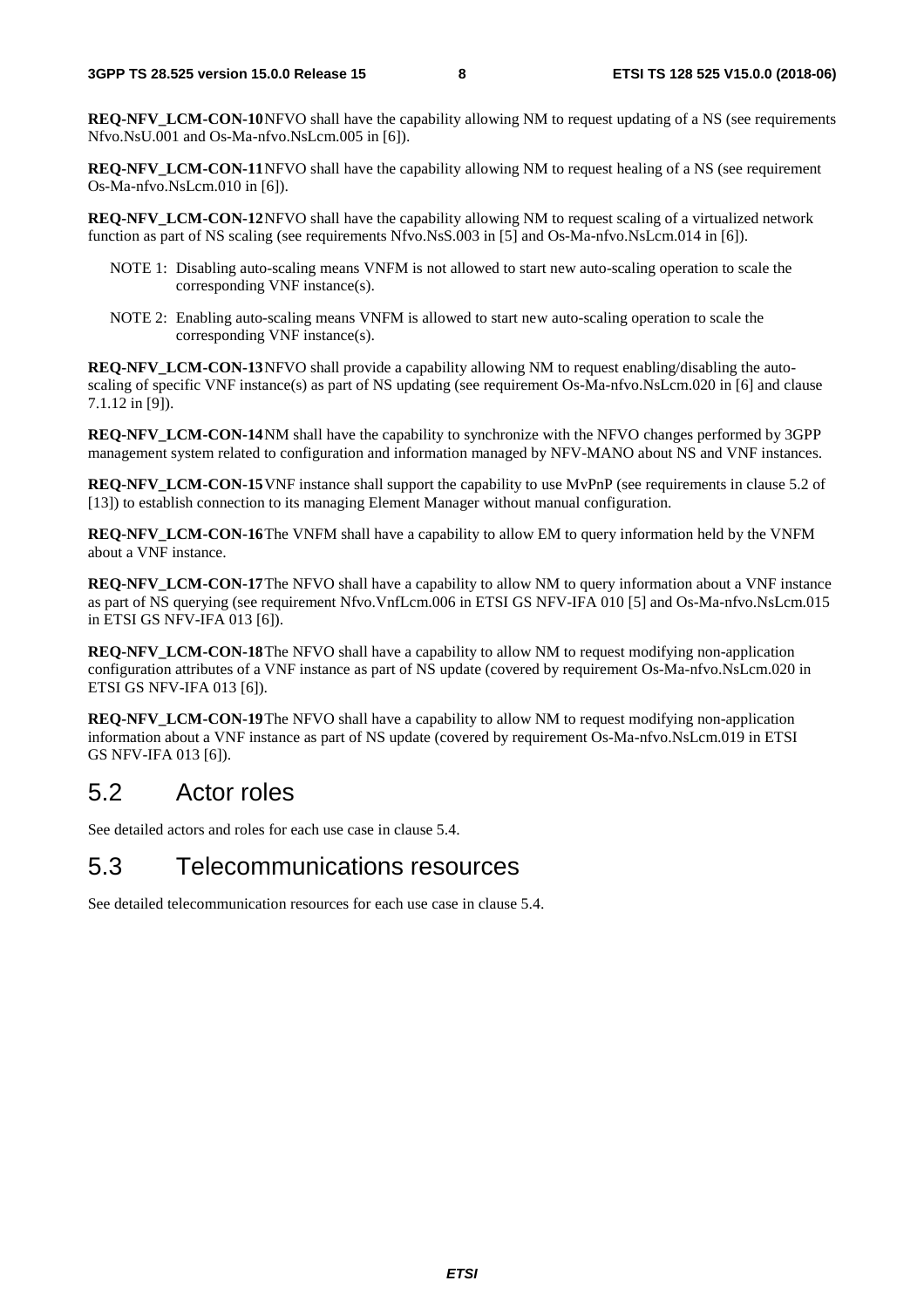# 5.4 High-level use cases

# 5.4.1 Enabling/disabling the auto-scaling of the corresponding VNF instance(s) for an NE

| Use Case                | <b>Evolution/Specification</b>                                                                                                                          | < <uses>&gt;<br/><b>Related use</b></uses> |
|-------------------------|---------------------------------------------------------------------------------------------------------------------------------------------------------|--------------------------------------------|
| Goal                    | Enable/Disable the auto-scaling of a VNF instance(s).                                                                                                   |                                            |
| <b>Actors and Roles</b> | NM requests the enabling/disabling the auto-scaling of the corresponding VNF<br>instance(s) for an NE.                                                  |                                            |
| <b>Telecom</b>          | EM, NM, VNFM                                                                                                                                            |                                            |
| resources               |                                                                                                                                                         |                                            |
| <b>Assumptions</b>      | The auto-scaling, which means automatic procedure controlled and executed by the<br>VNFM to scale the capacity of a VNF instance, is supported by VNFM. |                                            |
| <b>Pre-conditions</b>   |                                                                                                                                                         |                                            |
| Begins when             | The operator decides to enable/disable the auto-scaling of the corresponding VNF<br>instance(s) for an NE.                                              |                                            |
| Step 1 (M)              | NM requests EM to enable/disable the auto-scaling of the corresponding VNF<br>instance(s) for the subject NE.                                           |                                            |
| Step 2 (M)              | EM requests VNFM to enable/disable the auto-scaling of the specific VNF<br>instance(s).                                                                 |                                            |
| <b>Ends when</b>        | Ends when all steps identified above are completed or when an exception occurs.                                                                         |                                            |
| <b>Exceptions</b>       | One of the steps identified above fails.                                                                                                                |                                            |
| <b>Post-conditions</b>  | The auto-scaling of the corresponding VNF instance(s) for an NE is<br>enabled/disabled.                                                                 |                                            |
| <b>Traceability</b>     | REQ-NFV LCM-CON-4, REQ-NFV LCM-CON-5                                                                                                                    |                                            |

# 5.4.2 NS scaling using VNF LCM operation (that is a part of NS LCM operation) based on PM data monitoring at NM level

| <b>Use Case</b>         | <b>Evolution/Specification</b>                                                                                                                                         | < <uses>&gt;<br/><b>Related use</b></uses> |
|-------------------------|------------------------------------------------------------------------------------------------------------------------------------------------------------------------|--------------------------------------------|
| Goal                    | To execute VNF LCM operation as a part of NS LCM operation when the threshold<br>crossing of VNF application PM data is detected.                                      |                                            |
| <b>Actors and Roles</b> | NM requests the VNF LCM operation as a part of NS LCM operation. NFVO<br>executes the VNF LCM operation as a part of NS LCM operation based on the<br>request from NM. |                                            |
| <b>Telecom</b>          | NM, NFVO, VNF                                                                                                                                                          |                                            |
| resources               |                                                                                                                                                                        |                                            |
| Assumptions             | NM is receiving VNF application specific performance measurements.<br>The VNF is a part of a NS.                                                                       |                                            |
| <b>Pre-conditions</b>   | NM monitors VNF application specific PM data.                                                                                                                          |                                            |
| <b>Begins when</b>      | NM detected threshold crossing on a VNF application performance measurement.                                                                                           |                                            |
| Step 1 (M)              | NM sends the NFVO a NS scaling request including target VNF instance and type of<br>scaling (e.g., expansion).                                                         |                                            |
| Step 2 (M)              | NFVO sends to NM a notification about the start of the NS scaling execution.                                                                                           |                                            |
| Step 3 (M)              | The NFVO executes the procedure to scale the NS instance.                                                                                                              |                                            |
| Step 4 (M)              | NFVO sends to NM a notification about the end of the NS scaling execution.                                                                                             |                                            |
| <b>Ends when</b>        | Ends when all steps identified above are completed or when an exception occurs.                                                                                        |                                            |
| <b>Exceptions</b>       |                                                                                                                                                                        |                                            |
| <b>Post-conditions</b>  | Threshold crossing condition of VNF application is resolved as a result of NS scaling<br>operation.                                                                    |                                            |
| <b>Traceability</b>     | REQ-NFV LCM-CON-12                                                                                                                                                     |                                            |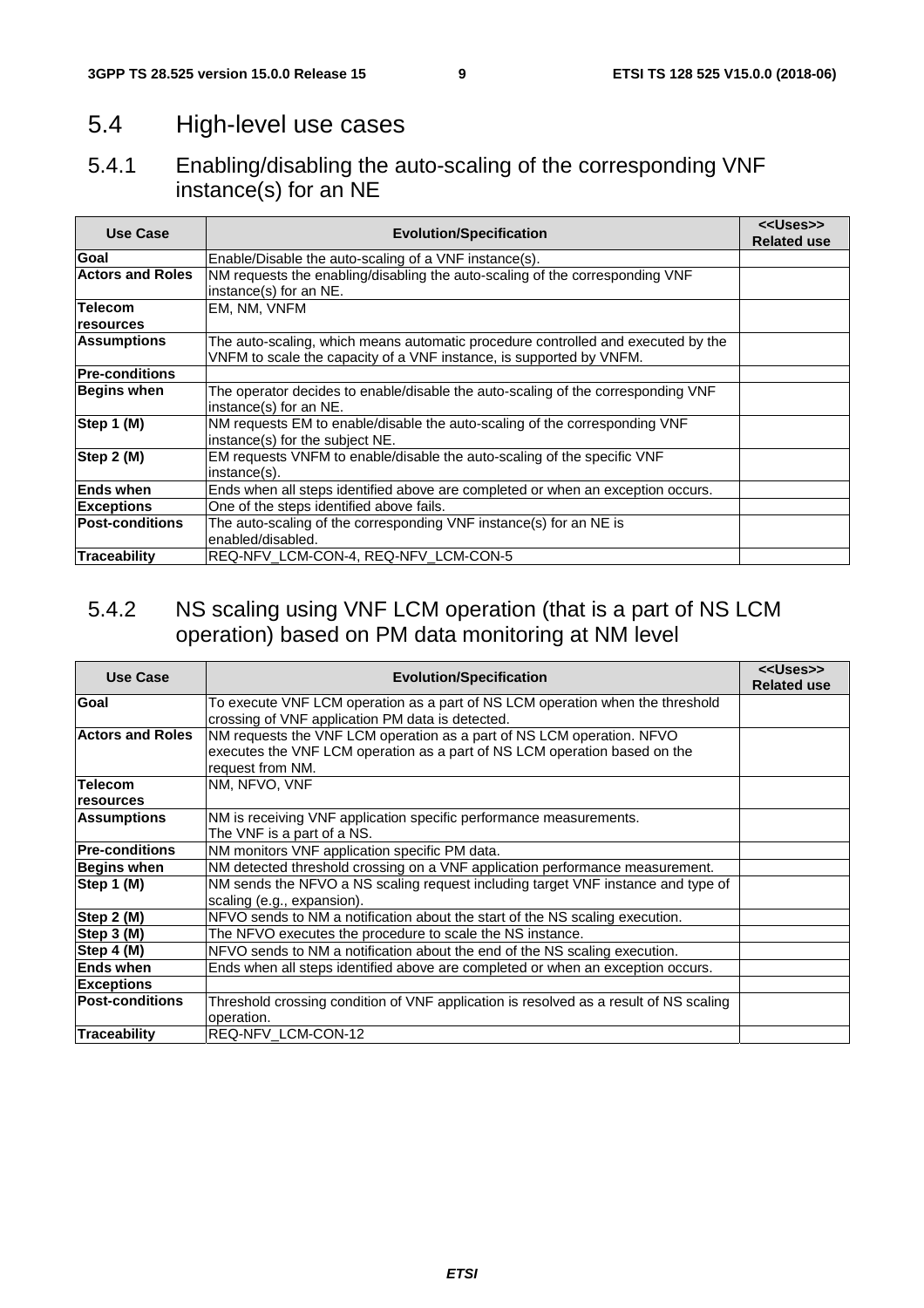#### 5.4.3 Enabling/disabling the auto-scaling of the corresponding VNF instance(s) through NFVO as part of NS LCM

| Use Case                | <b>Evolution/Specification</b>                                                                                                                  | < <uses>&gt;<br/><b>Related use</b></uses> |
|-------------------------|-------------------------------------------------------------------------------------------------------------------------------------------------|--------------------------------------------|
| Goal                    | Enable/Disable the auto-scaling functionality of a VNF instance(s) as part of NS<br>LCM operation.                                              |                                            |
| <b>Actors and Roles</b> | NM requests, as part of NS LCM, to enable/disable the auto-scaling of the<br>corresponding VNF instance(s).                                     |                                            |
| <b>Telecom</b>          | NM.                                                                                                                                             |                                            |
| resources               | NFVO.<br>VNFM.                                                                                                                                  |                                            |
| <b>Assumptions</b>      | The auto-scaling, which means automatic procedure controlled and executed by the<br>VNFM to scale the capacity of a VNF instance, is supported. |                                            |
| <b>Pre-conditions</b>   | N/A                                                                                                                                             |                                            |
| Begins when             | The operator decides to enable/disable the auto-scaling of the certain VNF<br>linstance(s).                                                     |                                            |
| Step 1 (M)              | NM requests NFVO, as part of NS LCM, to enable/disable the auto-scaling of the<br>corresponding VNF instance(s).                                |                                            |
| Step 2 (M)              | NFVO (together with VNFM) enables/disables the auto-scaling of the specific VNF<br>instance(s).                                                 |                                            |
| <b>Ends when</b>        | Ends when all steps identified above are completed or when an exception occurs.                                                                 |                                            |
| <b>Exceptions</b>       | One of the steps identified above fails.                                                                                                        |                                            |
| <b>Post-conditions</b>  | The auto-scaling of the corresponding VNF instance(s) is enabled/disabled.                                                                      |                                            |
| Traceability            | <b>REQ-NFV LCM-CON-13</b>                                                                                                                       |                                            |

#### 5.4.4 VNF application software update use cases

#### 5.4.4.1 Introduction

There are two possibilities with regards to the relation between VNF application software and VNF Package:

- a) the VNF application software is part, or
- b) it is not a part of the VNF package.

The use cases in clause 5.4.4 introduce the different VNF application software update cases.

#### 5.4.4.2 VNF application software update when application software is not part of VNF Package

| Use Case                | <b>Evolution/Specification</b>                                                       | < <uses>&gt;<br/><b>Related use</b></uses> |
|-------------------------|--------------------------------------------------------------------------------------|--------------------------------------------|
| Goal                    | Update the VNF application software when the application software is not part of the |                                            |
|                         | <b>VNF Package.</b>                                                                  |                                            |
| <b>Actors and Roles</b> | <b>NM</b>                                                                            |                                            |
| <b>Telecom</b>          | <b>INM. EM and VNF</b>                                                               |                                            |
| <b>resources</b>        |                                                                                      |                                            |
| <b>Assumptions</b>      | 1) The VNF application software is not part of the VNF package.                      |                                            |
|                         | 2) The VNF application software update does not require a change of the VNF's        |                                            |
|                         | underlying virtualized resources or internal VNFC(s) topology/composition.           |                                            |
| <b>Pre-conditions</b>   | The new application software is available.                                           |                                            |
| <b>Begins when</b>      | Operator decides to update the application software and instructs the NM to do so.   |                                            |
| Step 1 (M)              | NM requests EM to update the application software.                                   |                                            |
| Step 2 (M)              | EM updates the application software.                                                 |                                            |
| Step $3(M)$             | EM notifies NM about the completion of the application software update.              |                                            |
| <b>Ends when</b>        | Ends when all steps identified above are completed or when an exception occurs.      |                                            |
| <b>Exceptions</b>       | One of the steps identified above fails.                                             |                                            |
| <b>Post-conditions</b>  | The VNF application software is updated.                                             |                                            |
| Traceability            | IFFS.                                                                                |                                            |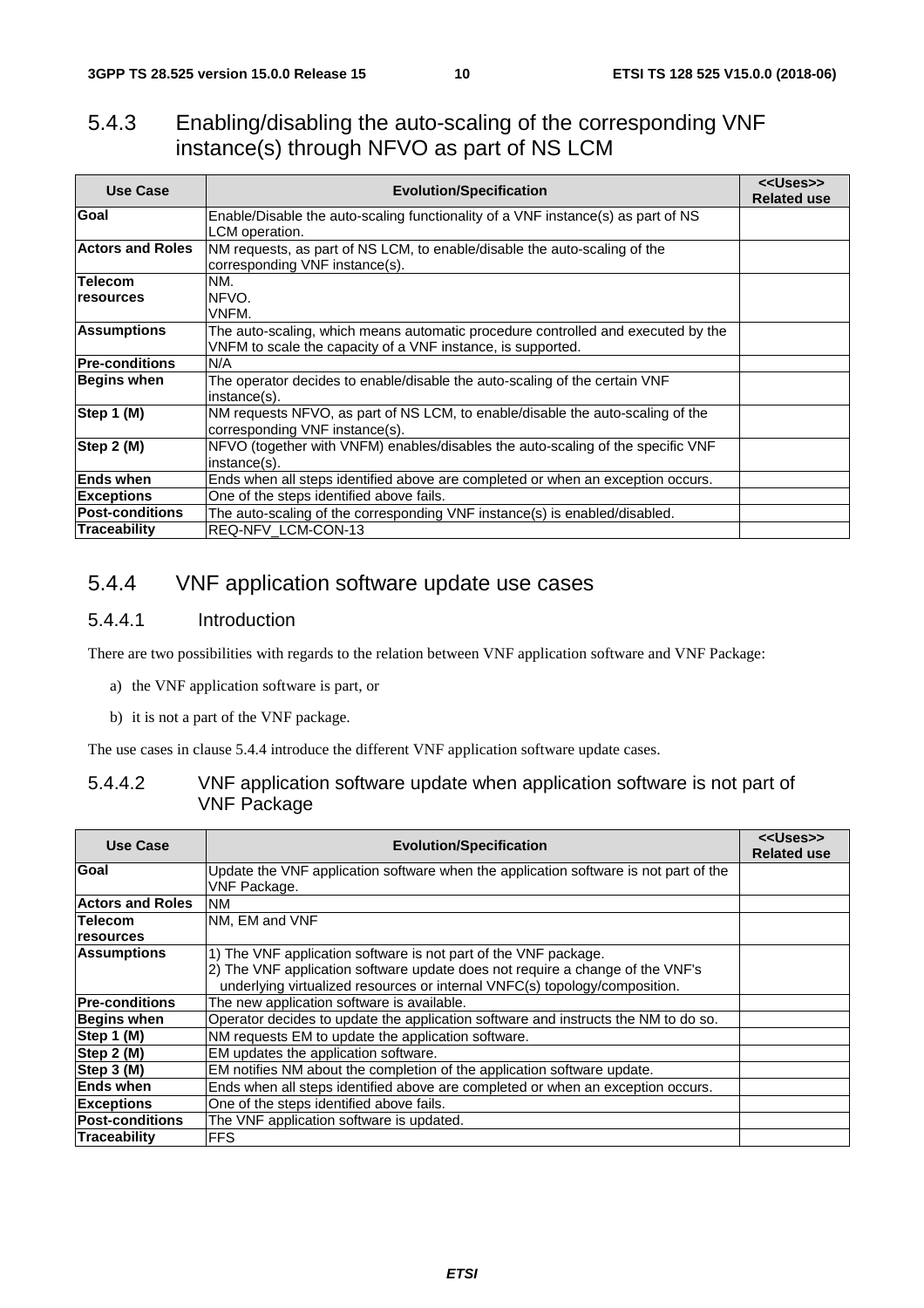- 5.4.4.3 VNF application software update when application software is part of VNF Package
- 5.4.4.3.1 VNF application software update when application software is part of VNF Package and performing synchronization with NFV-MANO by NM

| <b>Use Case</b>         | <b>Evolution/Specification</b>                                                                                                                                                                                                                                                                                                                                                      | < <uses>&gt;<br/><b>Related use</b></uses> |
|-------------------------|-------------------------------------------------------------------------------------------------------------------------------------------------------------------------------------------------------------------------------------------------------------------------------------------------------------------------------------------------------------------------------------|--------------------------------------------|
| Goal                    | Update the VNF instance application software (software) when the software is part                                                                                                                                                                                                                                                                                                   |                                            |
|                         | of the VNF Package.                                                                                                                                                                                                                                                                                                                                                                 |                                            |
| <b>Actors and Roles</b> | <b>NM</b>                                                                                                                                                                                                                                                                                                                                                                           |                                            |
| <b>Telecom</b>          | EМ                                                                                                                                                                                                                                                                                                                                                                                  |                                            |
| <b>Iresources</b>       | NFV-MANO system                                                                                                                                                                                                                                                                                                                                                                     |                                            |
|                         | <b>VNF</b>                                                                                                                                                                                                                                                                                                                                                                          |                                            |
| <b>Assumptions</b>      | The software is part of the VNF package.<br>1)                                                                                                                                                                                                                                                                                                                                      |                                            |
|                         | 2) The software update does not require a change of the VNF's underlying                                                                                                                                                                                                                                                                                                            |                                            |
|                         | virtualised resources or internal VNFC(s) topology/composition.                                                                                                                                                                                                                                                                                                                     |                                            |
| <b>Pre-conditions</b>   | The new VNF package, with the updated software, is on boarded on NFV-MANO.                                                                                                                                                                                                                                                                                                          |                                            |
|                         | See NOTE1.                                                                                                                                                                                                                                                                                                                                                                          |                                            |
| <b>Begins when</b>      | Operator decides to update the software (with the new VNF package) and instructs                                                                                                                                                                                                                                                                                                    |                                            |
|                         | the NM to do so.                                                                                                                                                                                                                                                                                                                                                                    |                                            |
| Step 1 (M)              | NM requests EM to update the software.                                                                                                                                                                                                                                                                                                                                              |                                            |
| Step 2 (M)              | EM acted to update the software.                                                                                                                                                                                                                                                                                                                                                    |                                            |
| Step 3 (M)              | EM notifies NM about the completion of the software update.                                                                                                                                                                                                                                                                                                                         |                                            |
| Step 4 (M)              | NM confirms the normality of 3GPP service and requests NFVO to update the VNF                                                                                                                                                                                                                                                                                                       |                                            |
|                         | instance information. The updated VNF instance information would capture                                                                                                                                                                                                                                                                                                            |                                            |
|                         | information of the new VNF package.                                                                                                                                                                                                                                                                                                                                                 |                                            |
|                         | See NOTE2.                                                                                                                                                                                                                                                                                                                                                                          |                                            |
| <b>Ends when</b>        | Ends when all steps identified above are completed or when an exception occurs.                                                                                                                                                                                                                                                                                                     |                                            |
| <b>Exceptions</b>       | One of the steps identified above fails.                                                                                                                                                                                                                                                                                                                                            |                                            |
| <b>Post-conditions</b>  | The software and the VNF instance information are updated.                                                                                                                                                                                                                                                                                                                          |                                            |
| Traceability            | <b>REQ-NFV LCM-CON-14</b>                                                                                                                                                                                                                                                                                                                                                           |                                            |
|                         | NOTE 1: It is assumed that the package integrity is verified as part of the on-boarding process.                                                                                                                                                                                                                                                                                    |                                            |
|                         | $M$ $\overline{O}$ $\overline{T}$ $\overline{O}$ , $\overline{O}$ , $\overline{O}$ $\overline{O}$ , $\overline{O}$ and $\overline{O}$ $\overline{O}$ $\overline{O}$ $\overline{O}$ $\overline{O}$ $\overline{O}$ $\overline{O}$ $\overline{O}$ $\overline{O}$ $\overline{O}$ $\overline{O}$ $\overline{O}$ $\overline{O}$ $\overline{O}$ $\overline{O}$ $\overline{O}$ $\overline{$ | NIEVANANIA                                 |

NOTE 2: How NFVO updates the VNF instance information and whether there is a need for additional steps on NFV-MANO to avoid introducing any security threat or failure (e.g. run-time integrity check) is out of the scope of the present document.

# 5.4.5 Providing initial configuration data in VNF instantiation use cases

#### 5.4.5.1 Introduction

There are several possibilities with regards to providing the initial configuration data (e.g. IP address of the managing EM) to the VNF in instantiation use cases. Some of the possibilities (those described in clauses 5.4.5.3.1 and 5.4.5.3.2) rely on functionalities provided by the VNFM while others (described in clause 5.4.5.2) may be considered independent from the ETSI NFV defined functional blocks.

#### 5.4.5.2 Managing EM IP address provided to instantiated VNF using MVPNP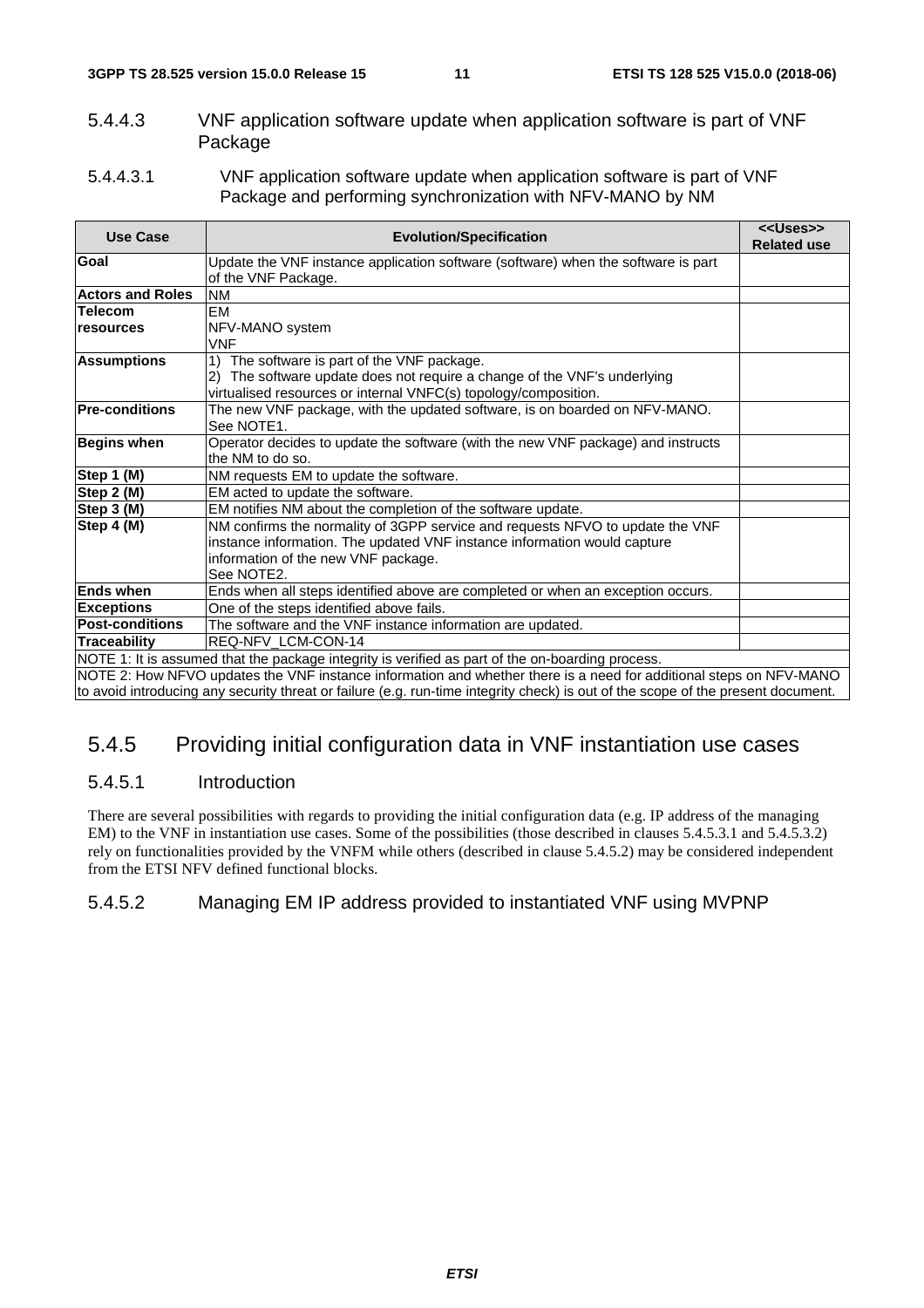| <b>Use Case</b>                   | <b>Evolution/Specification</b>                                                                                                                                                                                                                                                                                                                                                                                                                                                                                                                                                                                                                                                                                                                                                                                                                                                                                                                                                                                                                                                                                                                                                                                                                             | < <uses>&gt;<br/><b>Related use</b></uses> |
|-----------------------------------|------------------------------------------------------------------------------------------------------------------------------------------------------------------------------------------------------------------------------------------------------------------------------------------------------------------------------------------------------------------------------------------------------------------------------------------------------------------------------------------------------------------------------------------------------------------------------------------------------------------------------------------------------------------------------------------------------------------------------------------------------------------------------------------------------------------------------------------------------------------------------------------------------------------------------------------------------------------------------------------------------------------------------------------------------------------------------------------------------------------------------------------------------------------------------------------------------------------------------------------------------------|--------------------------------------------|
| Goal                              | Enable connection of newly instantiated VNF to the managing Element Manager                                                                                                                                                                                                                                                                                                                                                                                                                                                                                                                                                                                                                                                                                                                                                                                                                                                                                                                                                                                                                                                                                                                                                                                |                                            |
| <b>Actors and</b><br><b>Roles</b> | <b>VNF</b>                                                                                                                                                                                                                                                                                                                                                                                                                                                                                                                                                                                                                                                                                                                                                                                                                                                                                                                                                                                                                                                                                                                                                                                                                                                 |                                            |
| <b>Telecom</b><br>resources       | IP networks: Non-Secure Operator Network, External Network, and its elements<br>like DHCP server optionally DNS, CA/RA servers, Security Gateway(s) (each<br>protecting one or more Secure Operator Networks);<br>Secure Operator Network and its elements such as DHCP server, DNS server,<br>Element Manager(s)                                                                                                                                                                                                                                                                                                                                                                                                                                                                                                                                                                                                                                                                                                                                                                                                                                                                                                                                          |                                            |
| <b>Assumptions</b>                | The vendor of 3GPP NE implemented as a VNF prefers to utilize the MVPnP<br>standardized mechanisms for VNF connection to the Element Manager.<br>There may be one or more IP Autoconfiguration Services like DHCP and Router<br>Advertisements and zero or more DNS servers.                                                                                                                                                                                                                                                                                                                                                                                                                                                                                                                                                                                                                                                                                                                                                                                                                                                                                                                                                                               |                                            |
| <b>Pre-conditions</b>             | IP connectivity exists between the involved telecom resources.<br>The involved telecom resources are functional.<br>The relevant information is stored and available:<br>- Vendor Certificate at the VNF<br>Operator Certificate at the CA/RA (in case VNF connects to operator secure<br>network via SeGW)<br>For the External Network or Non-Secure Operator Network (in case VNF<br>connects to operator secure network via SeGW):<br>(Outer) IP autoconfiguration information at the IP Autoconfiguration<br>Service<br>$\sim$<br>FQDN of the initial OAM SeGW at the VNF<br>and/or<br>FQDN or IP address of the initial OAM SeGW at the IP Autoconfiguration<br>Service<br>FQDN of the CA/RA servers at the VNF<br>and/or<br>FQDN or IP address of the CA/RA servers at the IP Autoconfiguration<br>Service<br>- If FQDNs need to be resolved, corresponding IP address(es) at the DNS<br>server(s)<br>For the Secure Operator Network:<br>(Inner) IP autoconfiguration information at the IP Autoconfiguration<br>Service or at the initial OAM SeGW<br>FQDN or IP address of the initial EMS at the VNF and/or DHCP Server<br>of the Secure Operator Network.<br>If FQDNs need to be resolved, corresponding IP address(es) at the DNS<br>server(s) |                                            |
|                                   | - Configuration and software for the VNF at the EM(s)                                                                                                                                                                                                                                                                                                                                                                                                                                                                                                                                                                                                                                                                                                                                                                                                                                                                                                                                                                                                                                                                                                                                                                                                      |                                            |
| <b>Begins when</b><br>Step 1 (M)  | VNFM instantiates a new VNF instance implementing 3GPP NE<br>If a VLAN ID is available, the VNF uses it. Otherwise the VNF uses the native<br>VLAN where PnP traffic is sent and received untagged                                                                                                                                                                                                                                                                                                                                                                                                                                                                                                                                                                                                                                                                                                                                                                                                                                                                                                                                                                                                                                                         |                                            |
| Step 2 (M)                        | The VNF acquires its IP address through stateful or stateless IP autoconfiguration.<br>This may provide 0 or more DNS server addresses.                                                                                                                                                                                                                                                                                                                                                                                                                                                                                                                                                                                                                                                                                                                                                                                                                                                                                                                                                                                                                                                                                                                    |                                            |
| Step 3 (M)                        | The VNF acquires the IP address of the CA/RA server. The FQDN of the CA/RA<br>server may be pre-configured in the VNF or the FQDN or IP address of the CA/RA<br>server may be provided by the IP Autoconfiguration Service. FQDNs are resolved<br>through the DNS if necessary. Information provided by the IP Autoconfiguration<br>Services shall supersede those pre-configured at the VNF.                                                                                                                                                                                                                                                                                                                                                                                                                                                                                                                                                                                                                                                                                                                                                                                                                                                              |                                            |
| Step 4 (M)                        | The VNF performs Certificate Enrolment.                                                                                                                                                                                                                                                                                                                                                                                                                                                                                                                                                                                                                                                                                                                                                                                                                                                                                                                                                                                                                                                                                                                                                                                                                    |                                            |
| Step 5 (M)                        | The VNF acquires the IP address of the OAM SeGW. The FQDN of the OAM<br>SeGW may be pre-configured in the VNF or the FQDN or the IP address of the<br>OAM SeGW may be provided by the IP Autoconfiguration Service. FQDNs are<br>resolved through the DNS if necessary.                                                                                                                                                                                                                                                                                                                                                                                                                                                                                                                                                                                                                                                                                                                                                                                                                                                                                                                                                                                    |                                            |
| Step 6 (M)                        | The VNF establishes a secure connection (tunnel) to the Security Gateway given<br>by Step 5.<br>The VNF receives its (inner) IP autoconfiguration information (which may be the<br>same as the outer IP address obtained in step2) and optionally the address of one<br>or more DNS servers within the Secure Operator Network from the Configuration<br>Parameters of IKEv2 during tunnel establishment.                                                                                                                                                                                                                                                                                                                                                                                                                                                                                                                                                                                                                                                                                                                                                                                                                                                  |                                            |
| Step 7 (M)                        | The VNF acquires the IP address of the correct Element Manager by either, issuing<br>a DHCP request including the VNF provider information, resolving FQDNs via DNS<br>if necessary, or by having a pre-configured FQDN (including the VNF provider<br>information) resolved via DNS.                                                                                                                                                                                                                                                                                                                                                                                                                                                                                                                                                                                                                                                                                                                                                                                                                                                                                                                                                                      |                                            |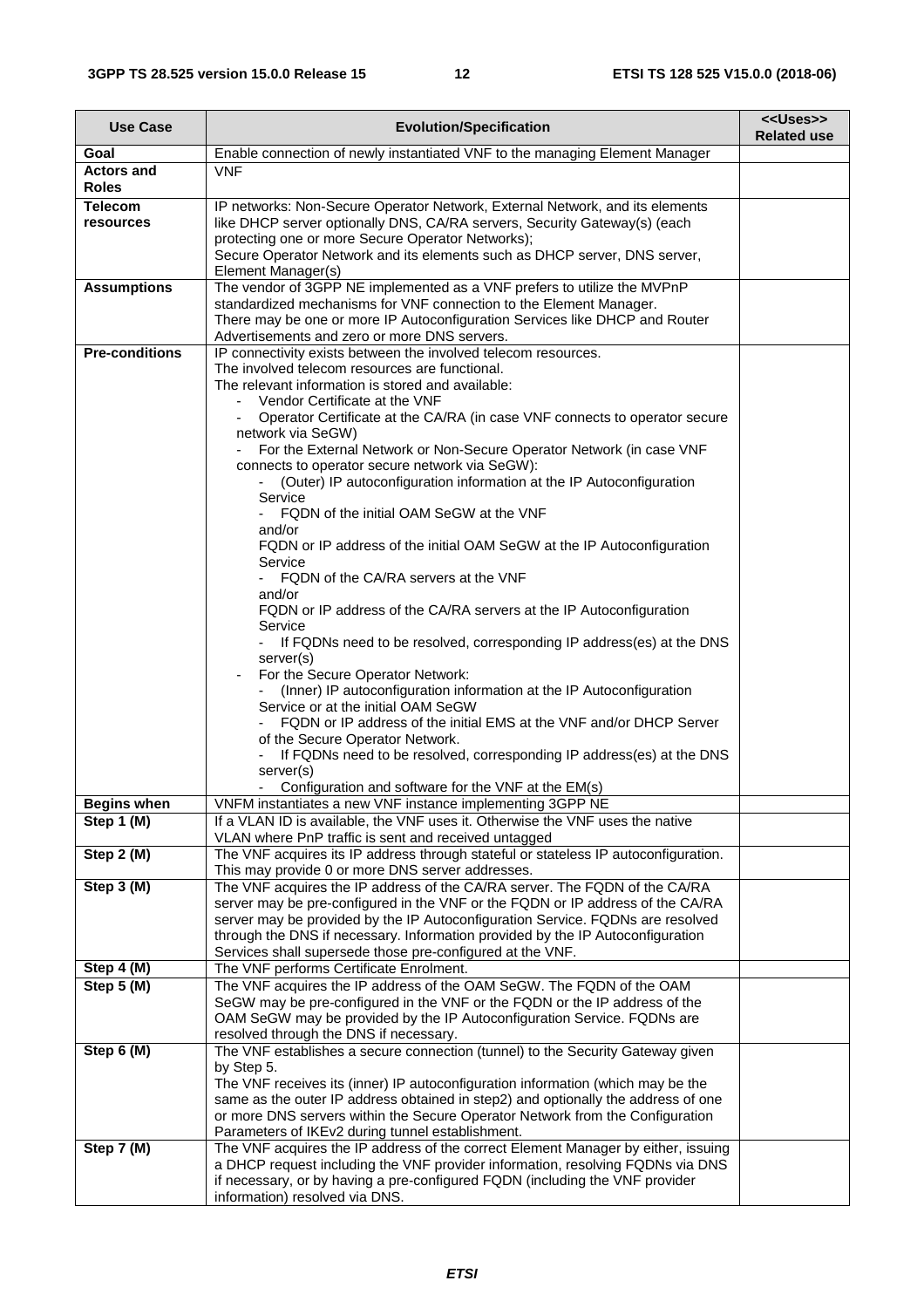| <b>Use Case</b>        | <b>Evolution/Specification</b>                                                                     | < <uses>&gt;<br/><b>Related use</b></uses> |
|------------------------|----------------------------------------------------------------------------------------------------|--------------------------------------------|
| Step 8 (M)             | The VNF establishes a connection to the provided EM and acquires its                               |                                            |
|                        | configuration and software if any.                                                                 |                                            |
|                        | The configuration may contain an address to another EM that this specific node<br>shall use as EM. |                                            |
|                        | The configuration may contain an address to another SeGW that should be used                       |                                            |
|                        | before connecting to the EM.                                                                       |                                            |
|                        | The VNF may then<br>- release the connection to the current EM and OAM SeGW and then restart       |                                            |
|                        | (returning to step 1),                                                                             |                                            |
|                        | - release the connection to the current EM and OAM SeGW and then return to step                    |                                            |
|                        | 6.                                                                                                 |                                            |
|                        | - release the connection to the current EM and then repeat step 8, or                              |                                            |
|                        | - continue with step 9.                                                                            |                                            |
| Step 9 (M)             | The VNF establishes necessary application (e.g. 3GPP signaling) layer                              |                                            |
|                        | connection(s) to the neighbor NEs using the transport (VLAN ID, IP addresses) and                  |                                            |
|                        | security parameters provided in step 8.                                                            |                                            |
| <b>Ends when</b>       | Ends when all mandatory steps identified above are successfully completed or                       |                                            |
|                        | when an exception occurs.                                                                          |                                            |
| <b>Exceptions</b>      | One of the steps identified above fails.                                                           |                                            |
| <b>Post-conditions</b> | One or more secure connections exist between the VNF and the Element Manager.                      |                                            |
|                        | The 3GPP NE (VNF instance) is being managed by EM.                                                 |                                            |
|                        | Via the connection to the Element Manager the VNF instance can receive further                     |                                            |
|                        | instructions to become operational and carry user traffic, e.g. the                                |                                            |
|                        | administrativeState is set to "unlocked".                                                          |                                            |
| <b>Traceability</b>    | REQ-NFV LCM-CON-15                                                                                 |                                            |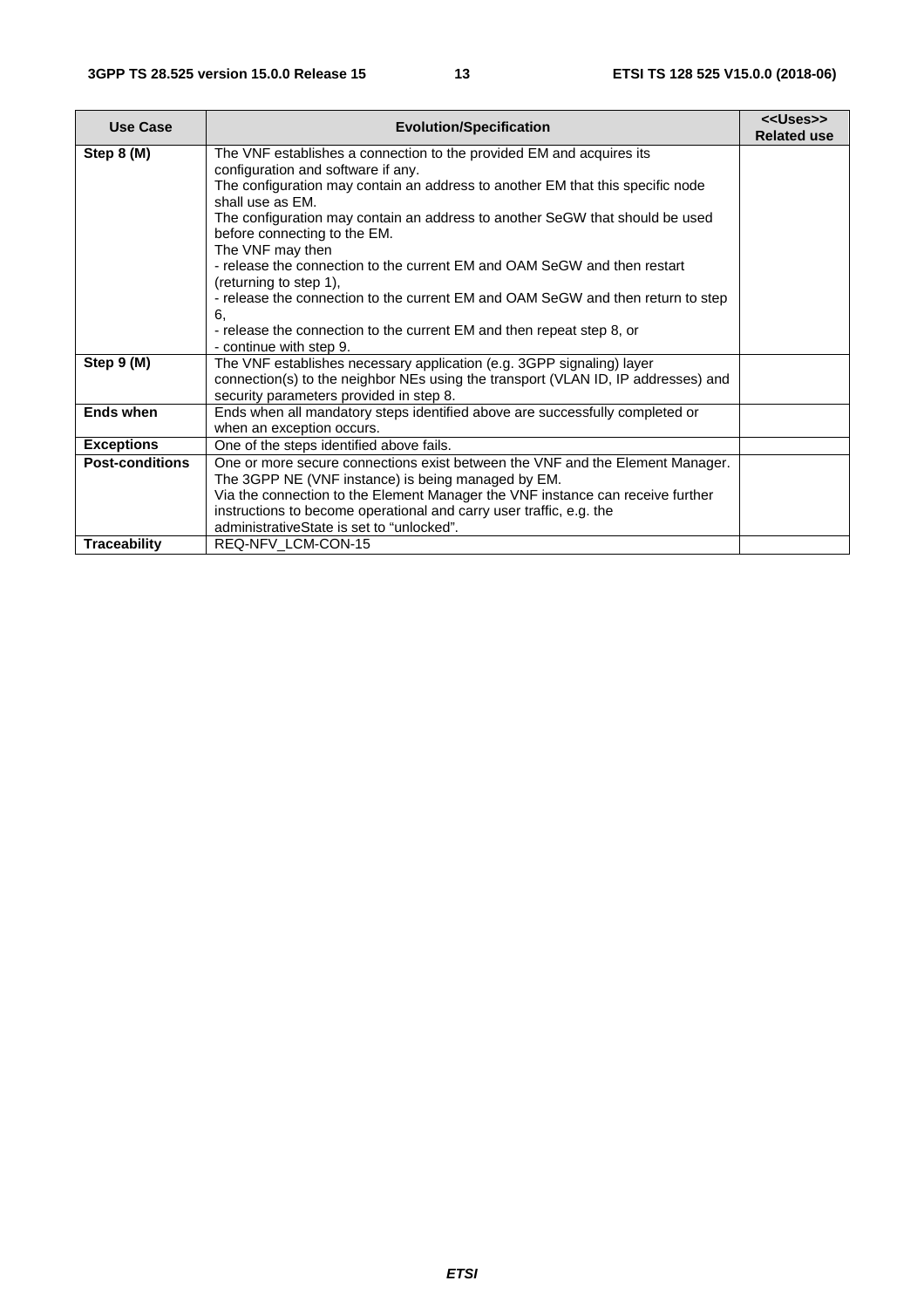# 5.4.5.3 Managing EM IP address provided to instantiated VNF by VNFM

#### 5.4.5.3.1 Managing EM IP address provided to VNFM by EM as VNF configuration data

| <b>Use Case</b>         | <b>Evolution/Specification</b>                                                                                                                                         | < <uses>&gt;<br/><b>Related use</b></uses> |
|-------------------------|------------------------------------------------------------------------------------------------------------------------------------------------------------------------|--------------------------------------------|
| Goal                    | Enable connection of newly instantiated VNF to the managing EM                                                                                                         |                                            |
| <b>Actors and Roles</b> | EM                                                                                                                                                                     |                                            |
| <b>Telecom</b>          | <b>VNFM</b>                                                                                                                                                            |                                            |
| resources               | <b>VNF</b>                                                                                                                                                             |                                            |
|                         | Managing EM                                                                                                                                                            |                                            |
| <b>Assumptions</b>      | The vendor of 3GPP NE implemented as a VNF prefers to utilize the ETSI NFV                                                                                             |                                            |
|                         | standardized mechanisms for initial VNF configuration.                                                                                                                 |                                            |
| <b>Pre-conditions</b>   | The pre-conditions applicable to VNF instantiation requested by EM have been<br>satisfied.                                                                             |                                            |
| <b>Begins when</b>      | Operator decides to instantiate new VNF implementing 3GPP NE                                                                                                           |                                            |
| Step 1 (M)              | EM requests VNFM to create a new VNF identifier (according to [8] clause 7.2.2)                                                                                        |                                            |
| Step 2 (M)              | VNFM creates a new VnfInfo object and returns the VNF instance identifier to the<br>EM (according to [8] clause 7.2.2.4)                                               |                                            |
| Step 3 (M)              | EM provides the managing EM IP address to the VNFM as a parameter of modify                                                                                            |                                            |
|                         | VNF configuration operation (according to [8] clause 7.6.2) together with VNF                                                                                          |                                            |
|                         | instance identifier received in step 2                                                                                                                                 |                                            |
| Step 4 (M)              | VNFM updates the Vnflnfo object with configuration data (managing EM IP address)                                                                                       |                                            |
|                         | received from EM and returns the operation result to EM (according to [8] clause                                                                                       |                                            |
|                         | 7.6.2.4)                                                                                                                                                               |                                            |
| Step 5 (M)              | EM request VNFM to instantiate a new VNF and provides specific VNF instance                                                                                            |                                            |
|                         | identifier received in step 2 (according to [8] clause 7.2.3)                                                                                                          |                                            |
| Step 6 (M)              | VNFM initiates the VNF instantiation and returns the operation result to EM                                                                                            |                                            |
|                         | (according to [8] clause 7.2.3.4). The VNF instance is not associated to any NS,                                                                                       |                                            |
|                         | (see NOTE in clause 7.2.3.4 in [8]).                                                                                                                                   |                                            |
| Step 7 (M)              | VNFM provides the newly instantiated VNF with the managing EM IP address using                                                                                         |                                            |
| <b>Step 8 (O)</b>       | set initial configuration operation (according to [8] clause 6.2.2, see note 1)                                                                                        |                                            |
|                         | If EM is subscribed to the VNF LCM notifications (according to [8] clause 7.3.2),<br>VNFM notifies EM about the progress of VNF instantiation (according to [8] clause |                                            |
|                         | 7.3.3)                                                                                                                                                                 |                                            |
| Step 9 (M)              | Newly instantiated VNF connects to the managing EM                                                                                                                     |                                            |
| <b>Ends when</b>        | Managing EM is able to manage the 3GPP NE (VNF instance)                                                                                                               |                                            |
| <b>Exceptions</b>       | One of the steps identified above fails.                                                                                                                               |                                            |
| <b>Post-conditions</b>  | The 3GPP NE (VNF instance which is not associated to any NS) is being managed                                                                                          |                                            |
|                         | by EM                                                                                                                                                                  |                                            |
| <b>Traceability</b>     |                                                                                                                                                                        |                                            |
|                         | NOTE 1: Step depends on the VNF behaviour that is outside of scope of 3GPP.                                                                                            |                                            |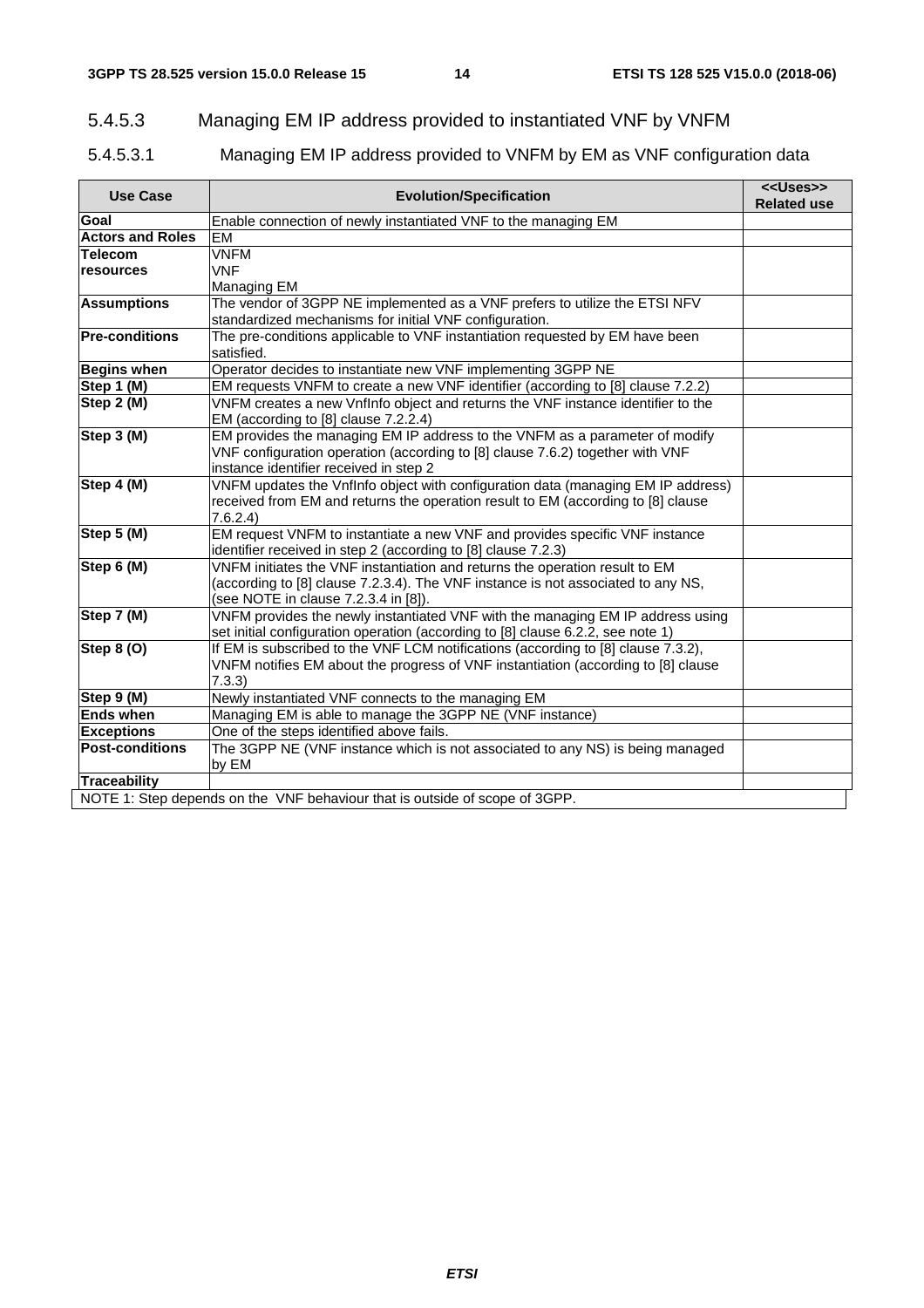| 5.4.5.3.2 | Managing EM IP address provided to VNFM by EM as VNF instantiation |
|-----------|--------------------------------------------------------------------|
|           | parameter                                                          |

| <b>Use Case</b>                                                             | <b>Evolution/Specification</b>                                                                                         | < <uses>&gt;<br/><b>Related use</b></uses> |
|-----------------------------------------------------------------------------|------------------------------------------------------------------------------------------------------------------------|--------------------------------------------|
| Goal                                                                        | Enable connection of newly instantiated VNF to the managing EM                                                         |                                            |
| <b>Actors and Roles</b>                                                     | EM                                                                                                                     |                                            |
| Telecom                                                                     | <b>VNFM</b>                                                                                                            |                                            |
| resources                                                                   | <b>VNF</b>                                                                                                             |                                            |
|                                                                             | Managing EM                                                                                                            |                                            |
| <b>Assumptions</b>                                                          | The vendor of 3GPP NE implemented as a VNF prefers to utilize the ETSI NFV                                             |                                            |
|                                                                             | standardized mechanisms for initial VNF configuration.                                                                 |                                            |
| <b>Pre-conditions</b>                                                       | The pre-conditions applicable to VNF instantiation requested by EM have been                                           |                                            |
|                                                                             | satisfied.                                                                                                             |                                            |
| <b>Begins when</b>                                                          | Operator decides to instantiate new VNF implementing 3GPP NE                                                           |                                            |
| Step 1 (M)                                                                  | EM requests VNFM to create a new VNF identifier (according to [8] clause 7.2.2)                                        |                                            |
| Step 2 (M)                                                                  | VNFM creates a new VnfInfo object and returns the VNF instance identifier to the                                       |                                            |
|                                                                             | EM (according to [8] clause 7.2.2.4)                                                                                   |                                            |
| Step $3(\overline{M})$                                                      | EM request VNFM to instantiate a new VNF and provides specific VNF instance                                            |                                            |
|                                                                             | identifier received in step 2 and provides the managing EM IP address to the VNFM                                      |                                            |
|                                                                             | as additional parameter of instantiation (according to [8] clause 7.2.3)                                               |                                            |
| Step $4(\overline{M})$                                                      | VNFM maps the managing EM IP address value received as additional parameter of                                         |                                            |
|                                                                             | instantiation to the VNF configuration data (see note 1).                                                              |                                            |
| Step 5 (M)                                                                  | VNFM updates the VnfInfo object with configuration data (managing EM IP address)                                       |                                            |
|                                                                             | received from EM, initiates the VNF instantiation and returns the operation result to                                  |                                            |
|                                                                             | EM (according to [8] clause 7.2.3.4)                                                                                   |                                            |
| Step 6 (M)                                                                  | VNFM provides the newly instantiated VNF with the managing EM IP address using                                         |                                            |
|                                                                             | set initial configuration operation (according to [8] clause 6.2.2, see note 2)                                        |                                            |
| <b>Step 7 (O)</b>                                                           | If EM is subscribed to the VNF LCM notifications (according to [8] clause 7.3.2),                                      |                                            |
|                                                                             | VNFM notifies EM about the progress of VNF instantiation (according to [8] clause                                      |                                            |
|                                                                             | 7.3.3)                                                                                                                 |                                            |
| Step 8 (M)                                                                  | Newly instantiated VNF (but not associated to any NS, see NOTE in clause 7.2.3.4                                       |                                            |
|                                                                             | in [8]) connects to the managing EM                                                                                    |                                            |
| <b>Ends when</b>                                                            | Managing EM is able to manage the 3GPP NE (VNF instance)                                                               |                                            |
| <b>Exceptions</b>                                                           | One of the steps identified above fails.                                                                               |                                            |
| <b>Post-conditions</b>                                                      | The 3GPP NE (VNF instance which is not associated to any NS) is being managed                                          |                                            |
|                                                                             | by EM                                                                                                                  |                                            |
| <b>Traceability</b>                                                         |                                                                                                                        |                                            |
| 3GPP.                                                                       | NOTE 1: The mechanism for mapping additional parameter of instantiation into VNF configuration data is out of scope of |                                            |
| NOTE 2: Step depends on the VNF behaviour that is outside of scope of 3GPP. |                                                                                                                        |                                            |

# 6 Specification level requirements

# 6.1 Requirements

6.1.1 Requirements for Itf-N

None.

#### 6.1.2 Requirements for Os-Ma-nfvo

**REQ-NFV\_LCM\_Os-Ma-nfvo-FUN-1** The Os-Ma-nfvo reference point shall have the capability allowing NM to send NS instantiation request based on on-boarded NSD and parameterization specific for an NS (see requirement Os-Ma-nfvo.NsLcm.001 in [6]).

**REQ-NFV\_LCM\_Os-Ma-nfvo-FUN-2** The Os-Ma-nfvo reference point shall have the capability allowing NM to send NS instantiation request using existing VNF instances (see requirement Os-Ma-nfvo.NsLcm.008 in [6]).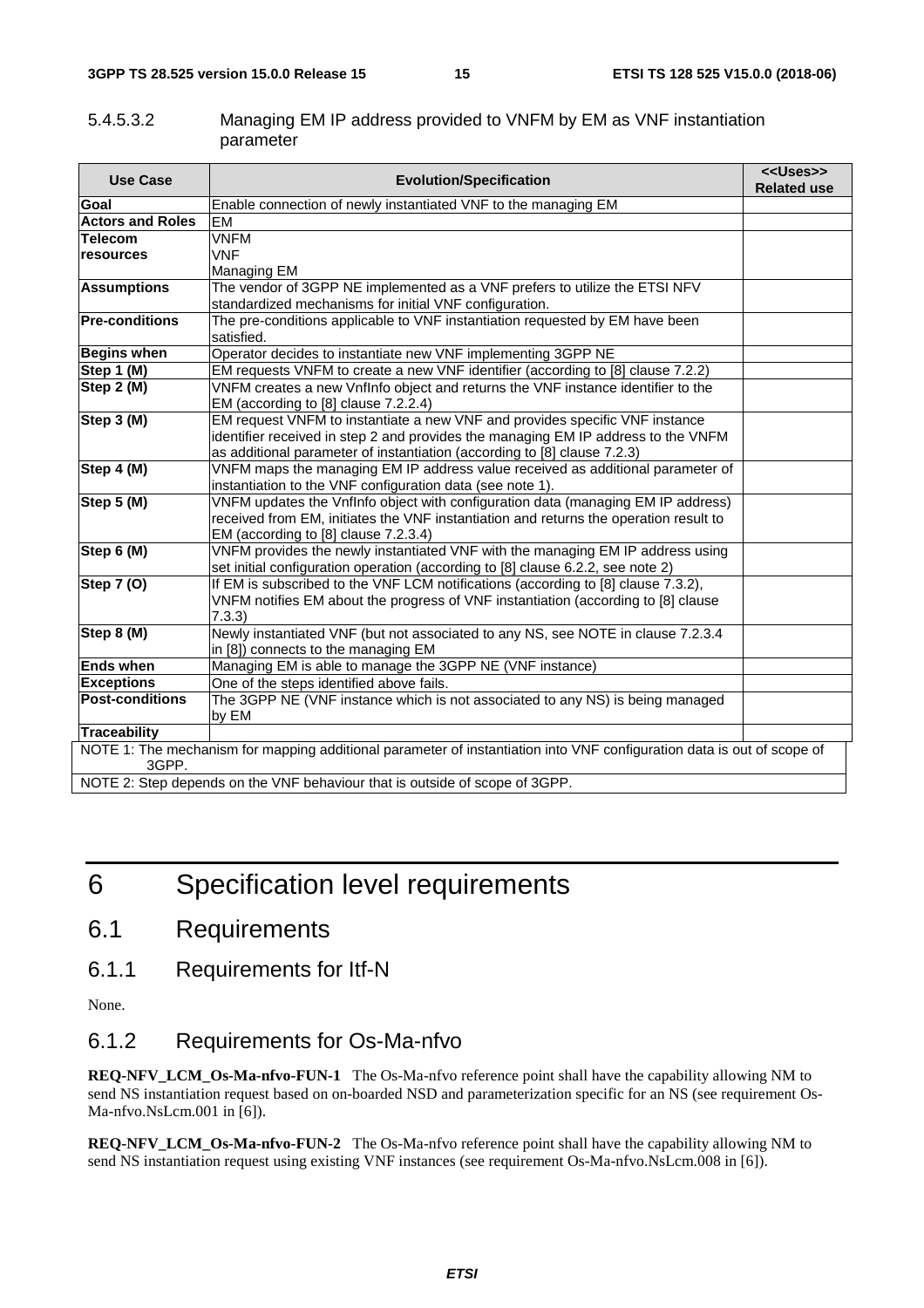**REO-NFV LCM Os-Ma-nfvo-FUN-3** The Os-Ma-nfvo reference point shall have the capability allowing NM to send VNF Package on-boarding request (see requirement Os-Ma-nfvo.VnfPkgm.001 in [6]).

**REQ-NFV LCM Os-Ma-nfvo-FUN-4** The Os-Ma-nfvo reference point shall have the capability allowing NM to receive notification on the VNF Package on-boarding (see requirement Os-Ma-nfvo.VnfPkgm.006 in [6]).

**REQ-NFV LCM Os-Ma-nfvo-FUN-5** The Os-Ma-nfvo reference point shall have the capability allowing NFVO to send information about VNF instances that constitute a NS (see requirements Os-Ma-nfvo.NsLcm.003 and Os-Manfvo.NsLcm.015 in [6]).

**REQ-NFV LCM Os-Ma-nfvo-FUN-6** The Os-Ma-nfvo reference point shall have the capability allowing NM to send NS termination request (see requirement Os-Ma-nfvo.NsLcm.002 in [6]).

**REQ-NFV LCM Os-Ma-nfvo-FUN-7** The Os-Ma-nfvo reference point shall have the capability allowing NM to send NS query request (see requirement Os-Ma-nfvo.NsLcm.003 in [6]).

**REQ-NFV LCM Os-Ma-nfvo-FUN-8** The Os-Ma-nfvo reference point shall have the capability allowing NM to send NS scaling request (see requirement Os-Ma-nfvo.NsLcm.004 in [6]).

**REO-NFV LCM Os-Ma-nfvo-FUN-9** The Os-Ma-nfvo reference point shall have the capability allowing NM to send NS updating request (see requirement Os-Ma-nfvo.NsLcm.005 in [6]).

**REQ-NFV LCM Os-Ma-nfvo-FUN-10** The Os-Ma-nfvo reference point shall have the capability allowing NM to send NS healing request (see requirement Os-Ma-nfvo.NsLcm.010 in [6]).

**REQ-NFV\_LCM\_Os-Ma-nfvo-FUN-11** The Os-Ma-nfvo reference point shall have the capability allowing NM to send NS scaling request with scaling of VNF instances as part of NS scaling (see requirement Os-Ma-nfvo.NsLcm.014 in [6]).

**REQ-NFV LCM Os-Ma-nfvo-FUN-12** The Os-Ma-nfvo reference point shall have the capability allowing NM to enable VNF Package (see requirement Os-Ma-nfvo.VnfPkgm.003 in [6]).

**REQ-NFV\_LCM\_Os-Ma-nfvo-FUN-13** The Os-Ma-nfvo reference point shall have the capability allowing NM to disable VNF Package (see requirement Os-Ma-nfvo.VnfPkgm.002 in [6]).

**REQ-NFV LCM Os-Ma-nfvo-FUN-14** The Os-Ma-nfvo reference point shall have the capability allowing NM to send NSD on-boarding request (see requirement Os-Ma-nfvo.Nsd.001 in [6]).

**REQ-NFV\_LCM\_Os-Ma-nfvo-FUN-15** The Os-Ma-nfvo reference point shall have the capability allowing NM to receive acknowledgement on the NSD on-boarding (see requirement Os-Ma-nfvo.Nsd.001 in [6]).

**REQ-NFV LCM\_Os-Ma-nfvo-FUN-16** The Os-Ma-nfvo reference point shall have the capability allowing NM to send a request with instantiating a VNF instance as part of the update of a NS (see requirement Os-Ma-nfvo.NsLcm.012 [6]).

**REO-NFV LCM Os-Ma-nfvo-FUN-17** The Os-Ma-nfv reference point shall have the capability allowing NFVO to notify the addition, deletion or modification of the VNF instance, as result of the NS lifecycle change (see requirement Os-Ma-nfvo.NsLcn.002 [6]).

**REQ-NFV\_LCM\_Os-Ma-nfvo-FUN-18** The Os-Ma-nfvo reference point shall have the capability allowing NM to remove an existing VNF instance from a NS instance as part of the update of a NS (see requirement Os-Manfvo.NsLcm.013 [6]).

**REQ-NFV LCM Qs-Ma-nfvo-FUN-19** The Qs-Ma-nfvo reference point shall have the capability allowing NM to subscribe/un-subscribe to NS instance lifecycle change notifications (see requirement Os-Ma-nfvo.NsLcn.001 [6]).

**REQ-NFV LCM\_Os-Ma-nfvo-FUN-20** The Os-Ma-nfvo reference point shall have the capability allowing NM to receive notifications regarding NS instance lifecycle changes (see requirement Os-Ma-nfvo.003 and Os-Manfvo.NsLcn.001 [6]).

**REO-NFV LCM Os-Ma-nfvo-FUN-21** The Os-Ma-nfvo reference point shall have the capability allowing NM to update an NSD (see requirement Os-Ma-nfvo.Nsd.004 [6]).

**REQ-NFV\_LCM\_Os-Ma-nfvo-FUN-22** The Os-Ma-nfvo reference point shall have the capability allowing NM to associate a different NSD version to an NS instance as part of NS update (see requirement Os-Ma-nfvo.NsLcm.025 in [6]).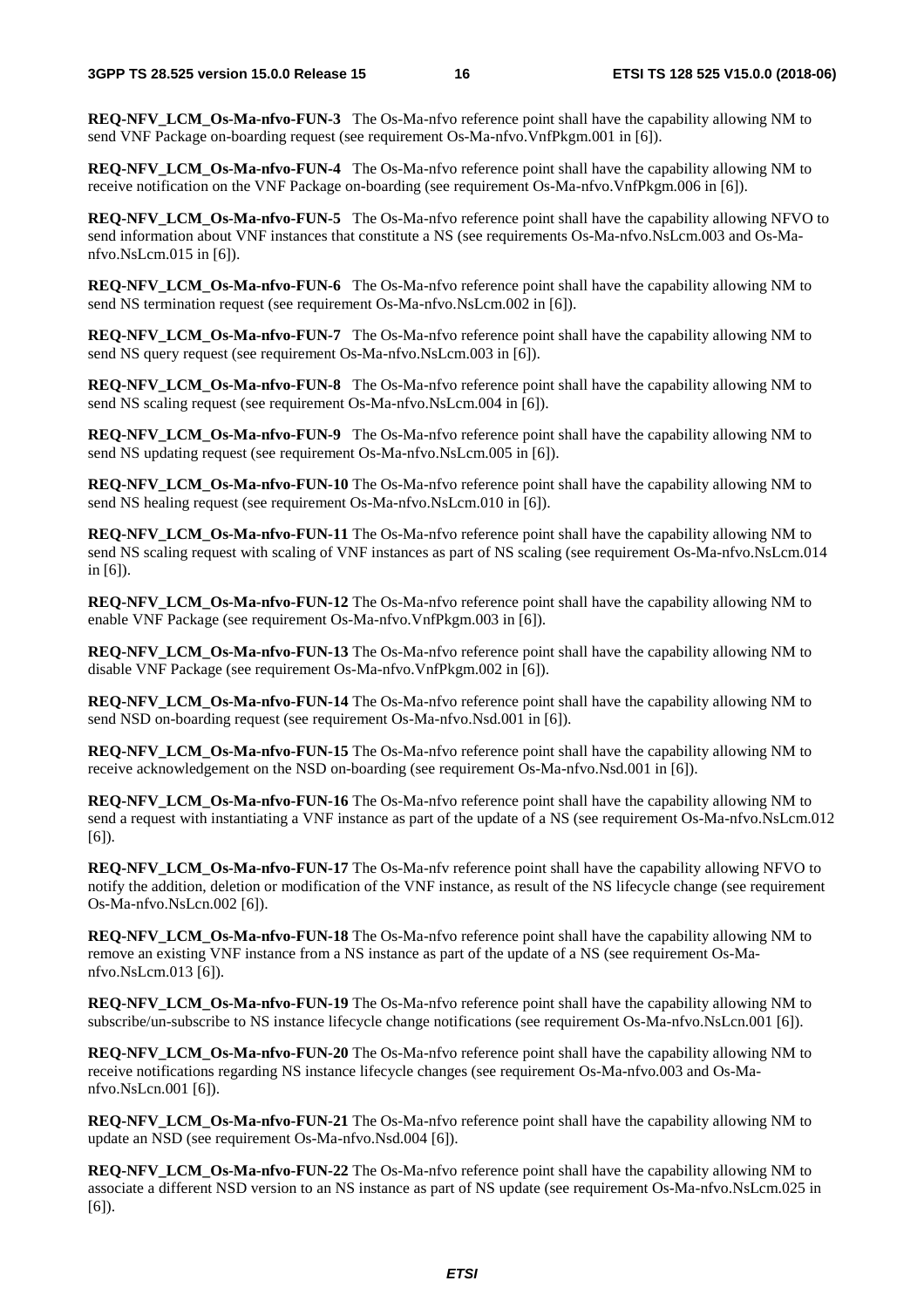**REO-NFV LCM Os-Ma-nfvo-FUN-23** The Os-Ma-nfvo reference point shall have the capability allowing NM to request the creation of a new VL instance interconnecting specific external CPs of specific VNF instances belonging to the same NS instance as part of the update of a NS.

**REQ-NFV LCM Os-Ma-nfvo-FUN-24** The Os-Ma-nfvo reference point shall have the capability allowing NM to request the addition of an existing VNF instance as part of the update of a NS (see requirement Os-Ma-nfvo.NsLcm.013 [6]).

**REQ-NFV\_LCM\_Os-Ma-nfvo-FUN-25** The Os-Ma-nfvo reference point shall have the capability allowing NM to request the creation of a new SAP instance exposing specific external CP of a specific VNF instance belonging to the NS instance as part of the update of a NS.

**REQ-NFV LCM Os-Ma-nfvo-FUN-26** The Os-Ma-nfvo reference point shall have the capability allowing NM to request the instantiation of a new NS instance by adding existing VNF instances and new VL instances interconnecting specific external CPs of specific VNF instances.

**REQ-NFV\_LCM\_Os-Ma-nfvo-FUN-27** The Os-Ma-nfvo reference point shall have the capability allowing NM to request the instantiation of a new NS instance by adding existing NS instances and new VL instances interconnecting specific SAPs of specific nested NS instances.

**REQ-NFV LCM Os-Ma-nfvo-FUN-28** The Os-Ma-nfvo reference point shall have the capability allowing NM to create a new version of already on-boarded PNFD using Update PNFD operation (see requirement Os-Manfvo.Nsd.010 [6]).

**REQ-NFV\_LCM\_Os-Ma-nfvo-FUN-29** The Os-Ma-nfvo reference point shall have the capability allowing NM to request creation of a NS instance identifier, and an associated instance of an NsInfo information element to enable further NS instantiation (see requirement Os-Ma-nfvo.NsLcm.021 [6]).

**REQ-NFV LCM Os-Ma-nfvo-FUN-30** The Os-Ma-nfvo reference point shall have the capability allowing NM to update the user defined data on PNFD using Update PNFD operation (See requirement Os-Ma-nfvo.Nsd.010 [6]).

**REO-NFV LCM Os-Ma-nfvo-FUN-31** The Os-Ma-nfvo reference point shall have the capability allowing NM to delete one or more PNFDs (see requirement Os-Ma-nfvo.Nsd.011 [6]).

**REQ-NFV LCM Os-Ma-nfvo-FUN-32** The Os-Ma-nfvo reference point shall have the capability allowing NM to query the NFVO on certain attributes of one or more PNFDs (see requirement Os-Ma-nfvo.Nsd.012 [6]).

**REQ-NFV\_LCM\_Os-Ma-nfvo-FUN-33** The Os-Ma-nfvo reference point shall have the capability allowing NM to subscribe to receive notifications sent by the NFVO about changes of the NSD(s) (see requirement Os-Manfvo.Nsd.013 [6]).

**REQ-NFV LCM Os-Ma-nfvo-FUN-34** The Os-Ma-nfvo reference point shall have the capability allowing NM to receive notifications sent by the NFVO about changes of the NSD(s) (see requirements Os-Ma-nfvo.Nsd.007, Os-Manfvo.Nsd.008 [6]).

**REO-NFV\_LCM\_Os-Ma-nfvo-FUN-35** The Os-Ma-nfvo reference point shall have the capability allowing NM to request deletion of a NS instance identifier (See requirement Os-Ma-nfvo.NsLcm.022 [6]).

**REQ-NFV\_LCM\_Os-Ma-nfvo-FUN-36** The Os-Ma-nfvo reference point shall support a capability allowing NM to retrieve information about a VNF instance as part of NS querying (see requirement Os-Ma-nfvo.NsLcm.015 in ETSI GS NFV-IFA 013 [6]).

**REQ-NFV\_LCM\_Os-Ma-nfvo-FUN-37** The Os-Ma-nfvo reference point shall support a capability allowing NM to request modifying non-application configuration attributes of a VNF instance as part of NS update (covered by requirement Os-Ma-nfvo.NsLcm.020 in ETSI GS NFV-IFA 013 [6]).

**REQ-NFV\_LCM\_Os-Ma-nfvo-FUN-38** The Os-Ma-nfvo reference point shall support a capability allowing NM to request modifying non-application information about a VNF instance as part of NS update (covered by requirement Os-Ma-nfvo.NsLcm.019 in ETSI GS NFV-IFA 013 [6]).

**REQ-NFV\_LCM\_Os-Ma-nfvo-FUN-x** The Os-Ma-nfvo reference point shall support a capability allowing NM to request to add an existing VNF instance to a NS with connectivity to other VNF instance or PNF as part of NS update.

**REQ-NFV\_LCM\_Os-Ma-nfvo-FUN-x** The Os-Ma-nfvo reference point shall support a capability allowing NM to request the addition of the external connectivity to a PNF or VNF instance as part of NS update.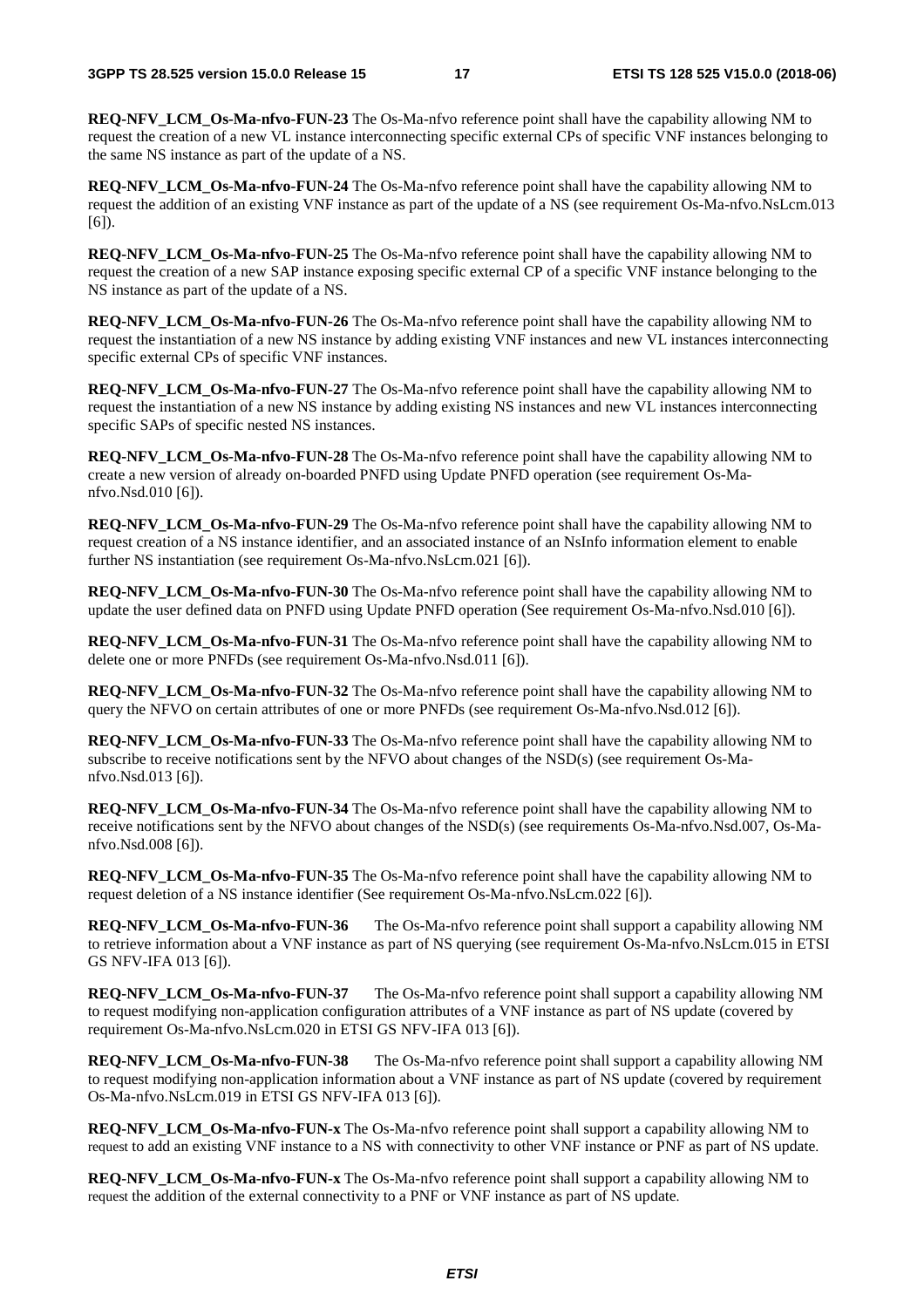**REO-NFV\_LCM\_Os-Ma-nfvo-FUN-x** The Os-Ma-nfvo reference point shall support a capability allowing NM to request the addition of virtual link to a NS instance as part of NS update.

**REQ-NFV\_LCM\_Os-Ma-nfvo-FUN-x** The Os-Ma-nfvo reference point shall support a capability allowing NM to request to change of the external connectivity to a PNF or VNF instance as part of NS update.

**REQ-NFV\_LCM\_Os-Ma-nfvo-FUN-x** The Os-Ma-nfvo reference point shall support a capability allowing NM to request the on-boarding of PNFD (covered by requirement Os-Ma-nfvo.Nsd.009 in ETSI GS NFV-IFA 013 [6]).

**REQ-NFV\_LCM\_Os-Ma-nfvo-FUN-x** The Os-Ma-nfvo reference point shall support a capability allowing NM to request the addition of the VNFFG as part of NS update (covered by requirement Os-Ma-nfvo.NsLcm.027 in ETSI GS NFV-IFA 013 [6]).

**REQ-NFV\_LCM\_Os-Ma-nfvo-FUN-x** The Os-Ma-nfvo reference point shall support a capability allowing NM to request the update of the VNFFG as part of NS update (covered by requirement Os-Ma-nfvo.NsLcm.027 in ETSI GS NFV-IFA 013 [6]).

#### 6.1.3 Requirements for Ve-Vnfm-em

**REQ-NFV\_LCM\_Ve-Vnfm-em-FUN-1** The Ve-Vnfm-em reference point shall support a capability allowing EM to send VNF instantiation request (see requirement Ve-Vnfm-em.VnfLcm.002 in [8]).

NOTE: According to [8], the new VNF instance is instantiated but not associated to any NS (see note in clause 7.2.3.4 in [8]). The note in clause 7.2.3.4 in [8] reads: "In the present document, the operation result of the VNF instantiation request by EM cannot be determined to have the same result as VNF instantiation request as part of the NS LCM update operation performed through the NFVO (see clauses 7.3.5 and 8.3.4.10 in ETSI GS NFV-IFA 013 [i.5]), in particular in what concerns re-using the newly VNF instance at the NFVO level and associating it to a corresponding NS."

**REQ-NFV\_LCM\_Ve-Vnfm-em-FUN-2** The Ve-Vnfm-em reference point shall support a capability allowing VNFM to inform EM the result of VNF instantiation (see requirement Ve-Vnfm-em.VnfLcn.001 in [8]).

**REQ-NFV\_LCM\_Ve-Vnfm-em-FUN-3** The Ve-Vnfm-em reference point shall support a capability allowing EM to request the scaling of a VNF instance indicating the type of VNFC to scale and the number of scaling steps (see requirement Ve-Vnfm-em.VnfLcm.001 and clause 7.2.7.2 in [8]).

**REQ-NFV\_LCM\_Ve-Vnfm-em-FUN-4** The Ve-Vnfm-em reference point shall support a capability allowing VNFM to notify about VNF instance lifecycle changes indicating the type of lifecycle procedure, whether it is the start or the end of the procedure, and the results of lifecycle procedure with indication of errors if the procedure is not successful (see requirement Ve-Vnfm-em.VnfLcn.002 in [8]).

**REQ-NFV\_LCM\_Ve-Vnfm-em-FUN-5** The Ve-Vnfm-em reference point shall support a capability allowing EM to subscribe/un-subscribe to VNF instance lifecycle change notifications (see clause 7.5 in [8]).

**REQ-NFV\_LCM\_Ve-Vnfm-em-FUN-6** The Ve-Vnfm-em reference point shall support a capability allowing EM to send VNF termination request (see requirement Ve-Vnfm-em.VnfLcm.003 in [8]).

**REQ-NFV\_LCM\_Ve-Vnfm-em-FUN-7** The Ve-Vnfm-em reference point shall support a capability allowing VNFM to inform EM the result of VNF termination (see requirement Ve-Vnfm-em.VnfLcn.002 in [8]).

**REQ-NFV\_LCM\_Ve-Vnfm-em-FUN-8** The Ve-Vnfm-em reference point shall support a capability allowing EM to request VNFM to enable/disable the auto-scaling of a specific VNF instance(s) (see requirement Ve-Vnfmem.VnfCm.001 in [8] and clause 7.1.12 in [9]).

**REQ-NFV\_LCM\_Ve-Vnfm-em-FUN-9** The Ve-Vnfm-em reference point shall support a capability allowing EM to request VNFM to create the VNF identifier (see requirement Ve-Vnfm-em.VnfLcm.001 in [8]).

**REQ-NFV\_LCM\_Ve-Vnfm-em-FUN-10** The Ve-Vnfm-em reference point shall support a capability allowing EM to retrieve from VNFM, information about a VNF instance, including VNFC instances and the configured virtual resources supporting the subject VNF instance.

#### 6.1.4 Requirements for Ve-Vnfm-vnf

None.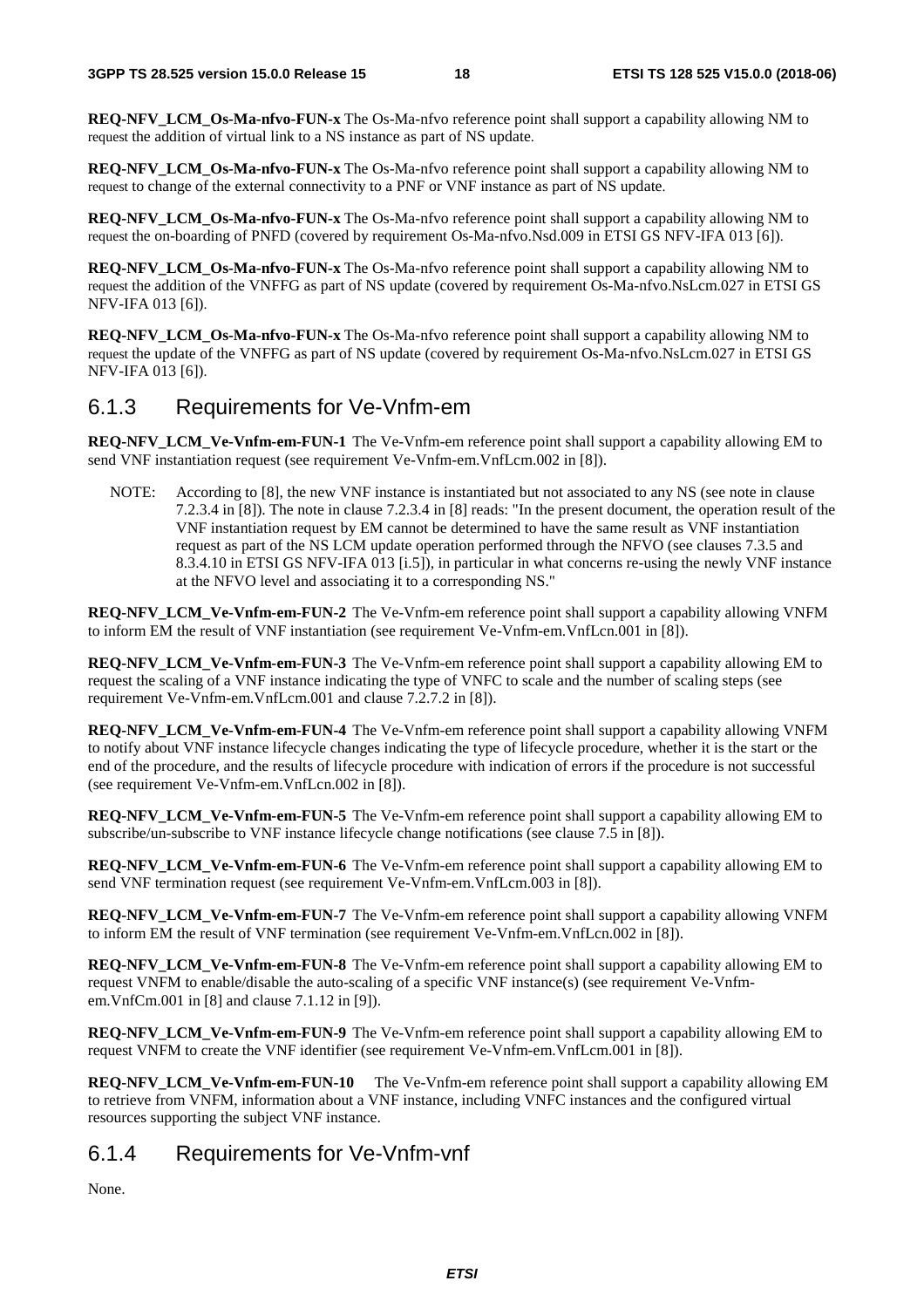# 6.2 Actor roles

See detailed actors and roles for each use case in clause 6.4.

# 6.3 Telecommunications resources

See detailed telecommunication resources for each use case in clause 6.4.

# 6.4 Use cases

#### 6.4.1 VNF Instance use cases

#### 6.4.1.1 VNF identifier creation

| <b>Use Case Stage</b> | <b>Evolution / Specification</b>                                                 | < <uses>&gt;</uses> |
|-----------------------|----------------------------------------------------------------------------------|---------------------|
|                       |                                                                                  | <b>Related use</b>  |
| Goal                  | EM requests to create a VNF identifier.                                          |                     |
| Actors and Roles      | <b>EM</b>                                                                        |                     |
| Telecom               | <b>VNFM</b>                                                                      |                     |
| resources             |                                                                                  |                     |
| Assumptions           | N/A                                                                              |                     |
| <b>Pre-conditions</b> | NFVO is running.                                                                 |                     |
| Begins when           | EM decides to request to create a VNF identifier.                                |                     |
| Step 1 (M)            | EM sends a request to VNFM to create the VNF identifier (see clause 7.2.2 [8])   |                     |
| Step 2 (M)            | VNFM returns vnfInstanceId to EM to indicate the creation of VNF identifier (see |                     |
|                       | clause 7.2.2.3 [8])                                                              |                     |
| Ends when             | Ends when EM receives the vnfInstanceId.                                         |                     |
| Exceptions            | One of the steps identified above fails.                                         |                     |
| Post-conditions       | The VNF identifier is created.                                                   |                     |
| Traceability          | REQ-NFV LCM Ve-Vnfm-em-FUN-9                                                     |                     |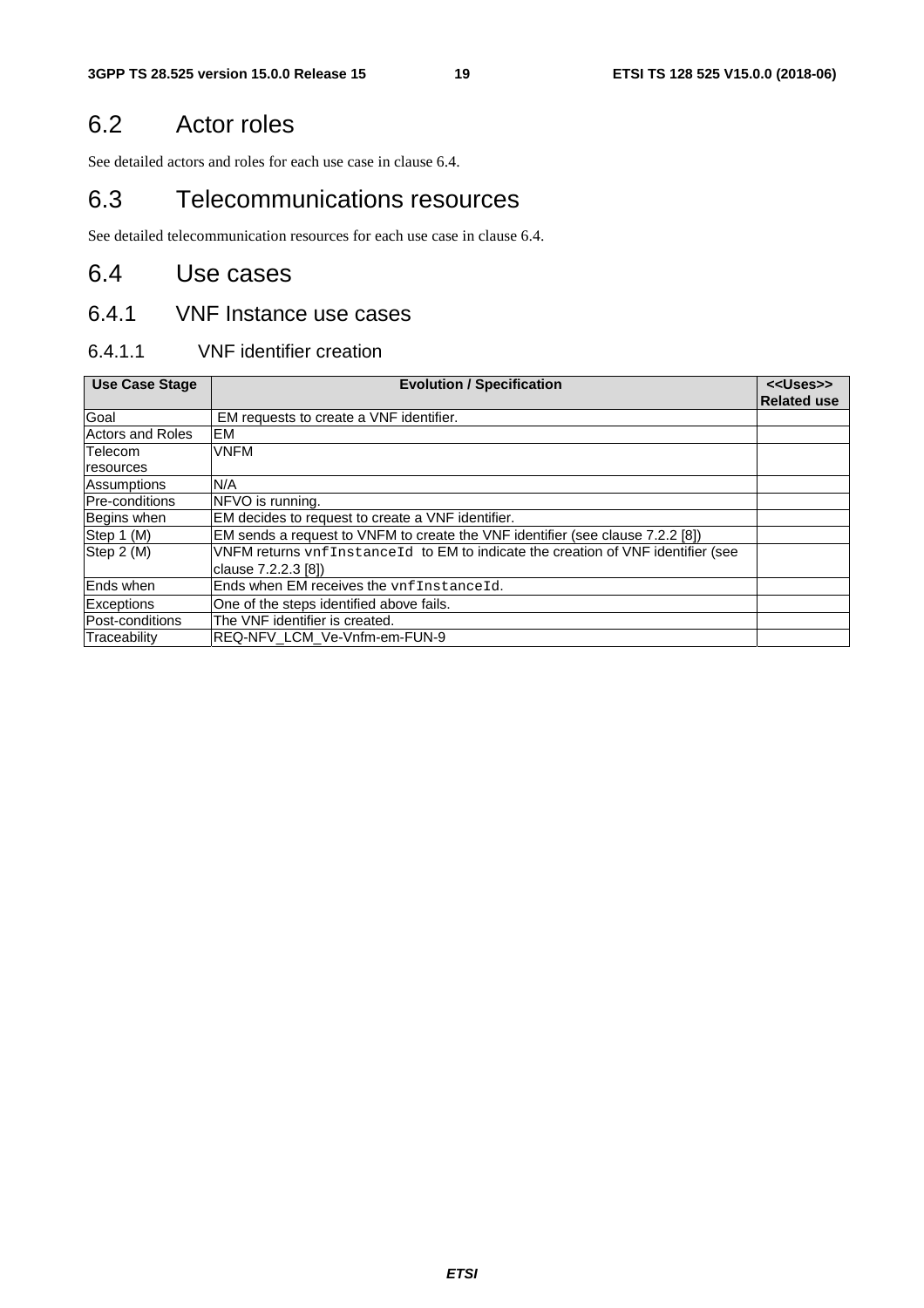#### 6.4.1.2 VNF instantiation

#### 6.4.1.2.1 VNF instantiation initiated through Ve-Vnfm-em

| <b>Use Case</b><br><b>Stage</b> | <b>Evolution / Specification</b>                                                                                                                                                                     | < <uses>&gt;<br/><b>Related</b><br/><b>use</b></uses> |
|---------------------------------|------------------------------------------------------------------------------------------------------------------------------------------------------------------------------------------------------|-------------------------------------------------------|
| Goal                            | Create a VNF instance based on the local needs of the EM (e.g. for VNF validation prior to<br>deployments in production environment).                                                                |                                                       |
| Actors and<br>Roles             | EM                                                                                                                                                                                                   |                                                       |
| Telecom<br>resources            | <b>VNFM</b>                                                                                                                                                                                          |                                                       |
| Assumptions                     | The association of the new VNF instance to a NS instance enabling the VNF LCM granting<br>operations and VR management is out of scope of 3GPP.                                                      |                                                       |
| Pre-conditions                  | The VNF Package for the VNF instantiation is enabled and is available to the VNFM.<br>EM is subscribed to the VNF LCM notifications (see clause 7.3.2 [8]).                                          |                                                       |
| Begins when                     | EM decides to instantiate a new VNF instance.                                                                                                                                                        |                                                       |
| Step 1 (M)                      | EM requests VNFM to create a new VNF instance Identifier (see clause 7.2.2 [8]) using<br>the VNFD Id to identify the VNF Package to be used for instantiation.                                       |                                                       |
| Step 2 (M)                      | VNFM responds to EM with new VNF instance Identifier                                                                                                                                                 |                                                       |
| Step 3 (M)                      | EM requests VNFM to instantiate the new VNF (see clause 7.2.3 [8]).                                                                                                                                  |                                                       |
| Step 4 (M)                      | VNFM responds to EM with the operation result containing the lifecycle operation<br>occurrence Id                                                                                                    |                                                       |
| Step 5 (M)                      | VNFM sends the VNF lifecycle change notification to EM indicating the start of VNF<br>instantiation procedure (see clause 7.3.3 [8]).                                                                |                                                       |
| Step 6 (M)                      | VNFM sends the VNF lifecycle change notification to EM indicating the success or failure<br>of the VNF instantiation, when the VNF instantiation procedure is completed (see clause<br>$7.3.3$ [8]). |                                                       |
| Ends when                       | Ends when all mandatory steps identified above are successfully completed or when an<br>exception occurs.                                                                                            |                                                       |
| <b>Exceptions</b>               | One of the steps identified above fails.                                                                                                                                                             |                                                       |
| Post-conditions                 | A new VNF instance is instantiated but not associated to any NS (.see NOTE in clause<br>7.2.3.4 in [8]).                                                                                             |                                                       |
| Traceability                    | REQ-NFV_LCM_Ve-Vnfm-em-FUN-1, REQ-NFV_LCM_Ve-Vnfm-em-FUN-2.                                                                                                                                          |                                                       |

#### 6.4.1.2.2 VNF instantiation initiated through Os-Ma-nfvo

| <b>Use Case</b><br><b>Stage</b> | <b>Evolution / Specification</b>                                                                                                                                                                                                                                                                                                                       | < <uses>&gt;<br/><b>Related</b><br/>use</uses> |
|---------------------------------|--------------------------------------------------------------------------------------------------------------------------------------------------------------------------------------------------------------------------------------------------------------------------------------------------------------------------------------------------------|------------------------------------------------|
| Goal                            | Enable NM to add a VNF instance to a NS via Os-Ma-nfvo reference point.                                                                                                                                                                                                                                                                                |                                                |
| Actors and<br><b>Roles</b>      | <b>NM</b>                                                                                                                                                                                                                                                                                                                                              |                                                |
| Telecom                         | NM. NFVO                                                                                                                                                                                                                                                                                                                                               |                                                |
| resources                       |                                                                                                                                                                                                                                                                                                                                                        |                                                |
| Assumptions                     | N/A                                                                                                                                                                                                                                                                                                                                                    |                                                |
| Pre-conditions                  | The VNF Package for the VNF instantiation is enabled.                                                                                                                                                                                                                                                                                                  |                                                |
| Begins when                     | NM decides to instantiate a VNF instance that is part of an NS.                                                                                                                                                                                                                                                                                        |                                                |
| Step 1 (M)                      | NM sends a request to NFVO to instantiate a VNF instance as part of the update of a NS<br>(see clause 7.3.3 in ETSI GS NFV-IFA 013 [6]) and the VNF parameters/values, including<br>those captured in vendor specific name value pairs, carried by such request are only<br>related to VNF virtualization aspects and are not VNF application specific |                                                |
| Step 2 (M)                      | NFVO sends the NS Lifecycle Change notification to NM indicating the addition of the VNF<br>instance (see clause 5.3.3 [6]), when the VNF instantiation procedure is completed.                                                                                                                                                                        |                                                |
| Ends when                       | Ends when NM receives the notification from NFVO indicating the VNF instance has been<br>successfully instantiated.                                                                                                                                                                                                                                    |                                                |
| <b>Exceptions</b>               | One of the steps identified above fails.                                                                                                                                                                                                                                                                                                               |                                                |
| Post-<br>conditions             | A new VNF instance is instantiated.                                                                                                                                                                                                                                                                                                                    |                                                |
| Traceability                    | REQ-NFV LCM Os-Ma-nfvo-FUN-16, REQ-NFV LCM Os-Ma-nfvo-FUN-18                                                                                                                                                                                                                                                                                           |                                                |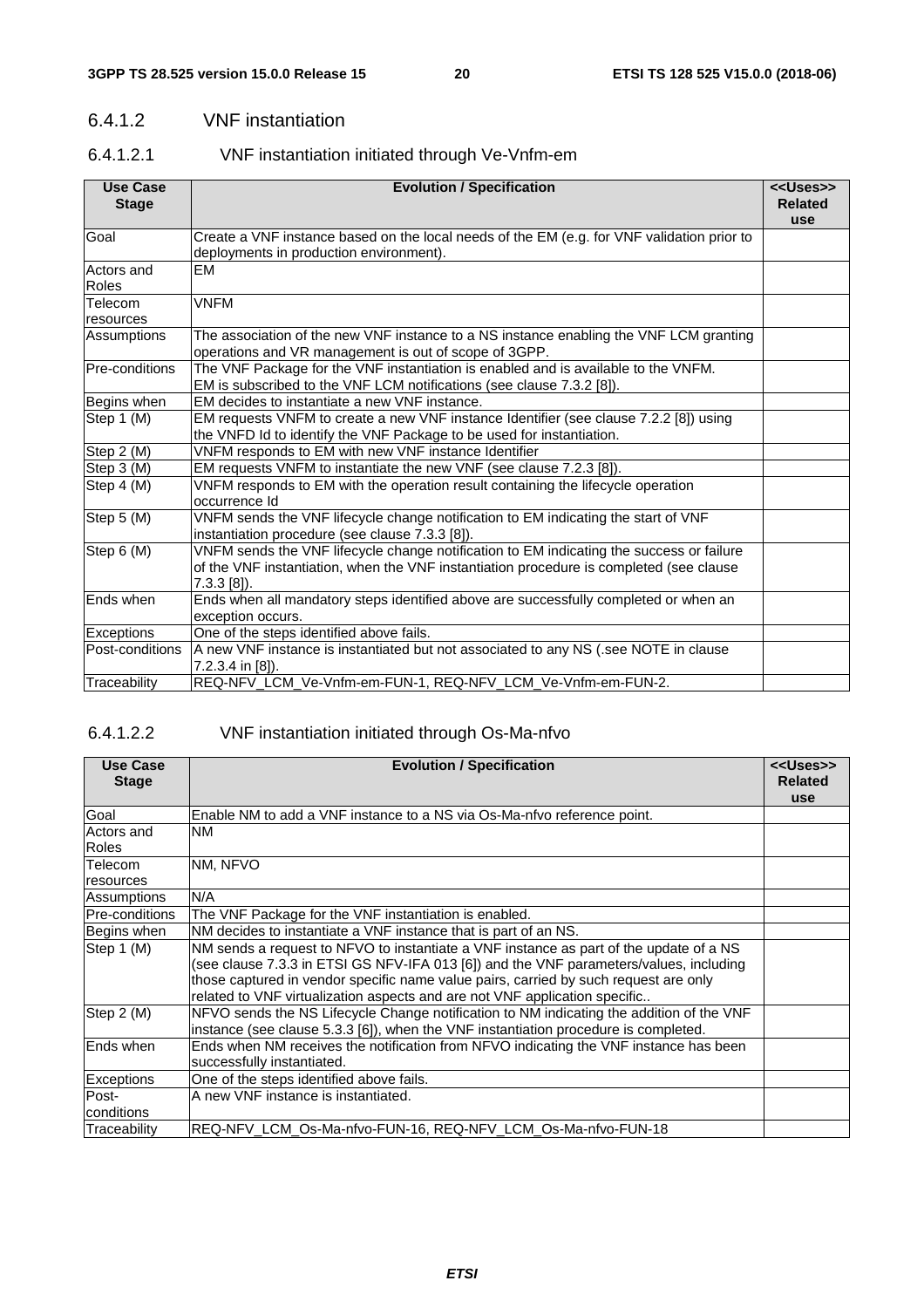# 6.4.1.3 VNF scaling

# 6.4.1.3.1 VNF instance scaling through operation request to VNFM by EM

| Use case stage          | <b>Evolution/Specification</b>                                                                                                                                                                                                                                                                                                | < <uses>&gt;<br/><b>Related use</b></uses> |  |
|-------------------------|-------------------------------------------------------------------------------------------------------------------------------------------------------------------------------------------------------------------------------------------------------------------------------------------------------------------------------|--------------------------------------------|--|
| Goal                    | To expand/contract a VNF instance by scaling the VNF instance through<br>operation request to VNFM by EM, and notify about the execution of the VNF<br>instance scaling through reference point Ve-Vnfm-em.                                                                                                                   |                                            |  |
| <b>Actors and Roles</b> | EM detects whether a scaling execution is needed and requests the VNFM to<br>execute the VNF scaling.                                                                                                                                                                                                                         |                                            |  |
| Telecom<br>resources    | EM.<br>VNFM.<br>VNF                                                                                                                                                                                                                                                                                                           |                                            |  |
| Assumptions             | EM is subscribed to VNF lifecycle change notifications from the VNFM.<br>See note 1.                                                                                                                                                                                                                                          |                                            |  |
| Pre-conditions          | The subject VNF instance is not being scaled at the moment. VNFM does not<br>have any auto-scaling scripts or the policy for auto-scaling is not in used or active<br>(see note 2).                                                                                                                                           |                                            |  |
| Begins when             | EM detected the need (e.g., triggered by MO attribute value modification from<br>NM) to scale and have determined the scaling action (expand/contract).                                                                                                                                                                       |                                            |  |
| Step 1 (M)              | EM sends the VNFM a request to scale a VNF with an indication of the type of<br>VNF Components to scale, and value of scaling.                                                                                                                                                                                                |                                            |  |
| Step 2 (M)              | VNFM sends to EM a notification about the start of the VNF scaling execution.                                                                                                                                                                                                                                                 |                                            |  |
| Step 3 (M)              | The VNFM executes the procedure to scale the VNF instance.                                                                                                                                                                                                                                                                    |                                            |  |
| Step 4 (M)              | VNFM sends to EM a notification about the end of the VNF scaling execution.                                                                                                                                                                                                                                                   |                                            |  |
| Ends when               | All the steps identified above are successfully completed.                                                                                                                                                                                                                                                                    |                                            |  |
| Exceptions              |                                                                                                                                                                                                                                                                                                                               |                                            |  |
| Post-conditions         | The VNF instance has been scaled (expansion/contraction).                                                                                                                                                                                                                                                                     |                                            |  |
| Traceability            | REQ-NFV_LCM_Ve-Vnfm-em-FUN-3, REQ-NFV_LCM_Ve-Vnfm-em-FUN-4                                                                                                                                                                                                                                                                    |                                            |  |
|                         | NOTE 1: In the case where VNF scaling is triggered by MOI attribute value changes, the IRPManager (Operator) is<br>aware of the MO attributes whose value changes can trigger VNF scaling actions. How the IRPManager<br>(Operator) knows the names of the MO attributes whose value change can trigger VNF scaling is out of |                                            |  |
|                         | scope of this specification (e.g. could be stated in NRM attribute definitions or in product documentation).                                                                                                                                                                                                                  |                                            |  |
|                         | NOTE 2: How 3GPP management system can determine if Pre-conditions are true is FFS.                                                                                                                                                                                                                                           |                                            |  |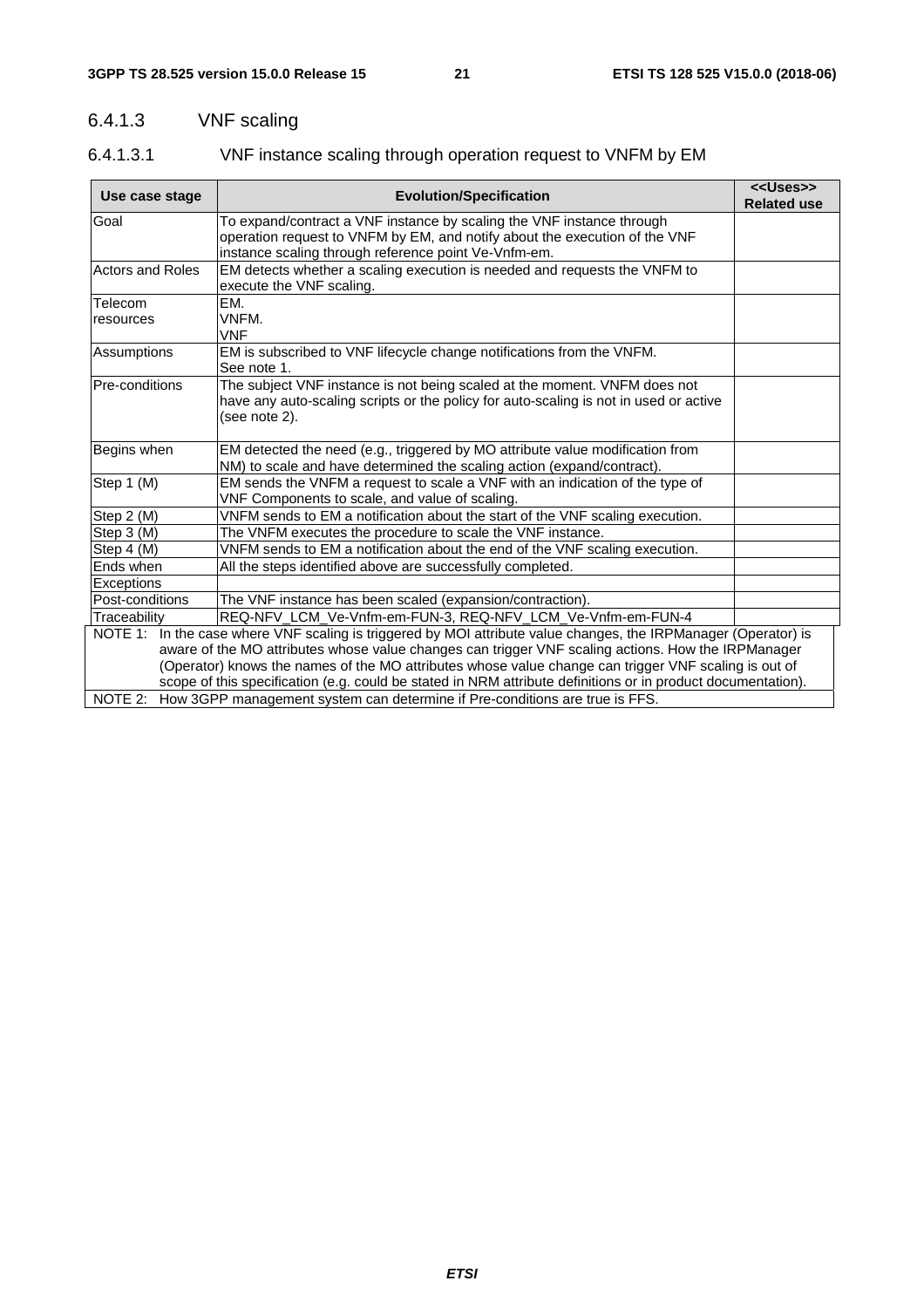#### 6.4.1.4 VNF instance termination

#### 6.4.1.4.1 VNF instance termination initiated through Ve-Vnfm-em

| <b>Use Case</b><br><b>Stage</b> | <b>Evolution / Specification</b>                                                                                  | < <uses>&gt;<br/><b>Related use</b></uses> |
|---------------------------------|-------------------------------------------------------------------------------------------------------------------|--------------------------------------------|
| Goal                            | Enable EM to terminate a VNF instance which is no longer needed for                                               |                                            |
|                                 | testing and integration purpose.                                                                                  |                                            |
| Actors and                      | <b>EM</b>                                                                                                         |                                            |
| Roles                           |                                                                                                                   |                                            |
| Telecom                         | <b>VNFM</b>                                                                                                       |                                            |
| resources                       |                                                                                                                   |                                            |
| Assumptions                     | The VNF instance being terminated does not participate in any NS<br>(see note 1).                                 |                                            |
| Pre-conditions                  | The VNF instance to be terminated is no longer needed. The VNF                                                    |                                            |
|                                 | instance has been instantiated (see NOTE in clause 7.2.3.4 in [8]) by<br>the EM.                                  |                                            |
| Begins when                     | EM decides to terminate a VNF instance.                                                                           |                                            |
| Step 1 (M)                      | EM sends the request (see clause 5.2.1.1 [8]), to VNFM via Ve-Vnfm-                                               |                                            |
|                                 | em reference point to terminate the identified VNF instance.                                                      |                                            |
| Step 2 (M)                      | VNFM sends the VNF lifecycle change notification to EM indicating the                                             |                                            |
|                                 | start of VNF termination procedure (see clause 5.2.1.2 [8]).                                                      |                                            |
| Step 3 (M)                      | VNFM sends the VNF lifecycle change notification to EM indicating the                                             |                                            |
|                                 | result (e.g. success or failure) of VNF termination, when the VNF                                                 |                                            |
|                                 | termination procedure is completed (see clause 5.2.1.2 [8]).                                                      |                                            |
| Ends when                       | Ends when all mandatory steps identified above are successfully                                                   |                                            |
|                                 | completed or when an exception occurs.                                                                            |                                            |
| Exceptions                      | One of the steps identified above fails.                                                                          |                                            |
| Post-conditions                 | The VNF instance is terminated.                                                                                   |                                            |
| Traceability                    | REQ-NFV_LCM_Ve-Vnfm-em-FUN-6, REQ-NFV_LCM_Ve-Vnfm-em-<br>FUN-7                                                    |                                            |
|                                 | NOTE 1: Participation of the VNF instance in a NS is not known to the EM/VNFM and could only be determined by the |                                            |
|                                 | NFVO (e.g. during granting operation). Potential negative impact to the NS instance can be prevented by the       |                                            |
|                                 | granting operation.                                                                                               |                                            |

#### 6.4.1.4.2 Remove VNF instance from NS through Os-Ma-nfvo

| <b>Use Case Stage</b> | <b>Evolution / Specification</b>                                                                                             | < <uses>&gt;<br/><b>Related use</b></uses> |
|-----------------------|------------------------------------------------------------------------------------------------------------------------------|--------------------------------------------|
| Goal                  | Enable NM to delete a VNF instance from a NS via Os-Ma-nfvo reference point.                                                 |                                            |
| Actors and Roles      | <b>NM</b>                                                                                                                    |                                            |
| <b>Telecom</b>        | NM. NFVO                                                                                                                     |                                            |
| resources             |                                                                                                                              |                                            |
| Assumptions           | N/A                                                                                                                          |                                            |
| <b>Pre-conditions</b> | The VNF instance to be terminated is no longer needed,                                                                       |                                            |
| Begins when           | NM decides that VNF instance is no longer needed as part of the NS.                                                          |                                            |
| Step 1 (M)            | NM sends a request to NFVO to remove a VNF instance from a NS instance (see<br>clauses 5.3.2 [6]).                           |                                            |
| Step 2 (M)            | NFVO sends the NS Lifecycle Change notification to NM indicating the removal of the<br>VNF instance (see clauses 5.3.3 [6]). |                                            |
| Ends when             | Ends when the VNF instance is removed from NS.                                                                               |                                            |
| <b>Exceptions</b>     | One of the steps identified above fails.                                                                                     |                                            |
| Post-conditions       | The VNF is removed from NS.                                                                                                  |                                            |
| Traceability          | REQ-NFV_LCM_Os-Ma-nfvo-FUN-17, REQ-NFV_LCM_Os-Ma-nfvo-FUN-18                                                                 |                                            |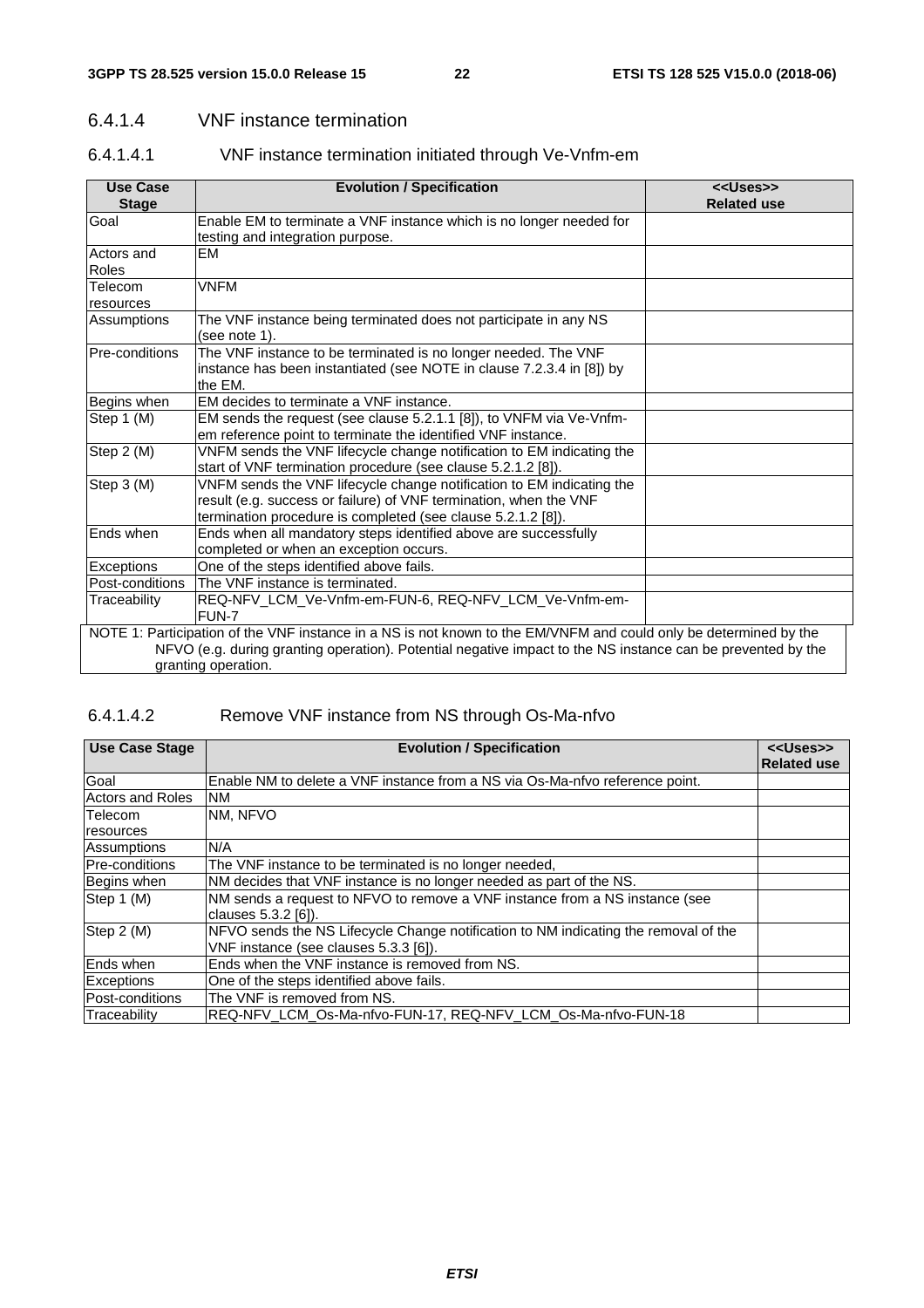| Use case stage          | <b>Evolution/Specification</b>                                                                                                     | < <uses>&gt;<br/><b>Related use</b></uses> |
|-------------------------|------------------------------------------------------------------------------------------------------------------------------------|--------------------------------------------|
| Goal                    | To monitor by EM the lifecycle changes of one or more VNF instance(s).                                                             |                                            |
| <b>Actors and Roles</b> | EM subscribes to and receives VNF lifecycle change notifications.                                                                  |                                            |
| Telecom                 | EM.                                                                                                                                |                                            |
| resources               | VNFM.                                                                                                                              |                                            |
|                         | VNF.                                                                                                                               |                                            |
| Assumptions             |                                                                                                                                    |                                            |
| Pre-conditions          | VNFM is running.                                                                                                                   |                                            |
| Begins when             | EM determines to monitor VNF lifecycle changes on one or more managed VNF<br>instance(s).                                          |                                            |
| Step 1 (M)              | EM requests a subscription to VNFM to receive VNF lifecycle change notifications<br>regarding one or more managed VNF instance(s). |                                            |
| Step 2 (M)              | VNFM creates a subscription and acknowledges the creation of the subscription<br>to EM.                                            |                                            |
| Step 3 (M)              | VNFM monitors the lifecycles of the identified managed VNF instance(s).                                                            |                                            |
| Step 4 (M)              | VNFM creates a VNF lifecycle change notification including information: identity                                                   |                                            |
|                         | the managed VNF instance, the type of lifecycle change including the beginning                                                     |                                            |
|                         | or the end of the procedure affecting the lifecycle changes.                                                                       |                                            |
| Step 5 (M)              | VNFM sends to EM the VNF lifecycle change notification(s).                                                                         |                                            |
| Ends when               | EM unsubscribes to VNF lifecycle change notification regarding the managed<br>VNF instance(s).                                     |                                            |
| Exceptions              |                                                                                                                                    |                                            |
| Post-conditions         | EM has information about VNF lifecycle changes of the one or more managed                                                          |                                            |
|                         | VNF instance(s).                                                                                                                   |                                            |
| Traceability            | REQ-NFV_LCM_Ve-Vnfm-em-FUN-4, REQ-NFV_LCM_Ve-Vnfm-em-FUN-5                                                                         |                                            |

# 6.4.1.5 Notifications about VNF lifecycle changes

Note: VNF lifecycle change notifications are supported by NFV-MANO system [5].

# 6.4.1.6 Enabling/disabling the auto-scaling of a VNF instance

| <b>Use Case</b>         | <b>Evolution/Specification</b>                                                                                                                                                                                                                              | < <uses>&gt;<br/><b>Related use</b></uses> |
|-------------------------|-------------------------------------------------------------------------------------------------------------------------------------------------------------------------------------------------------------------------------------------------------------|--------------------------------------------|
| Goal                    | Enable/Disable the auto-scaling of a VNF instance (e.g.needed for testing and<br>integration purposes).                                                                                                                                                     |                                            |
| <b>Actors and Roles</b> | EM                                                                                                                                                                                                                                                          |                                            |
| <b>Telecom</b>          | VNFM                                                                                                                                                                                                                                                        |                                            |
| resources               |                                                                                                                                                                                                                                                             |                                            |
| <b>Assumptions</b>      | The auto-scaling is supported.<br>In cases where NM is aware of the VNF instance (e.g. it was instantiated by NM<br>request), it is expected that NM is made aware of the of auto-scaling enable/disable<br>flag value change resulting from this Use Case. |                                            |
| <b>Pre-conditions</b>   |                                                                                                                                                                                                                                                             |                                            |
| <b>Begins when</b>      | EM decides to enable/disable the auto-scaling of a VNF instance.                                                                                                                                                                                            |                                            |
| Step 1 (M)              | EM requests VNFM to enable/disable the auto-scaling of a VNF instance.                                                                                                                                                                                      |                                            |
| Step 2 (M)              | VNFM notifies EM of the completion result of enabling/disabling the auto-scaling of<br>the subject VNF instance.                                                                                                                                            |                                            |
| <b>Ends when</b>        | Ends when all steps identified above are completed or when an exception occurs.                                                                                                                                                                             |                                            |
| <b>Exceptions</b>       | One of the steps identified above fails.                                                                                                                                                                                                                    |                                            |
| <b>Post-conditions</b>  | The auto-scaling of the VNF instance is enabled/disabled.                                                                                                                                                                                                   |                                            |
| Traceability            | REQ-NFV LCM Ve-Vnfm-em-FUN-8                                                                                                                                                                                                                                |                                            |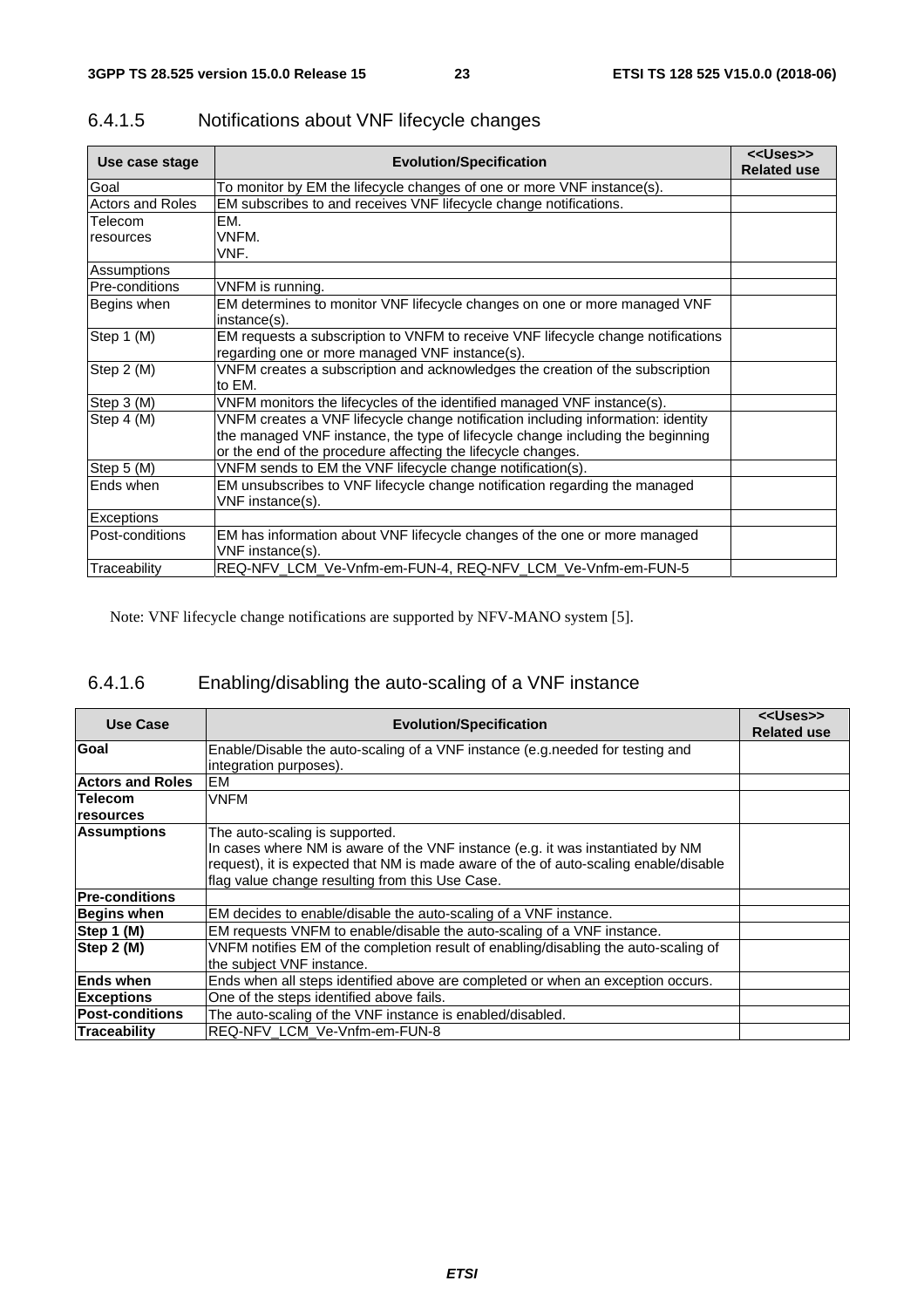| Use case stage          | <b>Evolution/Specification</b>                                                  | < <uses>&gt;<br/><b>Related use</b></uses> |
|-------------------------|---------------------------------------------------------------------------------|--------------------------------------------|
| Goal                    | To retrieve by EM from VNFM, information of a subject VNF instance.             |                                            |
| <b>Actors and Roles</b> | EM queries the VNF instance information.                                        |                                            |
| Telecom                 | EM.                                                                             |                                            |
| resources               | VNFM.                                                                           |                                            |
|                         | VNF.                                                                            |                                            |
| Assumptions             | N/A                                                                             |                                            |
| Pre-conditions          | N/A                                                                             |                                            |
| Begins when             | EM determines to retrieve certain information about the subject VNF instance.   |                                            |
| Step 1 (M)              | EM sends a request to VNFM over the Ve-Vnfm-em reference point querying         |                                            |
|                         | certain information about the subject VNF instance.                             |                                            |
| Step 2 (M)              | VNFM sends to EM over the Ve-Vnfm-em reference point the information            |                                            |
|                         | requested about the subject VNF instance.                                       |                                            |
| Ends when               | Ends when all steps identified above are completed or when an exception occurs. |                                            |
| <b>Exceptions</b>       | One of the steps identified above fails.                                        |                                            |
| Post-conditions         | EM has the information about the subject VNF instance.                          |                                            |
| Traceability            | REQ-NFV_LCM-CON-16, REQ-NFV_LCM_Ve-Vnfm-em-FUN-10                               |                                            |

# 6.4.1.7 Retrieve VNF instance information from VNFM by EM

#### 6.4.1.8 Retrieve VNF instance information by NM through NFVO as part of the NS query

| Use case stage          | <b>Evolution/Specification</b>                                                                                                                                                                                                     | < <uses>&gt;<br/><b>Related use</b></uses> |
|-------------------------|------------------------------------------------------------------------------------------------------------------------------------------------------------------------------------------------------------------------------------|--------------------------------------------|
| Goal                    | To retrieve by NM through NFVO information about a subject VNF instance as<br>part of the query of a NS. Such information about a subject VNF instance is<br>maintained by NFV-MANO (see clause 9.4.2 in ETSI GS NFV-IFA 008 [5]). |                                            |
| <b>Actors and Roles</b> | NM queries the information about a subject VNF instance which is part of NS<br>instance.                                                                                                                                           |                                            |
| <b>Telecom</b>          | NM.                                                                                                                                                                                                                                |                                            |
| resources               | NFVO.<br>VNFM.                                                                                                                                                                                                                     |                                            |
| <b>Assumptions</b>      | N/A                                                                                                                                                                                                                                |                                            |
| <b>Pre-conditions</b>   | The subject VNF instance is part of the NS instance.                                                                                                                                                                               |                                            |
| <b>Begins when</b>      | NM determines to retrieve certain information about the subject VNF instance.                                                                                                                                                      |                                            |
| Step 1 (M)              | As part of query of a NS, NM sends a request to NFVO over the Os-Ma-nfvo<br>reference point querying certain information about the subject VNF instance (see<br>clause 7.3.6 in ETSI GS NFV-IFA 013 [7]).                          |                                            |
| Step 2 (M)              | NFVO sends to NM over the Os-Ma-nfvo reference point the information<br>requested about the subject VNF instance.                                                                                                                  |                                            |
| <b>Ends when</b>        | Ends when all steps identified above are completed or when an exception occurs.                                                                                                                                                    |                                            |
| <b>Exceptions</b>       | One of the steps identified above fails.                                                                                                                                                                                           |                                            |
| <b>Post-conditions</b>  | NM has the information about the subject VNF instance.                                                                                                                                                                             |                                            |
| Traceability            | REQ-NFV LCM-CON-17, REQ-NFV LCM Os-Ma-nfvo-FUN-36                                                                                                                                                                                  |                                            |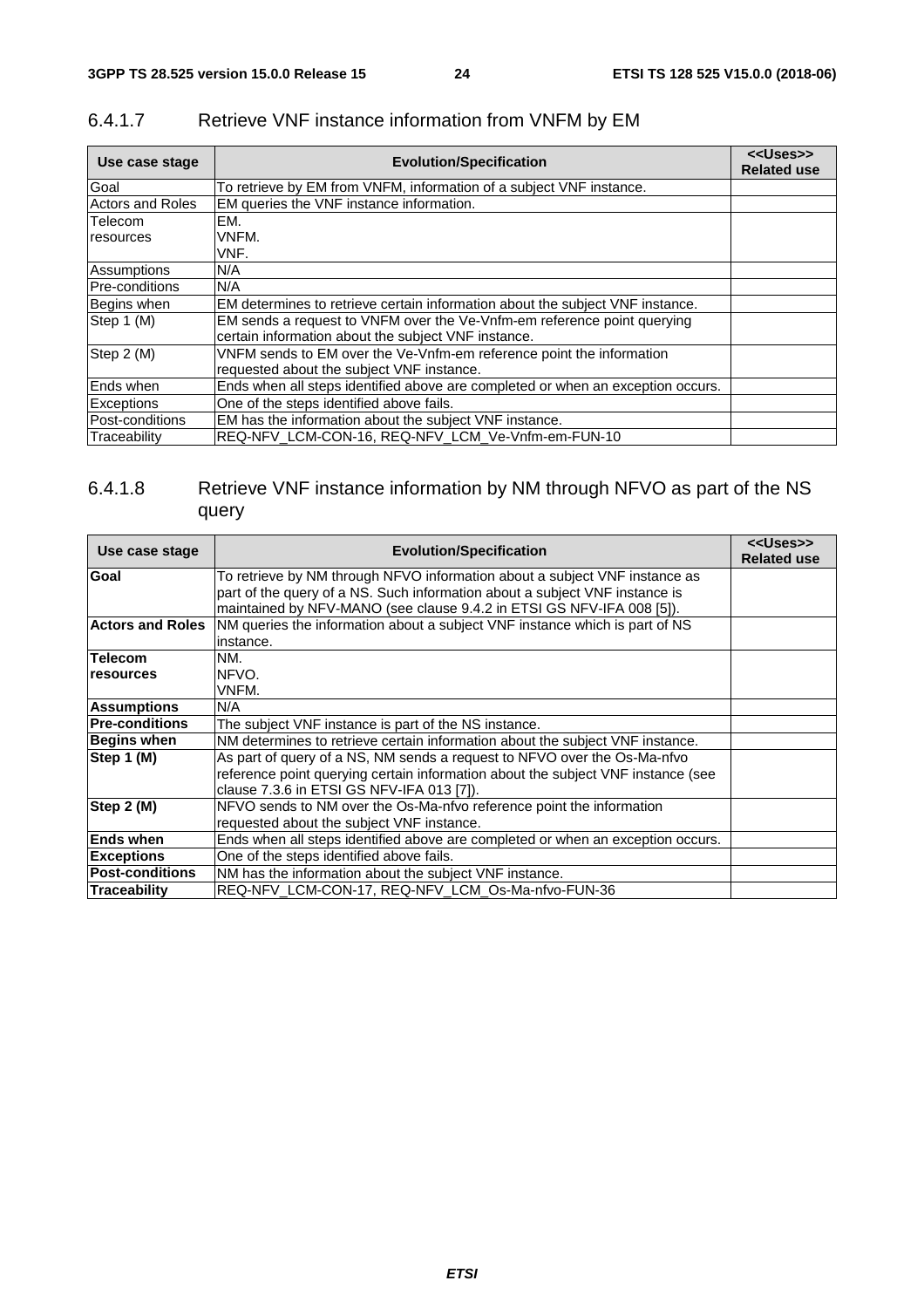#### 6.4.1.9 Modify non-application information and non-application configuration attributes of a VNF instance by NM through NFVO as part of NS update

| Use case stage              | <b>Evolution/Specification</b>                                                                                                                                                                                                                                                                                                                                                                                                                    | < <uses>&gt;<br/><b>Related use</b></uses> |
|-----------------------------|---------------------------------------------------------------------------------------------------------------------------------------------------------------------------------------------------------------------------------------------------------------------------------------------------------------------------------------------------------------------------------------------------------------------------------------------------|--------------------------------------------|
| Goal                        | To request by NM the modification of non-application information and non-<br>application configuration attribute(s) of a subject VNF instance. Such information<br>about a subject VNF instance is managed by NFV-MANO (see clause 9.4.2 in<br>ETSI GS NFV-IFA 008 [5]), for which certain attributes are writable/modifiable<br>(see clauses 7.2.11 and 7.4.2 in ETSI GS NFV-IFA 008 [5]), e.g. VNF instance<br>name, VNF external connectivity. |                                            |
| <b>Actors and Roles</b>     | NM requests modifying the non-application information and non-application<br>configuration attributes of the VNF instance which is part of the NS instance.                                                                                                                                                                                                                                                                                       |                                            |
| <b>Telecom</b><br>resources | NM.<br>NFVO.<br>VNFM.                                                                                                                                                                                                                                                                                                                                                                                                                             |                                            |
| <b>Assumptions</b>          | N/A                                                                                                                                                                                                                                                                                                                                                                                                                                               |                                            |
| <b>Pre-conditions</b>       | The subject VNF instance is part of the NS instance.                                                                                                                                                                                                                                                                                                                                                                                              |                                            |
| <b>Begins when</b>          | NM determines to modify certain non-application information and/or non-<br>application configuration attribute(s) managed by NFV-MANO about the subject<br>VNF instance that is part of an identified NS instance.                                                                                                                                                                                                                                |                                            |
| Step 1 (M)                  | NM sends a request to NFVO over the Os-Ma-nfvo reference point to modify the<br>needed non-application attribute(s) about the subject VNF instance as part of the<br>NS update operation (see clause 7.3.5 in ETSI GS NFV-IFA 013 [7]).                                                                                                                                                                                                           |                                            |
| Step 2 (M)                  | NFVO sends an acknowledgement of the NS update request to the NM.                                                                                                                                                                                                                                                                                                                                                                                 |                                            |
| Step 3 (M)                  | NFVO sends to NM an NS Lifecycle Change notification about the start of the NS<br>update execution (see clause 7.4.3 in ETSI GS NFV-IFA 013 [7]).                                                                                                                                                                                                                                                                                                 |                                            |
| Step 4 (M)                  | NFVO executes the procedure to update the NS instance.                                                                                                                                                                                                                                                                                                                                                                                            |                                            |
| Step 5 $(\overline{M})$     | NFVO sends to NM the NS Lifecycle Change notification to indicate the<br>completion of the modification of requested attributes of the VNF instance as part<br>of NS update (see clause 7.4.3 in ETSI GS NFV-IFA 013 [7]).                                                                                                                                                                                                                        |                                            |
| Ends when                   | Ends when all steps identified above are completed or when an exception occurs.                                                                                                                                                                                                                                                                                                                                                                   |                                            |
| <b>Exceptions</b>           | One of the steps identified above fails.                                                                                                                                                                                                                                                                                                                                                                                                          |                                            |
| <b>Post-conditions</b>      | The non-application information and/or non-application configuration attribute(s)<br>managed by NFV-MANO of the subject VNF instance has been modified.                                                                                                                                                                                                                                                                                           |                                            |
| <b>Traceability</b>         | REQ-NFV_LCM-CON-18, REQ-NFV_LCM-CON-19, REQ-NFV_LCM_Os-Ma-<br>nfvo-FUN-37, REQ-NFV_LCM_Os-Ma-nfvo-FUN-38                                                                                                                                                                                                                                                                                                                                          |                                            |

# 6.4.2 VNF Package use cases

#### 6.4.2.1 VNF Package on-boarding

| Use case stage          | <b>Evolution/Specification</b>                                             | < <uses>&gt;<br/><b>Related use</b></uses> |
|-------------------------|----------------------------------------------------------------------------|--------------------------------------------|
| Goal                    | VNF Package on-boarding                                                    |                                            |
| <b>Actors and Roles</b> | <b>NM</b>                                                                  |                                            |
| Telecom                 | <b>INM.NFVO</b>                                                            |                                            |
| resources               |                                                                            |                                            |
| Assumptions             | - The VNF Package is supplied by the NM                                    |                                            |
|                         | - On-boarding is triggered by the NM                                       |                                            |
| Pre-conditions          | NFVO is running.                                                           |                                            |
|                         | NM is operational.                                                         |                                            |
|                         | The NM possesses a VNF Package which is not on-boarded yet                 |                                            |
| Begins when             | NM layer determines the need for on-boarding of the VNF Package            |                                            |
| Step 1 (M)              | NM sends a request to the NFVO on the VNF package on-boarding as specified |                                            |
|                         | in [6]                                                                     |                                            |
| Step 2 (M)              | NFVO processes the VNF Package and on-boarding proceeds                    |                                            |
| Step 3 (M)              | NFVO acknowledges to the NM successful package on-boarding.                |                                            |
| <b>Exceptions</b>       |                                                                            |                                            |
| Post-conditions         | The VNF Package is on-boarded.                                             |                                            |
| Traceability            | REQ-NFV_LCM_Os-Ma-nfvo-FUN-3                                               |                                            |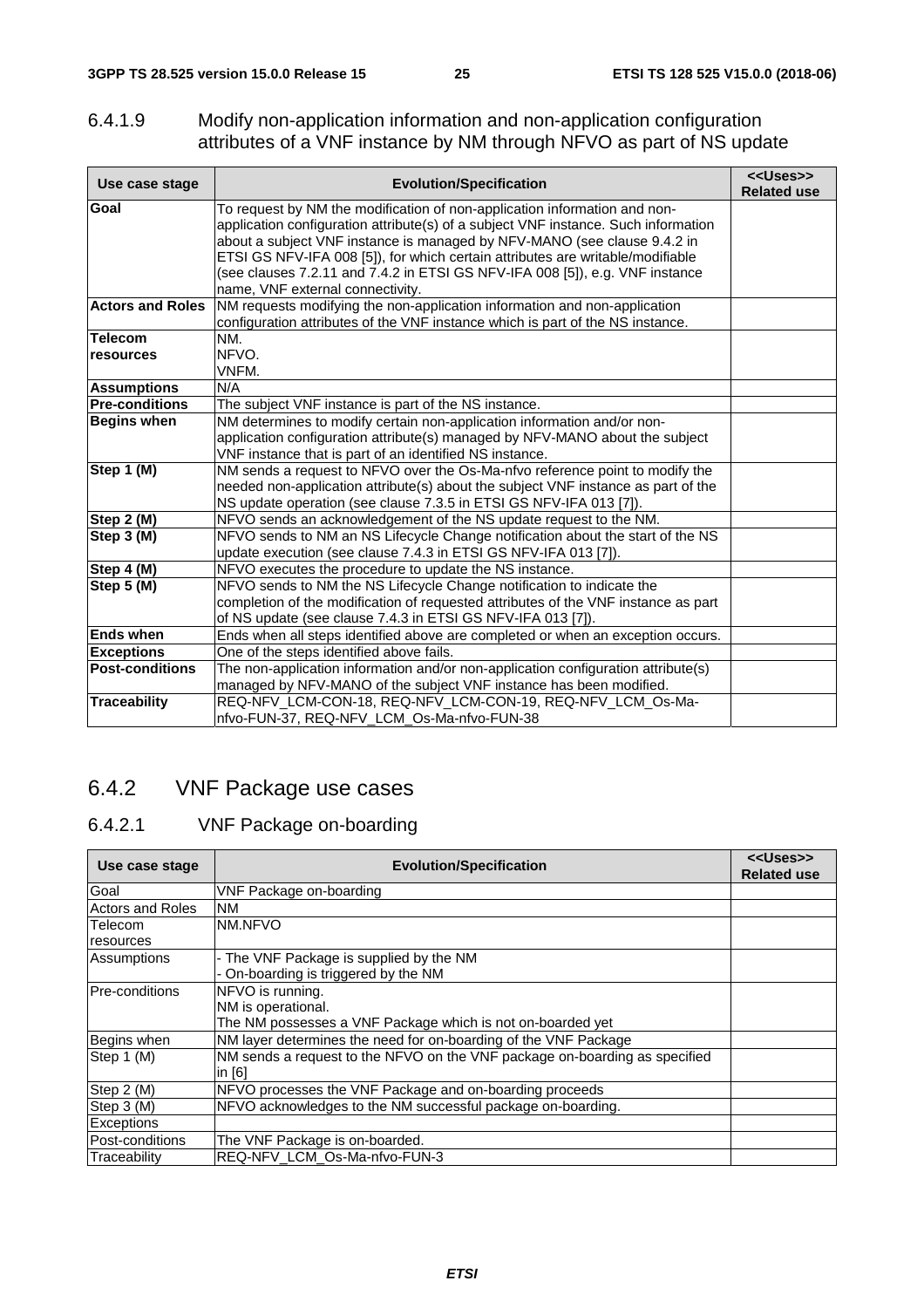| Use case stage          | <b>Evolution/Specification</b>                                                                                               | < <uses>&gt;<br/><b>Related use</b></uses> |
|-------------------------|------------------------------------------------------------------------------------------------------------------------------|--------------------------------------------|
| Goal                    | Enable a previously disabled VNF Package instance, allowing again its use for<br>instantiation of new VNF with this package. |                                            |
| <b>Actors and Roles</b> | NM.                                                                                                                          |                                            |
| Telecom                 | NM. NFVO.                                                                                                                    |                                            |
| resources               |                                                                                                                              |                                            |
| Assumptions             | Enablement is triggered by the NM.                                                                                           |                                            |
| <b>Pre-conditions</b>   | A VNF Package is in the "Disabled, Not in use" or "Disabled, In use" state.                                                  |                                            |
| Begins when             | NM determines the need for enabling of the VNF Package.                                                                      |                                            |
| Step 1 (M)              | NM sends a request to the NFVO to enable the VNF package.                                                                    |                                            |
| Step 2 (M)              | NFVO processes the request and enables the VNF Package.                                                                      |                                            |
| Step 3 (M)              | NFVO acknowledges to the NM successful enablement of the VNF package.                                                        |                                            |
| <b>Exceptions</b>       |                                                                                                                              |                                            |
| Post-conditions         | The VNF Package is enabled and available for use for instantiation of new<br>VNF(s) with this package.                       |                                            |
| Traceability            |                                                                                                                              |                                            |

# 6.4.2.2 VNF Package enabling

# 6.4.2.3 VNF Package disabling

| Use case stage          | <b>Evolution/Specification</b>                                                  | < <uses>&gt;<br/><b>Related use</b></uses> |
|-------------------------|---------------------------------------------------------------------------------|--------------------------------------------|
| Goal                    | VNF Package disabling.                                                          |                                            |
| <b>Actors and Roles</b> | NM.                                                                             |                                            |
| Telecom                 | NM. NFVO.                                                                       |                                            |
| <b>resources</b>        |                                                                                 |                                            |
| Assumptions             | Disabling is triggered by the NM.                                               |                                            |
| Pre-conditions          | A VNF Package is on-boarded, available for use for instantiation of new VNF     |                                            |
|                         | instance(s) and is not marked as deletion pending                               |                                            |
| Begins when             | NM layer determines the need for disabling of the VNF Package.                  |                                            |
| Step 1 (M)              | NM sends a request to the NFVO to disable the VNF package                       |                                            |
| Step 2 (M)              | NFVO processes the request and disables the VNF Package.                        |                                            |
| Step 3 (M)              | NFVO acknowledges to the NM successful operation of disabling the VNF           |                                            |
|                         | package.                                                                        |                                            |
| <b>Exceptions</b>       |                                                                                 |                                            |
| lPost-conditions        | The VNF Package is on-boarded, disabled and cannot be used for instantiation of |                                            |
|                         | new VNF instance(s) with this package.                                          |                                            |
| <b>Traceabilitv</b>     |                                                                                 |                                            |

# 6.4.2.4 VNF Package deleting

| Use case stage          | <b>Evolution/Specification</b>                                                 | < <uses>&gt;<br/><b>Related use</b></uses> |
|-------------------------|--------------------------------------------------------------------------------|--------------------------------------------|
| Goal                    | VNF Package deleting.                                                          |                                            |
| <b>Actors and Roles</b> | NM.                                                                            |                                            |
| Telecom                 | NM. NFVO.                                                                      |                                            |
| resources               |                                                                                |                                            |
| Assumptions             | Deletion is triggered by the NM.                                               |                                            |
| <b>Pre-conditions</b>   | The VNF Package is in "Disabled, Not in use" state defined in [6], clause D1.2 |                                            |
| Begins when             | NM layer determines the need for deletion of the VNF Package.                  |                                            |
| Step 1 (M)              | NM sends a request to the NFVO to delete the VNF package as specified in [6],  |                                            |
|                         | clause 7.7.5.                                                                  |                                            |
| Step 2 (M)              | NFVO processes the request and deletes the VNF Package.                        |                                            |
| Step 3 (M)              | NFVO indicates to the NM the result of the operation.                          |                                            |
| <b>Exceptions</b>       | One of the steps identified above fails.                                       |                                            |
| Post-conditions         | The VNF Package is deleted.                                                    |                                            |
| Traceability            |                                                                                |                                            |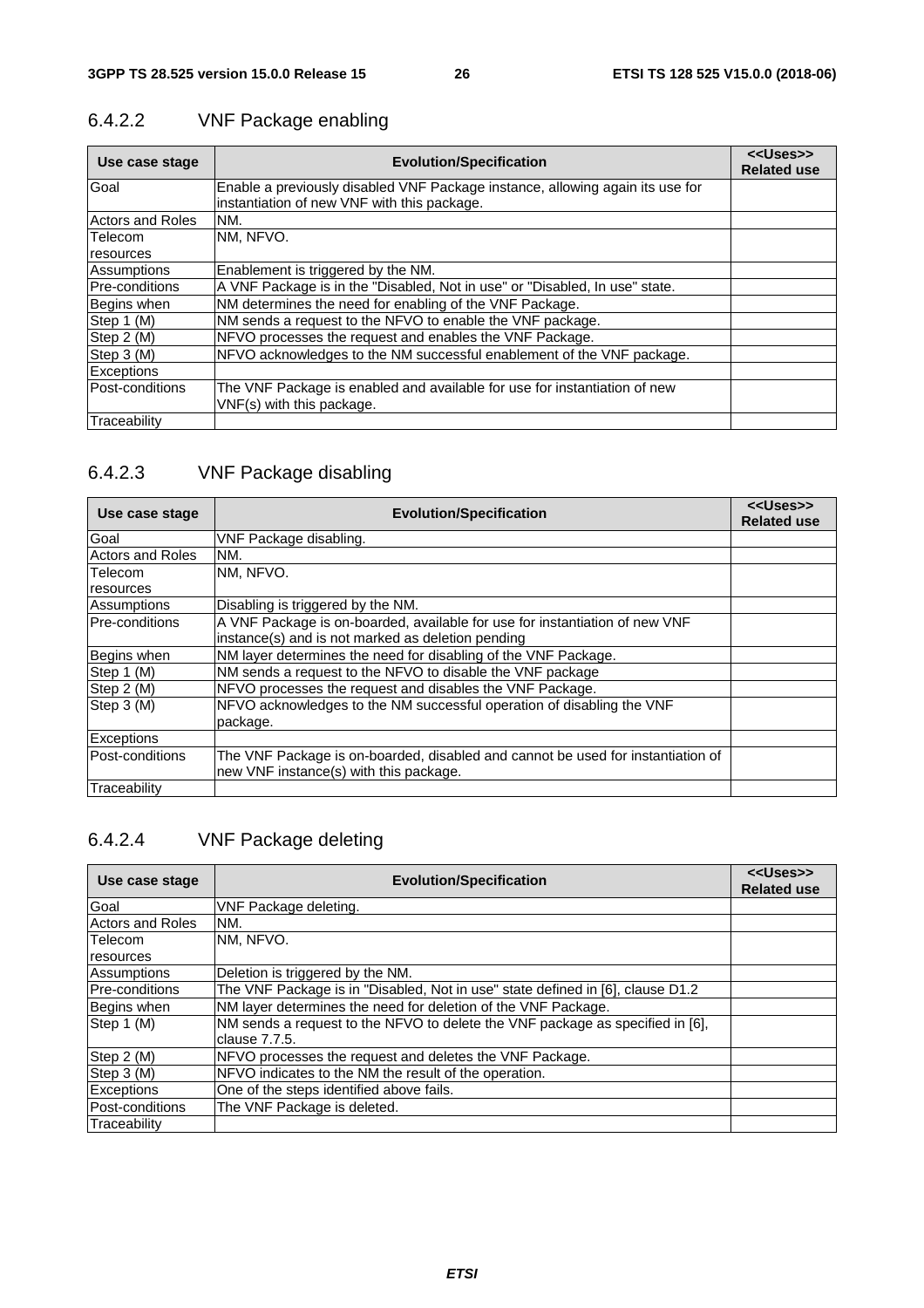| Use case stage          | <b>Evolution/Specification</b>                                                                                                                                     | < <uses>&gt;<br/><b>Related use</b></uses> |
|-------------------------|--------------------------------------------------------------------------------------------------------------------------------------------------------------------|--------------------------------------------|
| Goal                    | Delete VNF Package                                                                                                                                                 |                                            |
| <b>Actors and Roles</b> | NM.                                                                                                                                                                |                                            |
| Telecom<br>resources    | NM, NFVO.                                                                                                                                                          |                                            |
| Assumptions             | NM has an active subscription at the NFVO for notifications on deletion of the<br>VNF Package.<br>Deletion of the VNF Package is triggered by the NM.              |                                            |
| Pre-conditions          | A VNF Package is in "Disabled, In use" state as defined in [6], Annex D.                                                                                           |                                            |
| Begins when             | NM layer determines the need for deletion of the VNF Package.                                                                                                      |                                            |
| Step 1 (M)              | NM sends a request to the NFVO to delete the VNF package as specified in [6],<br>clause 7.7.5.                                                                     |                                            |
| Step 2 (M)              | NFVO processes the request and moves the VNF Package to the "Deletion"<br>Pending" state.                                                                          |                                            |
| Step 3 (M)              | NFVO responds to the NM with notification of the result of the Delete VNF<br>Package operation indicating that the VNF Package is now marked as delete<br>pending. |                                            |
| Step 4 (M)              | After the last VNF terminated, the NFVO deletes the VNF Package and sends<br>VNF Package change notification that indicates deletion of the VNF Package.           |                                            |
| Step 5 (M)              | NM receives the notification on deletion.                                                                                                                          |                                            |
| Exceptions              |                                                                                                                                                                    |                                            |
| Post-conditions         | The VNF Package is deleted and no further operations with the package are<br>possible.                                                                             |                                            |
| Traceability            |                                                                                                                                                                    |                                            |

# 6.4.2.5 Delete VNF Package operation, when in use

# 6.4.2.6 Abort VNF Package deletion operation

| Use case stage          | <b>Evolution/Specification</b>                                                | < <uses>&gt;<br/><b>Related use</b></uses> |
|-------------------------|-------------------------------------------------------------------------------|--------------------------------------------|
| Goal                    | Abort VNF Package deletion.                                                   |                                            |
| <b>Actors and Roles</b> | NM.                                                                           |                                            |
| Telecom                 | NM, NFVO.                                                                     |                                            |
| resources               |                                                                               |                                            |
| Assumptions             | Deletion of the VNF Package was earlier triggered by the NM when the VNF      |                                            |
|                         | Package was in use.                                                           |                                            |
| IPre-conditions         | A VNF Package is in "Deletion Pending" state defined in [6], Annex D.         |                                            |
| Begins when             | When the VNF Package is in use, the NM layer determines the need for abort of |                                            |
|                         | the deletion of the VNF Package e.g. because of expected further use of the   |                                            |
|                         | package.                                                                      |                                            |
| Step 1 (M)              | NM sends a request to the NFVO to abort deletion of the VNF package as        |                                            |
|                         | specified in [6], clause 7.7.12.                                              |                                            |
| Step 2 (M)              | NFVO processes the request and moves the VNF Package to the "Disabled, In     |                                            |
|                         | use" state.                                                                   |                                            |
| Step 3 (M)              | NFVO sends a response message to the NM.                                      |                                            |
| Exceptions              |                                                                               |                                            |
| Post-conditions         | The VNF Package deletion is aborted and the VNF Package is in the "Disabled,  |                                            |
|                         | In use" state.                                                                |                                            |
| Traceability            |                                                                               |                                            |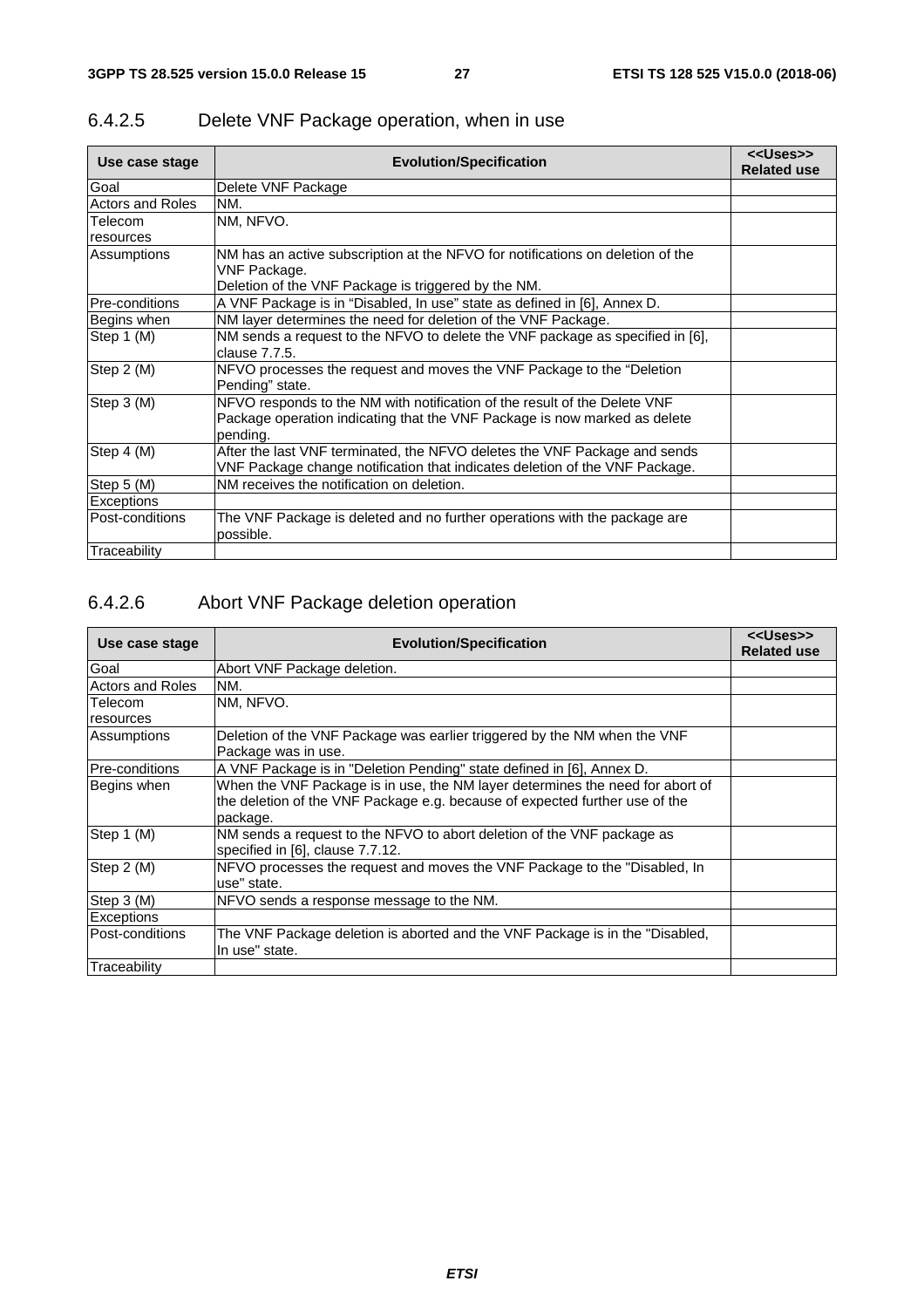| Use case stage          | <b>Evolution/Specification</b>                                                | < <uses>&gt;<br/><b>Related use</b></uses> |
|-------------------------|-------------------------------------------------------------------------------|--------------------------------------------|
| Goal                    | Obtain properties of the VNF Package.                                         |                                            |
| <b>Actors and Roles</b> | INM.                                                                          |                                            |
| Telecom                 | NM. NFVO.                                                                     |                                            |
| resources               |                                                                               |                                            |
| Assumptions             | VNF Package querying is triggered by the NM.                                  |                                            |
| Pre-conditions          | A VNF Package is on-boarded                                                   |                                            |
| Begins when             | NM layer determines the need for querying of the VNF Package.                 |                                            |
| Step 1 (M)              | NM layer sends a request to the NFVO to query the VNF package as specified in |                                            |
|                         | [6], clause 7.7.6                                                             |                                            |
| Step 2 (M)              | NFVO processes the request.                                                   |                                            |
| Step 3 (M)              | NFVO acknowledges to the NM layer successful operation and returns the result |                                            |
|                         | of the operation.                                                             |                                            |
| <b>Exceptions</b>       |                                                                               |                                            |
| Post-conditions         | The NM layer possesses up-to-date information of the VNF Package,             |                                            |
| Traceability            |                                                                               |                                            |

# 6.4.2.7 VNF Package querying

# 6.4.2.8 Fetch VNF Package operation

| Use case stage          | <b>Evolution/Specification</b>                                                                                                                                                                                                                                                      | < <uses>&gt;<br/><b>Related use</b></uses> |
|-------------------------|-------------------------------------------------------------------------------------------------------------------------------------------------------------------------------------------------------------------------------------------------------------------------------------|--------------------------------------------|
| Goal                    | In case when the VNF Package has been on-boarded by another NM layer entity,<br>fetch a whole VNF Package.                                                                                                                                                                          |                                            |
| <b>Actors and Roles</b> | NM.                                                                                                                                                                                                                                                                                 |                                            |
| Telecom                 | NM, NFVO.                                                                                                                                                                                                                                                                           |                                            |
| resources               |                                                                                                                                                                                                                                                                                     |                                            |
| Assumptions             | Fetch operation is triggered by the NM layer entity.                                                                                                                                                                                                                                |                                            |
| Pre-conditions          |                                                                                                                                                                                                                                                                                     |                                            |
| Begins when             | NM layer entity determines the need for fetching a whole VNF Package.                                                                                                                                                                                                               |                                            |
| Step 1 (M)              | NM sends a fetch request to the NFVO to obtain the whole VNF Package using<br>the VNFD identifier assigned by the VNF provider, as specified in [6], clause 7.7.9<br>or the identifier of information held by the NVFO about the VNF Package as<br>specified in [6], clause 7.7.10. |                                            |
| Step 2 (M)              | NFVO sends to the NM the fetch response that contains information requested by<br>the NM.                                                                                                                                                                                           |                                            |
| Exceptions              |                                                                                                                                                                                                                                                                                     |                                            |
| Post-conditions         | The NM possesses the requested information.                                                                                                                                                                                                                                         |                                            |
| Traceability            |                                                                                                                                                                                                                                                                                     |                                            |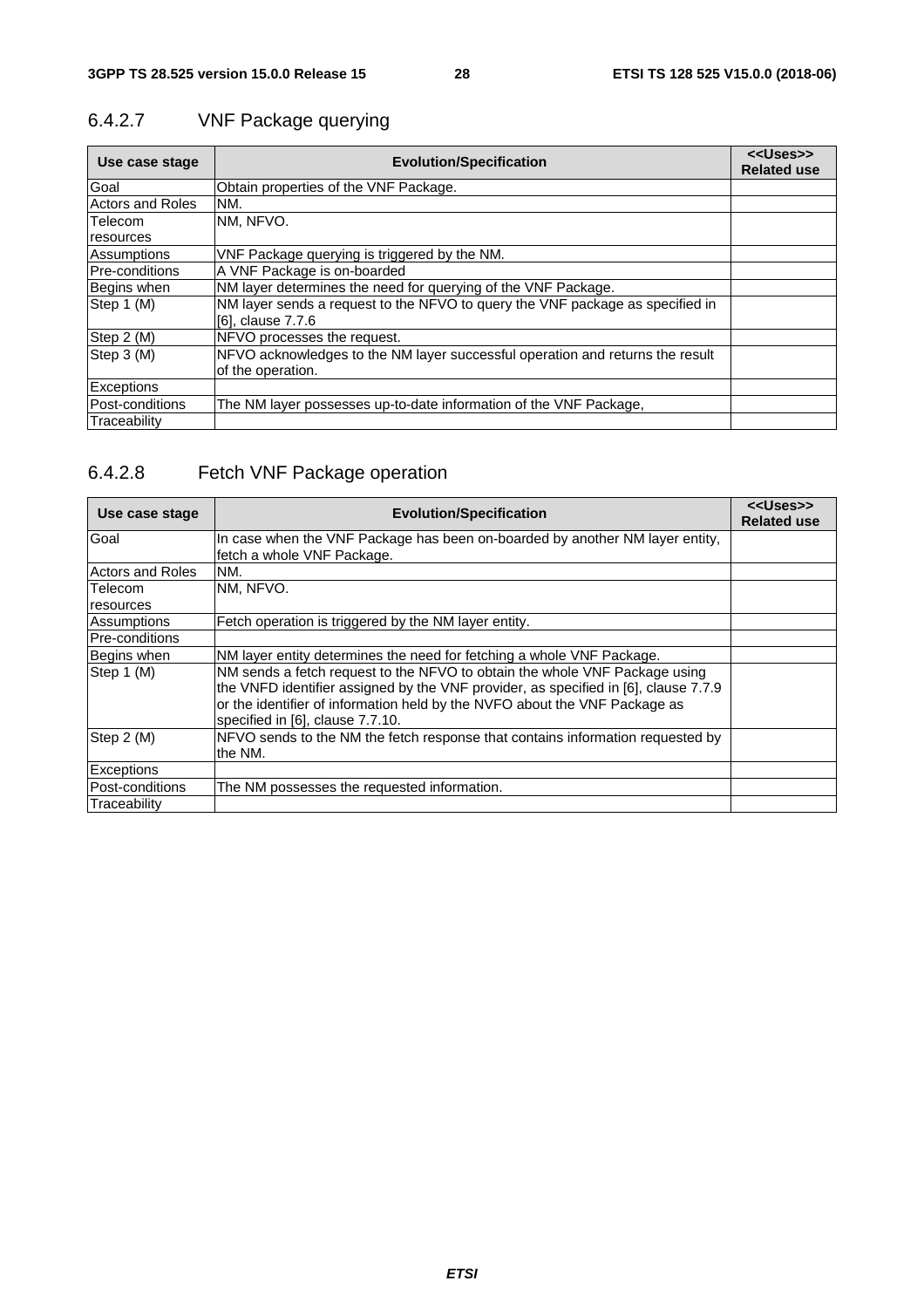| Use case stage          | <b>Evolution/Specification</b>                                                                                                                                                                                                                                                        | < <uses>&gt;<br/><b>Related use</b></uses>                        |
|-------------------------|---------------------------------------------------------------------------------------------------------------------------------------------------------------------------------------------------------------------------------------------------------------------------------------|-------------------------------------------------------------------|
| Goal                    | Fetch selected artefacts of the VNF Package.                                                                                                                                                                                                                                          |                                                                   |
| <b>Actors and Roles</b> | NM.                                                                                                                                                                                                                                                                                   |                                                                   |
| Telecom                 | NM, NFVO.                                                                                                                                                                                                                                                                             |                                                                   |
| resources               |                                                                                                                                                                                                                                                                                       |                                                                   |
| Assumptions             | Fetch operation is triggered by the NM layer entity.                                                                                                                                                                                                                                  |                                                                   |
| <b>Pre-conditions</b>   | The VNF Package is on-boarded.                                                                                                                                                                                                                                                        |                                                                   |
| Begins when             | NM layer entity determines the need for fetching selected artefacts contained in<br>the VNF package.                                                                                                                                                                                  |                                                                   |
| Step 1 (M)              | The NM queries the NFVO for the VNF Package Information                                                                                                                                                                                                                               | Clause 6.4.2.7:<br>Use case for<br><b>VNF Package</b><br>querying |
| Step 2 (M)              | The NFVO responds to the NM with the result of the query that contains the VNF<br>Package information                                                                                                                                                                                 | Clause 6.4.2.7:<br>Use case for<br><b>VNF Package</b><br>querying |
| Step 3 (M)              | NM sends a fetch request to the NFVO to obtain the selected artefacts contained<br>in the VNF package as specified in [6], clause 7.7.11. The artefacts are<br>addressed using access information obtained in response to the Query On-<br>boarded VNF Package Information operation. |                                                                   |
| Step 4 (M)              | NFVO sends to the NM the fetch response that contains copy of the artefacts<br>requested by the NM.                                                                                                                                                                                   |                                                                   |
| Exceptions              |                                                                                                                                                                                                                                                                                       |                                                                   |
| Post-conditions         | The NM possesses the requested information.                                                                                                                                                                                                                                           |                                                                   |
| Traceability            |                                                                                                                                                                                                                                                                                       |                                                                   |

# 6.4.2.9 Fetch On-boarded VNF Package Artefacts operation

# 6.4.2.10 Notify operation on VNF package management interface

| Use case stage          | <b>Evolution/Specification</b>                                                                                                                                                                                                                                                              | < <uses>&gt;<br/><b>Related use</b></uses> |
|-------------------------|---------------------------------------------------------------------------------------------------------------------------------------------------------------------------------------------------------------------------------------------------------------------------------------------|--------------------------------------------|
| Goal                    | NM to receive notifications related to changes of VNF Packages sent by the<br>NFVO.                                                                                                                                                                                                         |                                            |
| <b>Actors and Roles</b> | <b>NFVO.</b>                                                                                                                                                                                                                                                                                |                                            |
| Telecom                 | NM, NFVO.                                                                                                                                                                                                                                                                                   |                                            |
| resources               |                                                                                                                                                                                                                                                                                             |                                            |
| Assumptions             | NM has an active subscription at the NFVO for certain notifications related to<br>changes of VNF Packages such as VNF Package on-boarding and VNF Package<br>Change notifications. The subscription includes a filter for selecting the VNF<br>Package(s) and related change notifications. |                                            |
| Pre-conditions          |                                                                                                                                                                                                                                                                                             |                                            |
| Begins when             | There is a change in the VNF Package that triggers a notification matching the<br>filter in the subscription, see [6], clause 7.7.8.                                                                                                                                                        |                                            |
| Step 1 (M)              | NFVO sends the notification on the change, to the NM.                                                                                                                                                                                                                                       |                                            |
| Step 2 (M)              | The NM receives the notification.                                                                                                                                                                                                                                                           |                                            |
| <b>Exceptions</b>       |                                                                                                                                                                                                                                                                                             |                                            |
| Post-conditions         | The NM possesses information carried by the received notification.                                                                                                                                                                                                                          |                                            |
| Traceability            |                                                                                                                                                                                                                                                                                             |                                            |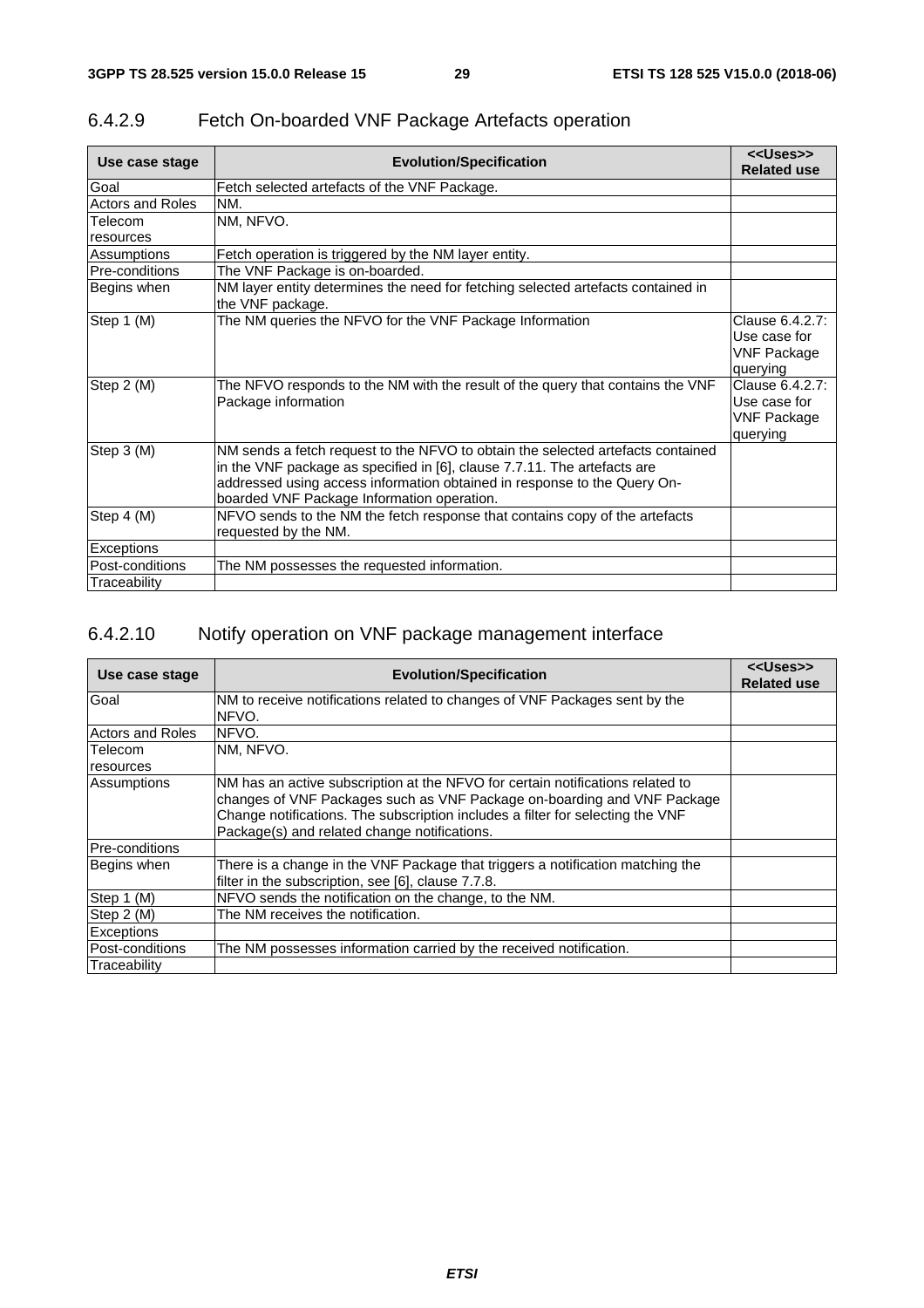| Use case stage          | <b>Evolution/Specification</b>                                                                                                                                                                      | < <uses>&gt;<br/><b>Related use</b></uses> |
|-------------------------|-----------------------------------------------------------------------------------------------------------------------------------------------------------------------------------------------------|--------------------------------------------|
| Goal                    | To subscribe with a filter for the notifications related to changes of VNF Packages<br>sent by the NFVO.                                                                                            |                                            |
| <b>Actors and Roles</b> | NM.                                                                                                                                                                                                 |                                            |
| Telecom<br>resources    | NM, NFVO.                                                                                                                                                                                           |                                            |
| Assumptions             | Subscription is triggered by the NM layer.                                                                                                                                                          |                                            |
| Pre-conditions          |                                                                                                                                                                                                     |                                            |
| Begins when             | NM layer determines the need to subscribe with a filter for the notifications related<br>to changes of VNF Packages sent by the NFVO.                                                               |                                            |
| Step 1 (M)              | NM sends to the NFVO request for subscription to certain notifications related to<br>changes of certain VNF Package(s) as specified in [6], clause 7.7.7.                                           |                                            |
| Step 2 (M)              | NFVO responds to the NM with the result of the operation indicating if the<br>subscription has been successful or not, and, in the case of success,<br>identification of the subscription realized. |                                            |
| <b>Exceptions</b>       |                                                                                                                                                                                                     |                                            |
| Post-conditions         | In the case of successful subscription, the NM is registered to receive<br>notifications related to changes of VNF Packages sent by the NFVO and<br>matching the filter                             |                                            |
| Traceability            |                                                                                                                                                                                                     |                                            |

# 6.4.2.11 Subscribe operation at the VNF Package management interface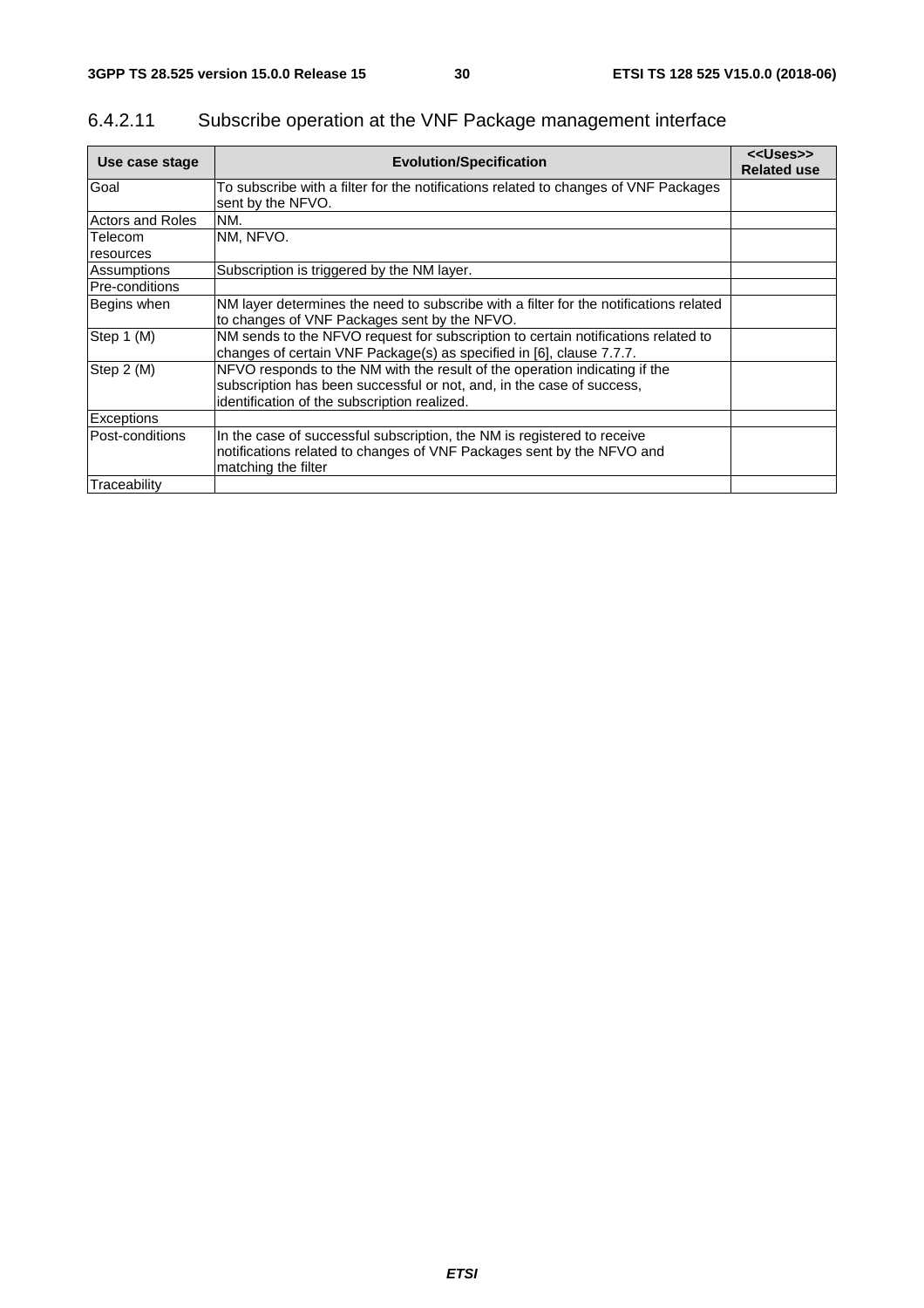# 6.4.3 NS Instance use cases

#### 6.4.3.1 NS instantiation

#### 6.4.3.1.1 Instantiation of a new NS

| Use case stage          | <b>Evolution/Specification</b>                                                                                                                                                                                                                                                                                                                                                                                                                                                                                                                  | < <uses>&gt;<br/><b>Related use</b></uses>                                                                                                                                                                                            |
|-------------------------|-------------------------------------------------------------------------------------------------------------------------------------------------------------------------------------------------------------------------------------------------------------------------------------------------------------------------------------------------------------------------------------------------------------------------------------------------------------------------------------------------------------------------------------------------|---------------------------------------------------------------------------------------------------------------------------------------------------------------------------------------------------------------------------------------|
| Goal                    | To instantiate a NS with necessary input parameterization through operation<br>request from NM on the Os-Ma-nfvo reference point in order to honour specific<br>NS usage, e.g. geographical location, capacity, etc.                                                                                                                                                                                                                                                                                                                            |                                                                                                                                                                                                                                       |
| <b>Actors and Roles</b> | NM requests the NS instantiation                                                                                                                                                                                                                                                                                                                                                                                                                                                                                                                |                                                                                                                                                                                                                                       |
| Telecom<br>resources    | NM.<br><b>NFVO</b>                                                                                                                                                                                                                                                                                                                                                                                                                                                                                                                              |                                                                                                                                                                                                                                       |
| Assumptions             | NS may contain VNFs, PNFs and nested NSs.                                                                                                                                                                                                                                                                                                                                                                                                                                                                                                       |                                                                                                                                                                                                                                       |
| Pre-conditions          | The VNF Package(s) of the VNF(s) to be instantiated as part of the NS are on-<br>boarded.<br>The NSD for the NS instantiation is on-boarded.<br>A NS instance identifier and an associated instance of a NsInfo information<br>element have been created.<br>PNFDs for PNF constituents of NS have been on-boarded.                                                                                                                                                                                                                             | Clause 6.4.2.1:<br>Use case for<br><b>VNF Package</b><br>on-boarding<br>Clause 6.4.4.1:<br>Use case for<br><b>Network</b><br>Service<br>Descriptor<br>(NSD) On-<br>boarding.<br>Clause<br>6.4.3.12:<br><b>Create NS</b><br>Identifier |
| Begins when             | NM determines (e.g., by operator request) that a new NS needs to be instantiated<br>honouring certain usage and input requirements.                                                                                                                                                                                                                                                                                                                                                                                                             |                                                                                                                                                                                                                                       |
| Step 1 (M)              | NM sends to NFVO a request to instantiate the new NS indicating in the request<br>information about the target NSD and additional parameterization for the specific<br>NS to instantiate (see clause 7.3.3 in ETSI GS NFV-IFA013 [6]).<br>In case the NS instantiation request required VNF(s) instantiation or<br>configuration, the VNFs' parameters/values, including those captured in vendor<br>specific name value pairs, carried by such request are only related to VNF<br>virtualization aspects and are not VNF application specific. |                                                                                                                                                                                                                                       |
| Step 2 (M)              | NFVO sends to NM a notification about the start of the NS instantiation (see<br>clause 7.4.3 in ETSI GS NFV-IFA 013 [6]).                                                                                                                                                                                                                                                                                                                                                                                                                       |                                                                                                                                                                                                                                       |
| Step 3 (M)              | NFVO executes with rest of NFV-MANO system the instantiation of the NS.                                                                                                                                                                                                                                                                                                                                                                                                                                                                         |                                                                                                                                                                                                                                       |
| Step 4 $(\overline{M})$ | NFVO sends to NM a notification about the results of the NS instantiation<br>execution (see clause 7.4.3 in ETSI GS NFV-IFA 013 [6]).                                                                                                                                                                                                                                                                                                                                                                                                           |                                                                                                                                                                                                                                       |
| Ends when               | All the steps identified above are successfully completed.                                                                                                                                                                                                                                                                                                                                                                                                                                                                                      |                                                                                                                                                                                                                                       |
| Exceptions              | One of the steps identified above fails.                                                                                                                                                                                                                                                                                                                                                                                                                                                                                                        |                                                                                                                                                                                                                                       |
| Post-conditions         | A new NS is instantiated.                                                                                                                                                                                                                                                                                                                                                                                                                                                                                                                       |                                                                                                                                                                                                                                       |
| Traceability            | REQ-NFV LCM Os-Ma-nfvo-FUN-1                                                                                                                                                                                                                                                                                                                                                                                                                                                                                                                    |                                                                                                                                                                                                                                       |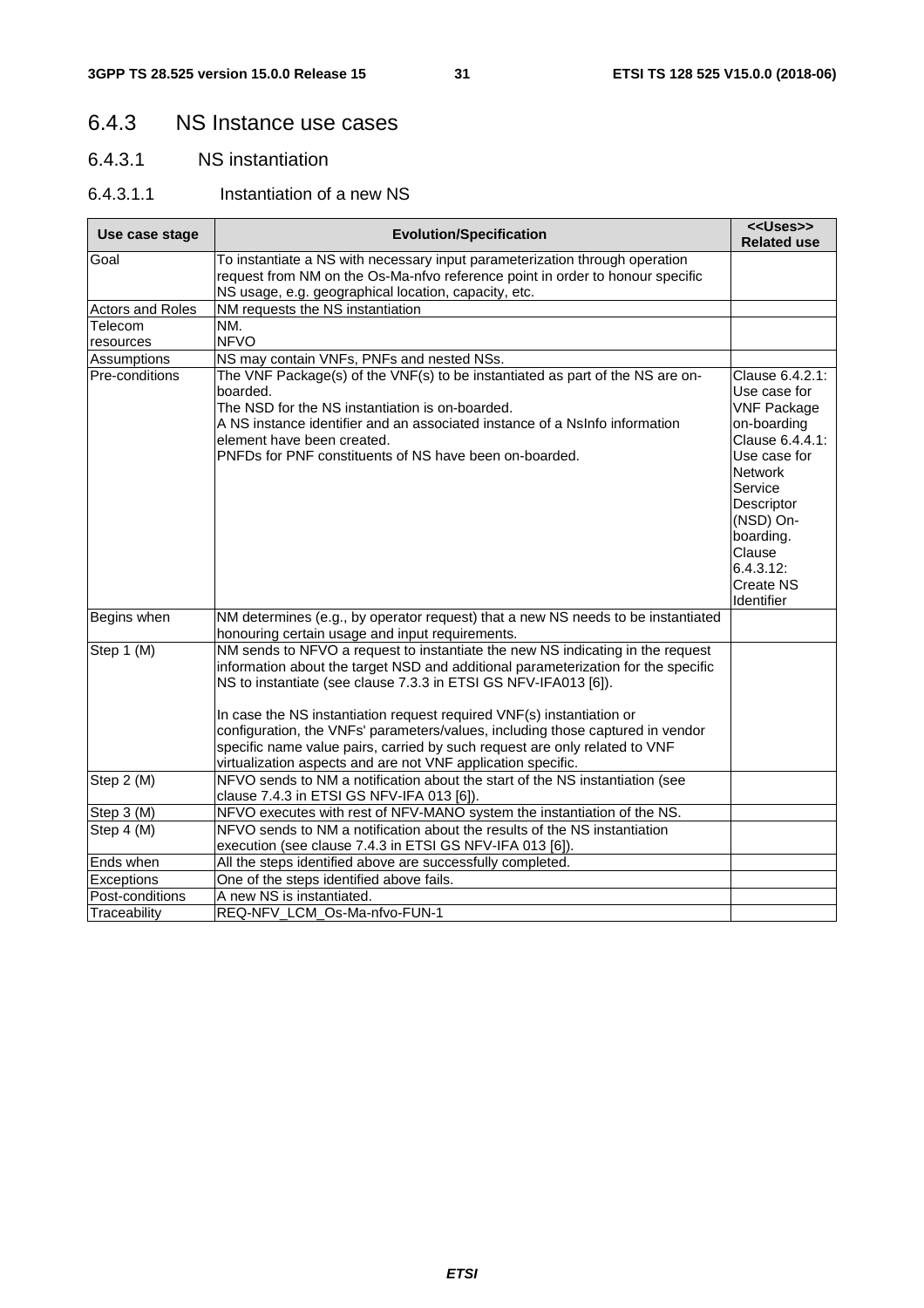| Use case stage          | <b>Evolution/Specification</b>                                                                                                                                                                                                           | < <uses>&gt;<br/><b>Related use</b></uses>            |
|-------------------------|------------------------------------------------------------------------------------------------------------------------------------------------------------------------------------------------------------------------------------------|-------------------------------------------------------|
| Goal                    | Interconnect specific external CPs of specific VNF instances by adding them to a<br>new NS.                                                                                                                                              |                                                       |
| <b>Actors and Roles</b> | <b>NM</b>                                                                                                                                                                                                                                |                                                       |
| Telecom<br>resources    | <b>NFVO</b>                                                                                                                                                                                                                              |                                                       |
| Assumptions             | NM is subscribed for NS LCM notifications                                                                                                                                                                                                |                                                       |
| Pre-conditions          | The VNF instances being interconnected already exist (have been instantiated)<br>and do not belong to the same NS instance.<br>A NS instance identifier and an associated instance of a NsInfo information<br>element have been created. | Clause<br>6.4.3.12:<br><b>Create NS</b><br>Identifier |
| Begins when             | NM determines (e.g. by operator's request) the need for interconnecting the VNF<br>instances that do not belong to the same NS.                                                                                                          |                                                       |
| Step 1 (M)              | NM sends a request to the NFVO to instantiate a new NS instance by adding<br>existing VNF instances to it and creating new instances of VL connecting specific<br>external CPs of specific VNF instances belonging to this NS instance.  |                                                       |
| Step 2 (M)              | NFVO returns to the NM lifecycleOperationOccurrenceId and processes the<br>request.                                                                                                                                                      |                                                       |
| Step 3 (M)              | NFVO sends to NM Lifecycle Change Notification indicating start of the operation.                                                                                                                                                        |                                                       |
| Step 4 (M)              | NFVO sends to NM Lifecycle Change Notifications indicating progress of the<br>operation.                                                                                                                                                 |                                                       |
| Step 5 (M)              | NFVO sends to NM Lifecycle Change Notification indicating result of the<br>operation.                                                                                                                                                    |                                                       |
| Ends when               | All the steps identified above are successfully completed.                                                                                                                                                                               |                                                       |
| Exceptions              | One of the steps identified above fails.                                                                                                                                                                                                 |                                                       |
| Post-conditions         | The new NS instance has been created with identified VNF instances                                                                                                                                                                       |                                                       |
|                         | interconnected according to the operator's needs                                                                                                                                                                                         |                                                       |
| Traceability            | REQ-NFV_LCM_Os-Ma-nfvo-FUN-26                                                                                                                                                                                                            |                                                       |

#### 6.4.3.1.2 Instantiation of a new NS with existing VNF instances and new VL instances

#### 6.4.3.1.3 Instantiation of a new NS with existing NS instances and new VL instances

| Use case stage          | <b>Evolution/Specification</b>                                                    | < <uses>&gt;<br/><b>Related use</b></uses> |
|-------------------------|-----------------------------------------------------------------------------------|--------------------------------------------|
| Goal                    | Interconnect specific SAPs of specific NS instances by adding them to a new NS.   |                                            |
| <b>Actors and Roles</b> | <b>NM</b>                                                                         |                                            |
| Telecom                 | <b>NFVO</b>                                                                       |                                            |
| resources               |                                                                                   |                                            |
| Assumptions             | NM is subscribed for NS LCM notifications                                         |                                            |
| Pre-conditions          | The NS instances with SAPs being interconnected already exist (have been          | Clause                                     |
|                         | instantiated) and do not belong to the same NS instance.                          | 6.4.3.12:                                  |
|                         | A NS instance identifier and an associated instance of a NsInfo information       | <b>Create NS</b>                           |
|                         | element have been created.                                                        | <b>Identifier</b>                          |
| Begins when             | NM determines (e.g. by operator's request) the need for interconnecting the NS    |                                            |
|                         | instances that do not belong to the same NS.                                      |                                            |
| Step 1 (M)              | NM sends a request to the NFVO to instantiate a new NS instance by adding         |                                            |
|                         | existing NS instances to it and creating new instances of VL connecting specific  |                                            |
|                         | SAPs of specific nested NS instances belonging to this NS instance.               |                                            |
| Step 2 (M)              | NFVO returns to the NM lifecycleOperationOccurrenceld and processes the           |                                            |
|                         | request.                                                                          |                                            |
| Step 3 (M)              | NFVO sends to NM Lifecycle Change Notification indicating start of the operation. |                                            |
| Step 4 (M)              | NFVO sends to NM Lifecycle Change Notifications indicating progress of the        |                                            |
|                         | operation.                                                                        |                                            |
| Step 5 (M)              | NFVO sends to NM Lifecycle Change Notification indicating result of the           |                                            |
|                         | operation.                                                                        |                                            |
| Ends when               | All the steps identified above are successfully completed.                        |                                            |
| Exceptions              | One of the steps identified above fails.                                          |                                            |
| Post-conditions         | The new NS instance has been created with identified nested NS instances          |                                            |
|                         | interconnected according to the operator's needs                                  |                                            |
| Traceability            | REQ-NFV_LCM_Os-Ma-nfvo-FUN-27                                                     |                                            |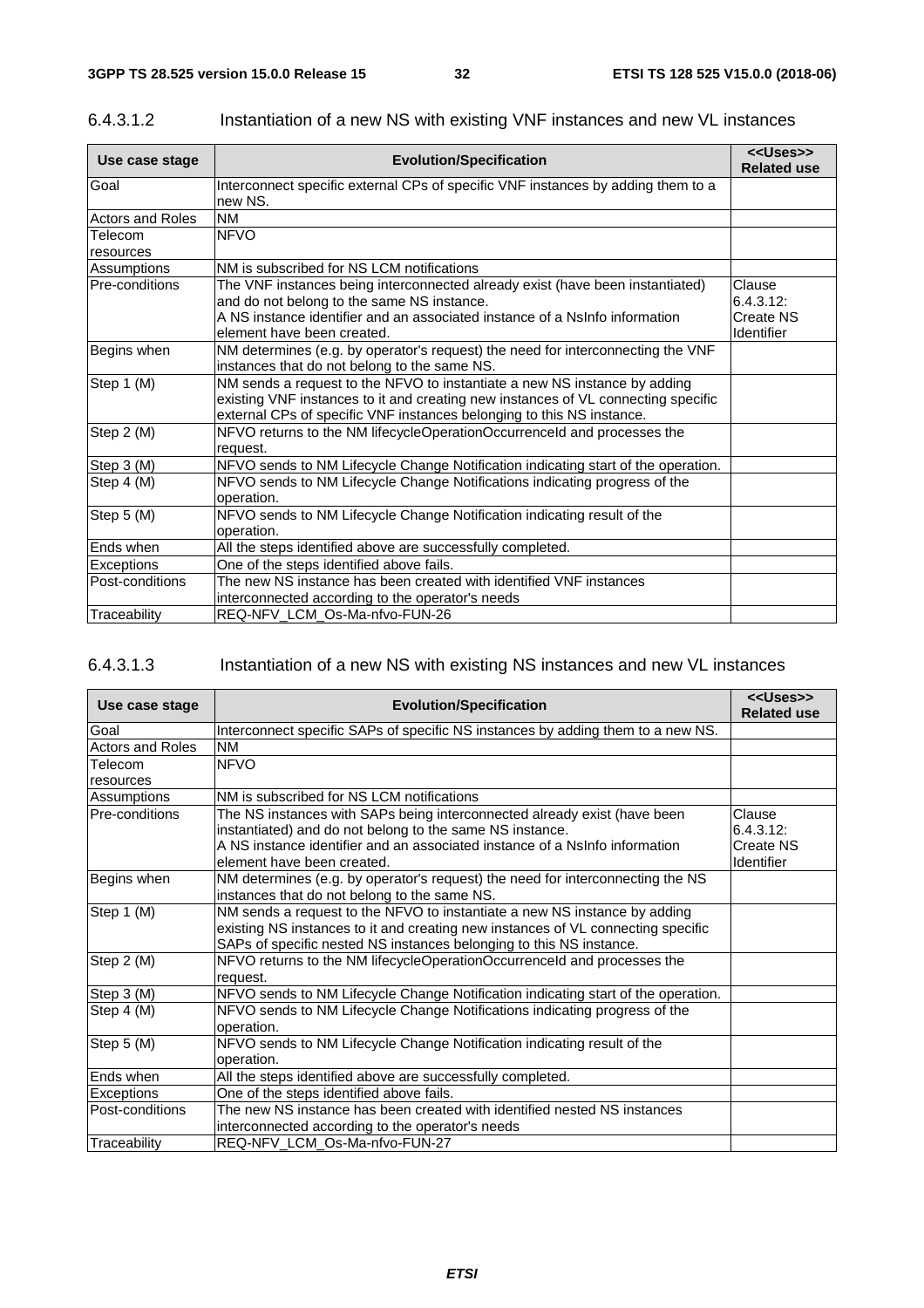| Use case stage          | <b>Evolution/Specification</b>                                              | < <uses>&gt;<br/><b>Related use</b></uses> |
|-------------------------|-----------------------------------------------------------------------------|--------------------------------------------|
| Goal                    | Enable NM to terminate a NS instance                                        |                                            |
| <b>Actors and Roles</b> | NM.                                                                         |                                            |
| Telecom                 | NFVO.                                                                       |                                            |
| resources               |                                                                             |                                            |
| Assumptions             | NS termination is triggered by the NM.                                      |                                            |
| Pre-conditions          | NS instance(s) exist                                                        |                                            |
|                         | NFVO is running.                                                            |                                            |
|                         | NM is operational                                                           |                                            |
| Begins when             | NM determines to terminate a NS instance.                                   |                                            |
| Step 1 (M)              | NM sends a request to the NFVO to terminate a NS instance.                  |                                            |
| Step 2 (M)              | NFVO terminates the NS instance and all those VNF instances associated only |                                            |
|                         | with the NS instance                                                        |                                            |
| Step 3 (M)              | NFVO sends to the NM the result of the operation.                           |                                            |
| <b>Exceptions</b>       |                                                                             |                                            |
| Post-conditions         | In case of success, the NS instance has been terminated and all those VNF   |                                            |
|                         | instances associated only with this NS instance have been terminated.       |                                            |
| Traceability            | REQ-NFV LCM Os-Ma-nfvo-FUN-6                                                |                                            |

#### 6.4.3.2 NS instance termination

# 6.4.3.3 NS instance querying

| Use case stage          | <b>Evolution/Specification</b>                                                                                                                                                    | < <uses>&gt;<br/><b>Related use</b></uses> |
|-------------------------|-----------------------------------------------------------------------------------------------------------------------------------------------------------------------------------|--------------------------------------------|
| Goal                    | Enable NM to obtain information on one or more NS instance(s)                                                                                                                     |                                            |
| <b>Actors and Roles</b> | INM.                                                                                                                                                                              |                                            |
| Telecom<br>resources    | NFVO.                                                                                                                                                                             |                                            |
| Assumptions             | INS querying is triggered by the NM.                                                                                                                                              |                                            |
| Pre-conditions          | One or more NS instance(s) exist.<br>NFVO is running.<br>NM is operational                                                                                                        |                                            |
| Begins when             | NM determines to query one or more NS instance(s).                                                                                                                                |                                            |
| Step 1 (M)              | NM sends a request to the NFVO to query one or more NS instance(s) with<br>queryFilter specifying identifiers and attributeSelector providing a list of attribute<br>names of NS. |                                            |
| Step 2 (M)              | NFVO processes the request.                                                                                                                                                       |                                            |
| Step 3 (M)              | NFVO send to the NM the result of the operation.                                                                                                                                  |                                            |
| Exceptions              |                                                                                                                                                                                   |                                            |
| Post-conditions         | The NM possesses up-to-date information of the NS instance(s)                                                                                                                     |                                            |
| Traceability            | REQ-NFV_LCM_Os-Ma-nfvo-FUN-7                                                                                                                                                      |                                            |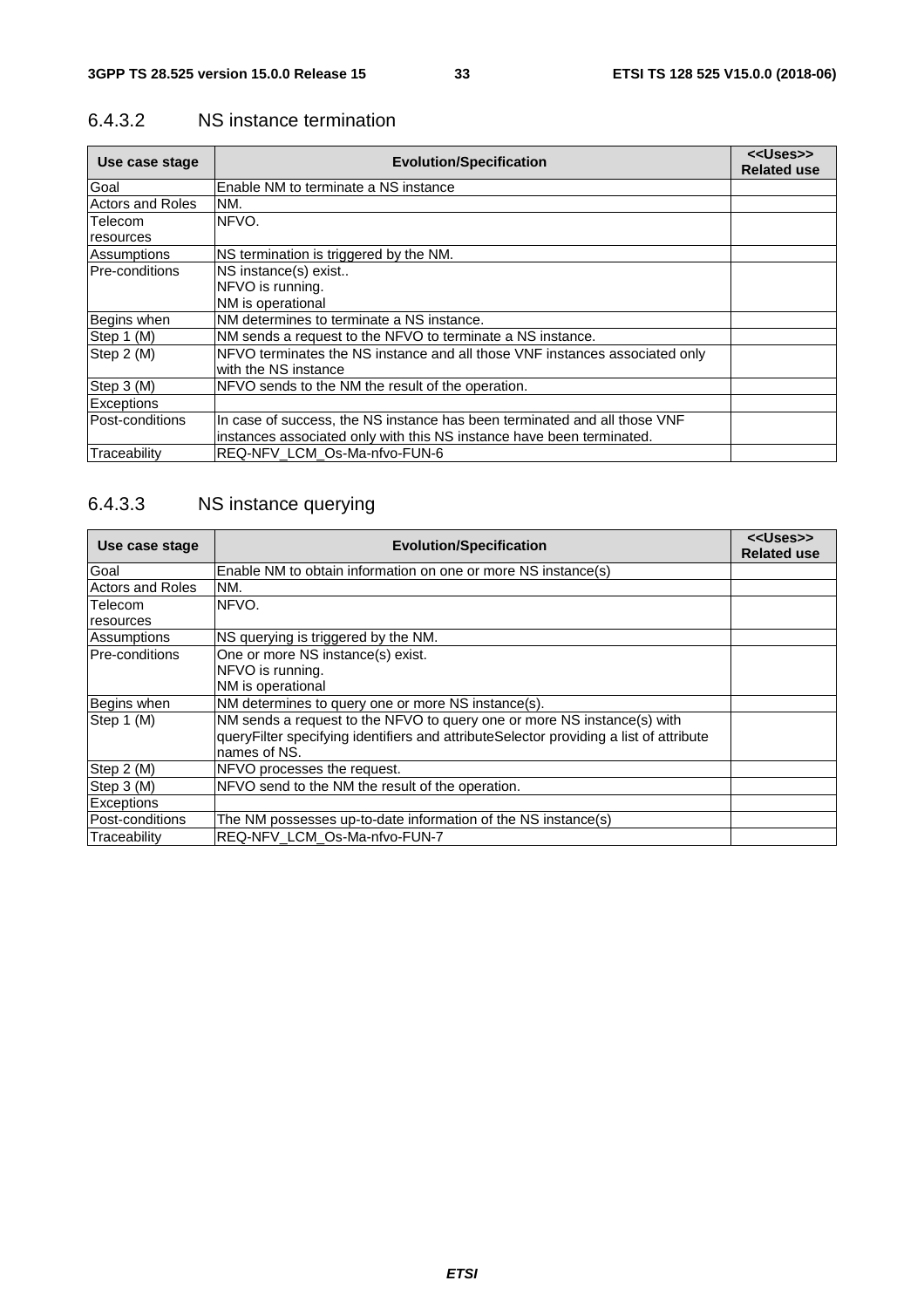#### 6.4.3.4 NS scaling using VNF scaling operation initiated through Os-Ma-nfvo reference point

| Use case stage          | <b>Evolution/Specification</b>                                                                                                                                                                  | < <uses>&gt;<br/><b>Related use</b></uses> |
|-------------------------|-------------------------------------------------------------------------------------------------------------------------------------------------------------------------------------------------|--------------------------------------------|
| Goal                    | To scale a VNF instance by scaling the NS instance through operation request to<br>NFVO by NM, and notify about the execution of the NS instance scaling through<br>reference point Os-Ma-nfvo. |                                            |
| <b>Actors and Roles</b> | NM detects whether a scaling execution is needed and requests the NFVO to<br>execute the NS scaling.                                                                                            |                                            |
| Telecom                 | NM, NFVO                                                                                                                                                                                        |                                            |
| resources               |                                                                                                                                                                                                 |                                            |
| Assumptions             |                                                                                                                                                                                                 |                                            |
| Pre-conditions          | The subject NS instance is not being scaled at the moment.                                                                                                                                      |                                            |
| Begins when             | NM detected the need to scale and have determined the scaling target VNF                                                                                                                        |                                            |
|                         | instance(s) and action (i.e. addition, expansion, contraction or removal).                                                                                                                      |                                            |
| Step 1 (M)              | NM sends the NFVO a request to scale a NS with an indication of the target VNF                                                                                                                  |                                            |
|                         | instance to scale, type of scaling and value of scaling as necessary.                                                                                                                           |                                            |
| Step 2 (M)              | The NFVO sends to NM a notification about the start of the NS scaling execution.                                                                                                                |                                            |
| Step 3 (M)              | The NFVO executes the procedure to scale the NS instance.                                                                                                                                       |                                            |
| Step 4 (M)              | NFVO sends to NM a notification about the end of the NS scaling execution.                                                                                                                      |                                            |
| Ends when               | All the steps identified above are successfully completed.                                                                                                                                      |                                            |
| <b>Exceptions</b>       |                                                                                                                                                                                                 |                                            |
| Post-conditions         | The NS instance has been scaled.                                                                                                                                                                |                                            |
| Traceability            | REQ-NFV LCM Os-Ma-nfvo-FUN-8, REQ-NFV LCM Os-Ma-nfvo-FUN-11                                                                                                                                     |                                            |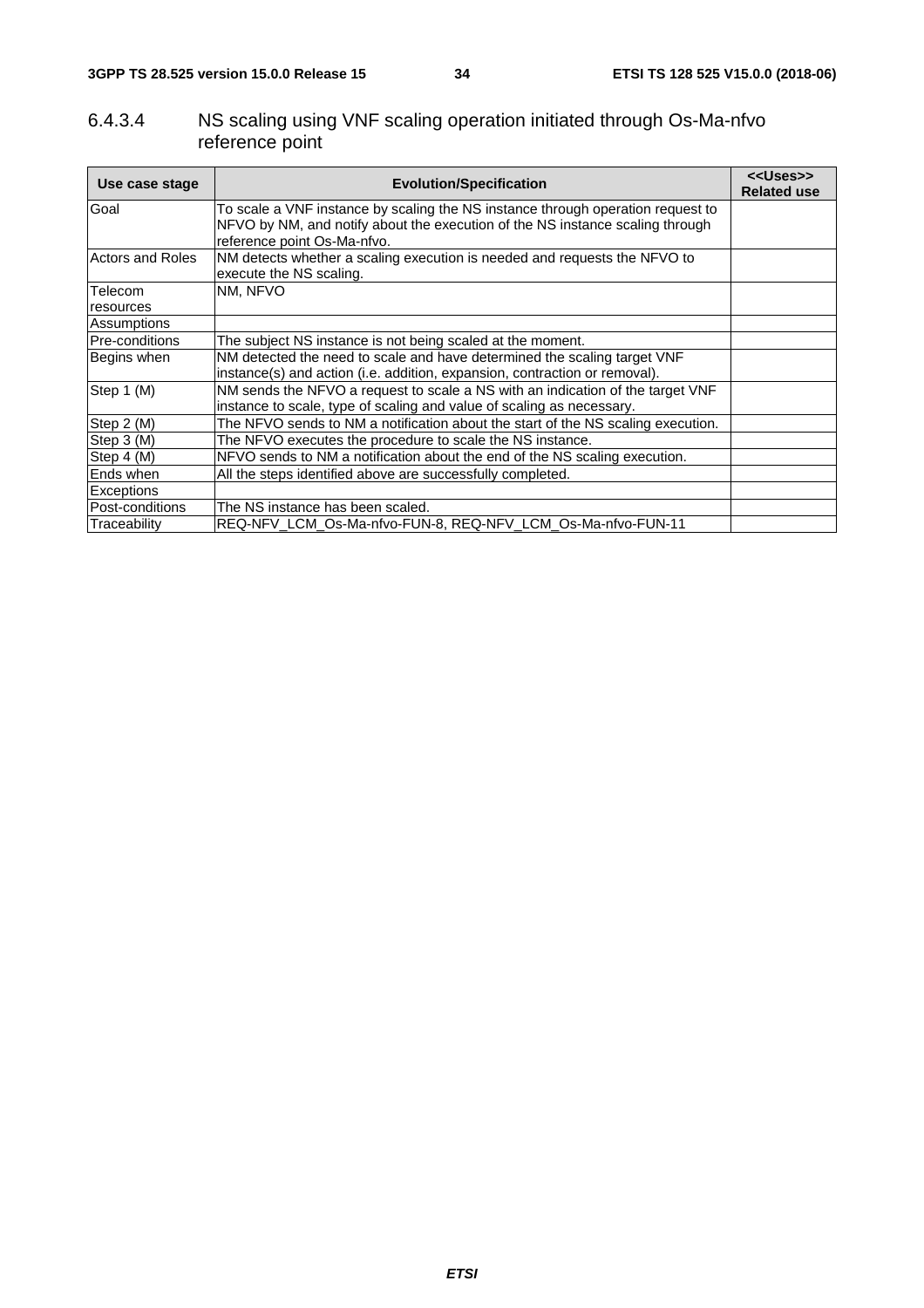| Use case stage              | <b>Evolution/Specification</b>                                                                                                                                                                                                                                                                                                                                                                            | < <uses>&gt;<br/><b>Related use</b></uses>                                                                          |
|-----------------------------|-----------------------------------------------------------------------------------------------------------------------------------------------------------------------------------------------------------------------------------------------------------------------------------------------------------------------------------------------------------------------------------------------------------|---------------------------------------------------------------------------------------------------------------------|
| Goal                        | The network operator through 3GPP management system can decide the time<br>when and has the capacity to update the NS instance to correspond to a<br>different NSD version when such update synchronization has not automatically<br>been performed by the NFVO.                                                                                                                                          |                                                                                                                     |
| <b>Actors and Roles</b>     | NM.                                                                                                                                                                                                                                                                                                                                                                                                       |                                                                                                                     |
| <b>Telecom</b><br>resources | <b>NFVO</b>                                                                                                                                                                                                                                                                                                                                                                                               |                                                                                                                     |
| <b>Assumptions</b>          | The NM is subscribed to NS lifecycle change notifications from the NFVO.                                                                                                                                                                                                                                                                                                                                  |                                                                                                                     |
| <b>Pre-conditions</b>       | The NS to update is instantiated.<br>The new NSD version is available to the NM.                                                                                                                                                                                                                                                                                                                          | Clause<br>6.4.3.1.1: Use<br>case of NS<br>instantiation                                                             |
| <b>Begins when</b>          | NM determines to update the existing NS instance, e.g., due to changes in its<br>VNF instances.                                                                                                                                                                                                                                                                                                           |                                                                                                                     |
| Step 1 (M)                  | The NSD instance is updated with the new NSD version (see clause 7.2.5 in<br>ETSI GS NFV-IFA 013 [6]).                                                                                                                                                                                                                                                                                                    | Clause 6.4.4.7:<br>Use case for<br>updating NSD<br>instance                                                         |
| Step 2 (M)                  | The NS instance is associated to the newly on-boarded NSD version.<br>NOTE:<br>The automatic update synchronization by NFVO is set to false (see<br>clause 8.3.4.19 in ETSI GS NFV-IFA 013 [6]).                                                                                                                                                                                                          | Clause 6.4.3.6:<br>Use case for<br>associating a<br>new NSD<br>version to an NS<br>instance as part<br>of NS update |
| Step 3 (M)                  | NM sends a request to NFVO to update the NS instance with the necessary<br>update information, e.g., addition, removal or modification of existing VNF<br>instances part of the NS instance (see clause 7.3.5 in ETSI GS NFV-IFA 013<br>[6]).                                                                                                                                                             |                                                                                                                     |
| Step 4 (M)                  | NFVO acknowledges the NS instance update request providing information to<br>identify the lifecycle operation occurrence (see clause 7.3.5 in ETSI<br>GS NFV-IFA 013 [6]).                                                                                                                                                                                                                                |                                                                                                                     |
| Step 5 (M)                  | NFVO sends to NM a notification indicating the start of the NS update lifecycle<br>changes. The notification identifies the NS instance affected for the lifecycle<br>change, the lifecycle operation occurrence and the type of lifecycle operation<br>(see clause 8.3.2.2 in ETSI GS NFV-IFA 013 [6]).                                                                                                  |                                                                                                                     |
| Step 6 (M)                  | NFVO sends to NM a notification indicating the end result of the NS update<br>lifecycle changes. The notification identifies the NS instance affected for the<br>lifecycle change, the lifecycle operation occurrence, the type of lifecycle<br>operation and information about the entities part of the NS instance affected by<br>the lifecycle change (see clause 8.3.2.2 in ETSI GS NFV-IFA 013 [6]). |                                                                                                                     |
| <b>Ends when</b>            | Ends when all steps identified above are completed or when an exception<br>occurs.                                                                                                                                                                                                                                                                                                                        |                                                                                                                     |
| <b>Exceptions</b>           | One of the steps identified above fails.                                                                                                                                                                                                                                                                                                                                                                  |                                                                                                                     |
| <b>Post-conditions</b>      | The NS instance has been updated to correspond to the different NSD version.                                                                                                                                                                                                                                                                                                                              |                                                                                                                     |
| <b>Traceability</b>         | REQ-NFV_LCM_Os-Ma-nfvo-FUN-9, REQ-NFV_LCM_Os-Ma-nfvo-FUN-17,<br>REQ-NFV_LCM_Os-Ma-nfvo-FUN-20                                                                                                                                                                                                                                                                                                             |                                                                                                                     |

# 6.4.3.5 Updating an NS instance to correspond to a different NSD version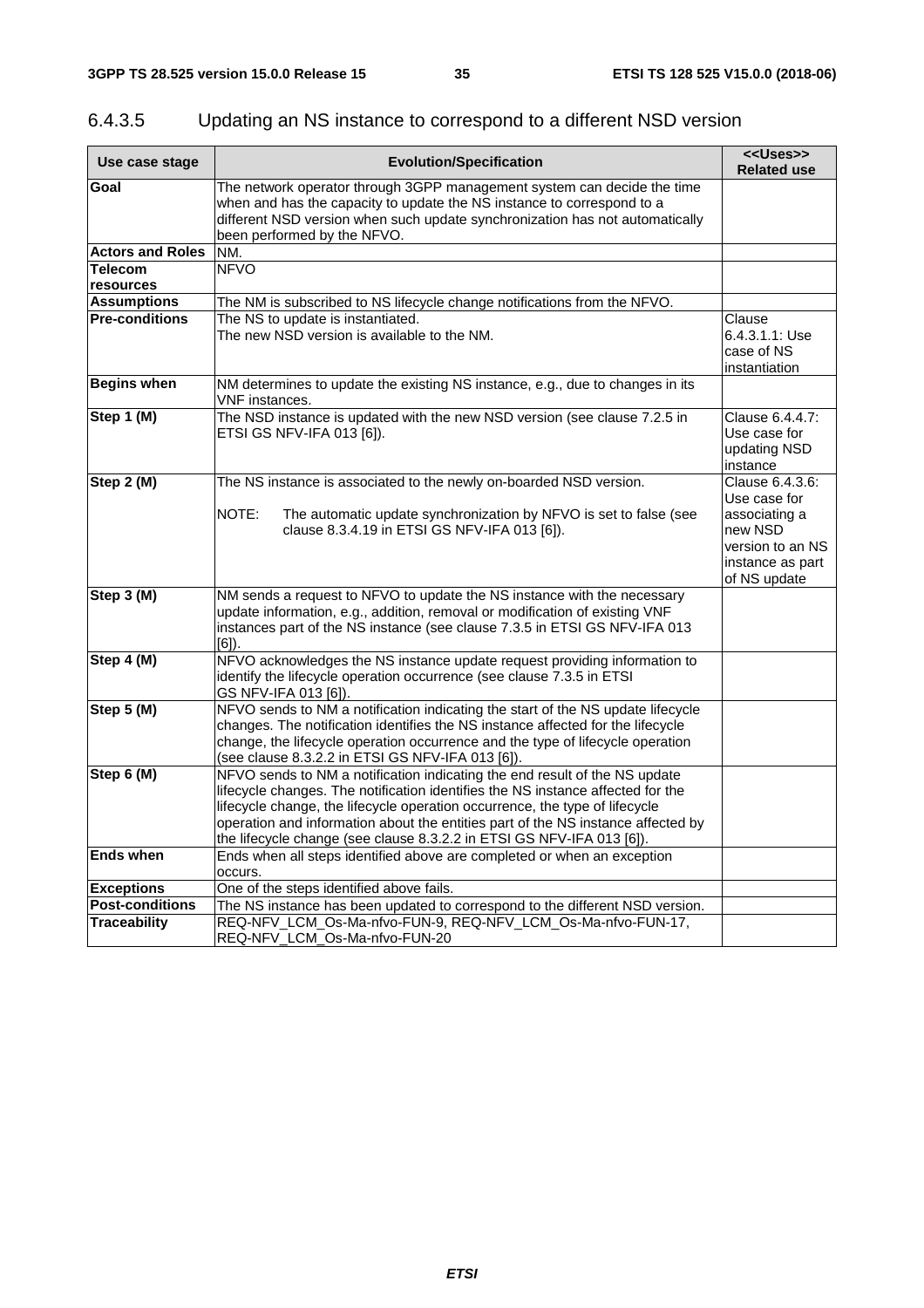| Use case stage                    | <b>Evolution/Specification</b>                                                                                                                                                                                                                                                                                                                                                                                                                                                                 | < <uses>&gt;<br/><b>Related use</b></uses>                   |
|-----------------------------------|------------------------------------------------------------------------------------------------------------------------------------------------------------------------------------------------------------------------------------------------------------------------------------------------------------------------------------------------------------------------------------------------------------------------------------------------------------------------------------------------|--------------------------------------------------------------|
| Goal                              | The network operator through 3GPP management system has the capacity to<br>associate an existing NS instance to a different NSD version as part of NS<br>update, so that the NS instance lifecycle management and NS instance updates<br>can be performed according to the different NSD version.                                                                                                                                                                                              |                                                              |
| <b>Actors and</b><br><b>Roles</b> | NM.                                                                                                                                                                                                                                                                                                                                                                                                                                                                                            |                                                              |
| <b>Telecom</b><br>resources       | <b>NFVO</b>                                                                                                                                                                                                                                                                                                                                                                                                                                                                                    |                                                              |
| <b>Assumptions</b>                | N/A                                                                                                                                                                                                                                                                                                                                                                                                                                                                                            |                                                              |
| <b>Pre-conditions</b>             | The different NSD version to associate the NS instance to is already on-boarded.                                                                                                                                                                                                                                                                                                                                                                                                               | Clause 6.4.4.7:<br>Use case for<br>updating NSD<br>instance. |
| <b>Begins when</b>                | NM determines to associate the different NSD version to the existing NS<br>instance.                                                                                                                                                                                                                                                                                                                                                                                                           |                                                              |
| Step 1 (M)                        | NM sends a request to the NFVO as part of NS update to associate the different<br>NSD version to the NS instance by providing the identifier of the on-boarded<br>different version and indication of whether the NS instance will be automatically<br>synchronized to the new NSD by the NFVO (see clause 8.3.4.15 in ETSI GS<br>NFV-IFA 013 [6]).<br>NOTE:<br>The present use case does not elaborate in the additional steps that<br>can occur when automatic synchronization is performed. |                                                              |
| Step 2 (M)                        | NFVO acknowledges to the NM the successful NS update operation (see<br>clause 7.3.5 in ETSI GS NFV-IFA 013 [6]).                                                                                                                                                                                                                                                                                                                                                                               |                                                              |
| <b>Ends when</b>                  | Ends when all steps identified above are completed or when an exception<br>occurs.                                                                                                                                                                                                                                                                                                                                                                                                             |                                                              |
| <b>Exceptions</b>                 | One of the steps identified above fails.                                                                                                                                                                                                                                                                                                                                                                                                                                                       |                                                              |
| <b>Post-conditions</b>            | The NS instance is associated to the different NSD version.                                                                                                                                                                                                                                                                                                                                                                                                                                    |                                                              |
| <b>Traceability</b>               | REQ- NFV LCM Os-Ma-nfvo-FUN-22                                                                                                                                                                                                                                                                                                                                                                                                                                                                 |                                                              |

# 6.4.3.6 Associating a different NSD version to an NS instance as part of NS update

# 6.4.3.7 Addition of a new VL to an existing NS instance

| Use case stage          | <b>Evolution/Specification</b>                                                                                                                                                      | < <uses>&gt;<br/><b>Related use</b></uses> |
|-------------------------|-------------------------------------------------------------------------------------------------------------------------------------------------------------------------------------|--------------------------------------------|
| Goal                    | Interconnect specific external CPs of specific VNF instances.                                                                                                                       |                                            |
| <b>Actors and Roles</b> | <b>NM</b>                                                                                                                                                                           |                                            |
| Telecom                 | <b>NFVO</b>                                                                                                                                                                         |                                            |
| resources               |                                                                                                                                                                                     |                                            |
| Assumptions             | NM is subscribed for NS LCM notifications                                                                                                                                           |                                            |
| Pre-conditions          | The VNF instances being interconnected already exist (have been instantiated)<br>and belong to the same NS instance.                                                                |                                            |
| Begins when             | NM determines (e.g. by operator's request) the need for interconnecting the VNF<br>instances.                                                                                       |                                            |
| Step 1 (M)              | NM sends a request to the NFVO to update the NS instance by creating a new<br>instance of VL with specific external CPs of specific VNF instances belonging to<br>this NS instance. |                                            |
| Step 2 (M)              | NFVO returns to the NM lifecycleOperationOccurrenceId and processes the<br>request.                                                                                                 |                                            |
| Step 3 (M)              | NFVO sends to NM Lifecycle Change Notification indicating start of the operation.                                                                                                   |                                            |
| Step 4 (M)              | NFVO sends to NM Lifecycle Change Notifications indicating progress of the<br>operation.                                                                                            |                                            |
| Step 5 (M)              | NFVO sends to NM Lifecycle Change Notification indicating result of the<br>operation.                                                                                               |                                            |
| Ends when               | All the steps identified above are successfully completed.                                                                                                                          |                                            |
| <b>Exceptions</b>       | One of the steps identified above fails.                                                                                                                                            |                                            |
| Post-conditions         | The identified VNF instances are interconnected according to the operator's                                                                                                         |                                            |
|                         | needs                                                                                                                                                                               |                                            |
| Traceability            | REQ-NFV LCM Os-Ma-nfvo-FUN-23                                                                                                                                                       |                                            |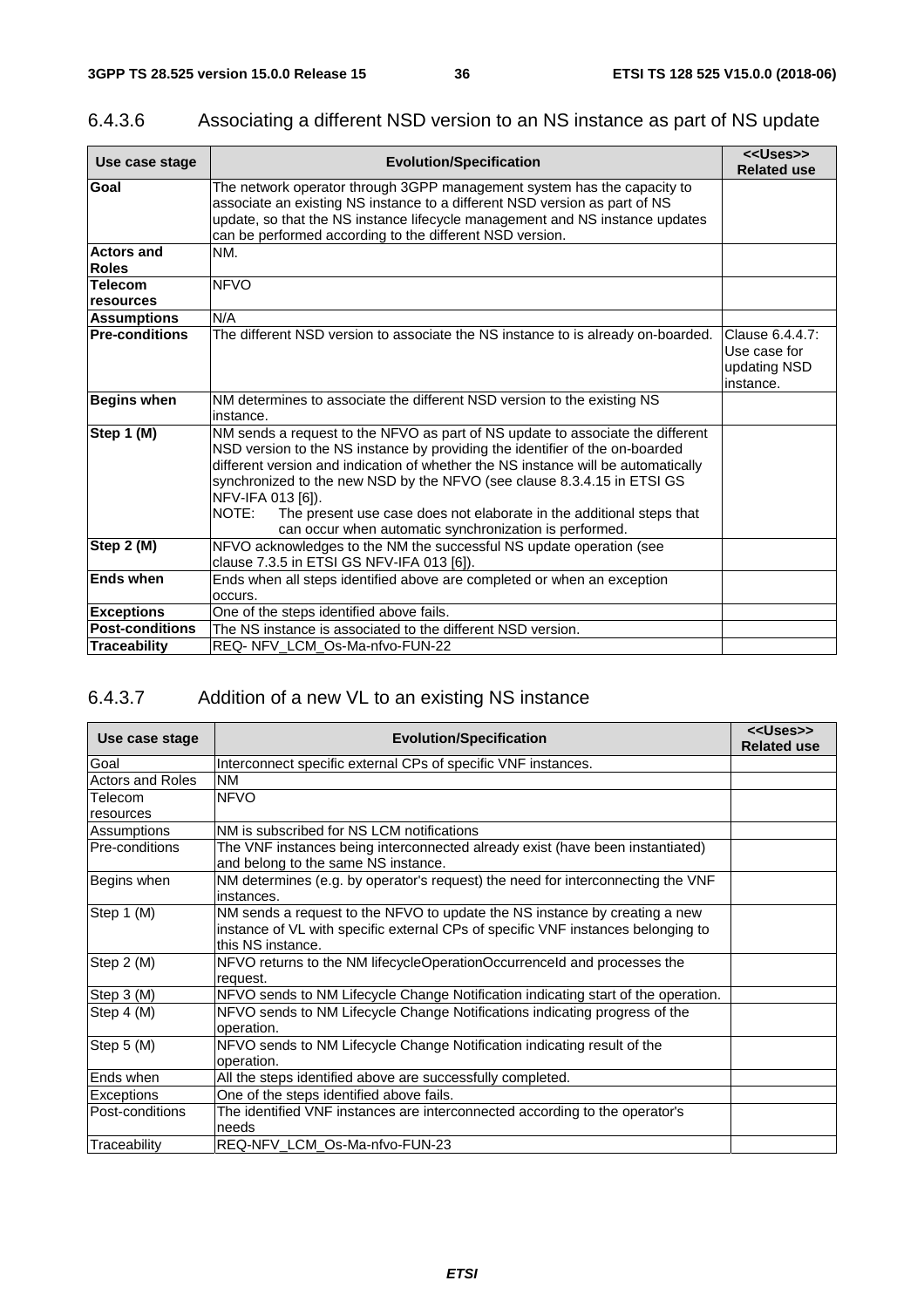| Use case stage          | <b>Evolution/Specification</b>                                                                                                                                                                              | < <uses>&gt;<br/><b>Related use</b></uses> |
|-------------------------|-------------------------------------------------------------------------------------------------------------------------------------------------------------------------------------------------------------|--------------------------------------------|
| Goal                    | Add an existing VNF instances to the existing NS instance.                                                                                                                                                  |                                            |
| <b>Actors and Roles</b> | <b>NM</b>                                                                                                                                                                                                   |                                            |
| Telecom                 | <b>NFVO</b>                                                                                                                                                                                                 |                                            |
| resources               |                                                                                                                                                                                                             |                                            |
| Assumptions             | NM is subscribed for NS LCM notifications                                                                                                                                                                   |                                            |
| Pre-conditions          | The VNF instance being added already exist (has been instantiated) and does<br>not belong to this NS instance.<br>The VNFD (VNF type) of the VNF instance being added is already known to the               |                                            |
|                         | NSD of the NS where the VNF instance is being added to.<br>The DF of the VNF instance being added matches one of the VNF profiles in the<br>NSD of the NS where the VNF instance is being added to.         |                                            |
| Begins when             | NM determines (e.g. by operator's request) the need for adding an existing VNF<br>instance to an existing NS instance.                                                                                      |                                            |
| Step 1 (M)              | NM sends a request to the NFVO to update the NS instance by adding the<br>existing instance of VNF and if needed, with VNF profile to be used for this VNF<br>instance (see [6] clauses 7.3.5 and 8.3.4.3). |                                            |
| Step 2 (M)              | NFVO returns to the NM lifecycleOperationOccurrenceId and processes the<br>request.                                                                                                                         |                                            |
| Step 3 (M)              | NFVO sends to NM Lifecycle Change Notification indicating start of the operation.                                                                                                                           |                                            |
| Step $4 \, (M)$         | NFVO sends to NM Lifecycle Change Notifications indicating progress of the<br>operation.                                                                                                                    |                                            |
| Step 5 (M)              | NFVO sends to NM Lifecycle Change Notification indicating result of the<br>operation.                                                                                                                       |                                            |
| Ends when               | All the steps identified above are successfully completed.                                                                                                                                                  |                                            |
| Exceptions              | One of the steps identified above fails.                                                                                                                                                                    |                                            |
| Post-conditions         | The identified VNF instances have been added to the NS instance according to<br>the operator's needs                                                                                                        |                                            |
| Traceability            | REQ-NFV LCM Os-Ma-nfvo-FUN-24                                                                                                                                                                               |                                            |

# 6.4.3.8 Addition of an existing VNF instance to an existing NS instance

# 6.4.3.9 Addition of a new SAP to an existing NS instance

| Use case stage          | <b>Evolution/Specification</b>                                                    | < <uses>&gt;<br/><b>Related use</b></uses> |
|-------------------------|-----------------------------------------------------------------------------------|--------------------------------------------|
| Goal                    | Add new Service Access Point exposing specific external CP of a specific VNF      |                                            |
|                         | instance.                                                                         |                                            |
| <b>Actors and Roles</b> | <b>NM</b>                                                                         |                                            |
| Telecom                 | <b>NFVO</b>                                                                       |                                            |
| resources               |                                                                                   |                                            |
| Assumptions             | NM is subscribed for NS LCM notifications                                         |                                            |
| Pre-conditions          | The VNF instance who's external CP is being exposed as SAP already exists         |                                            |
|                         | (has been instantiated) and belongs to the same NS instance where the new SAP     |                                            |
|                         | is being added.                                                                   |                                            |
| Begins when             | NM determines (e.g. by operator's request) the need for exposing a specific VNF   |                                            |
|                         | external CP as a new SAP.                                                         |                                            |
| Step 1 (M)              | NM sends a request to the NFVO to update the NS instance by creating a new        |                                            |
|                         | instance of SAP exposing specific external CP of a specific VNF instance          |                                            |
|                         | belonging to this NS instance.                                                    |                                            |
| Step 2 (M)              | NFVO returns to the NM lifecycleOperationOccurrenceId and processes the           |                                            |
|                         | request.                                                                          |                                            |
| Step 3 (M)              | NFVO sends to NM Lifecycle Change Notification indicating start of the operation. |                                            |
| Step 4 (M)              | NFVO sends to NM Lifecycle Change Notifications indicating progress of the        |                                            |
|                         | operation.                                                                        |                                            |
| Step 5 (M)              | NFVO sends to NM Lifecycle Change Notification indicating result of the           |                                            |
|                         | operation.                                                                        |                                            |
| Ends when               | All the steps identified above are successfully completed.                        |                                            |
| Exceptions              | One of the steps identified above fails.                                          |                                            |
| Post-conditions         | The identified external CP of the identified VNF instance is exposed as a new     |                                            |
|                         | SAP according to the operator's needs                                             |                                            |
| Traceability            | REQ-NFV_LCM_Os-Ma-nfvo-FUN-25                                                     |                                            |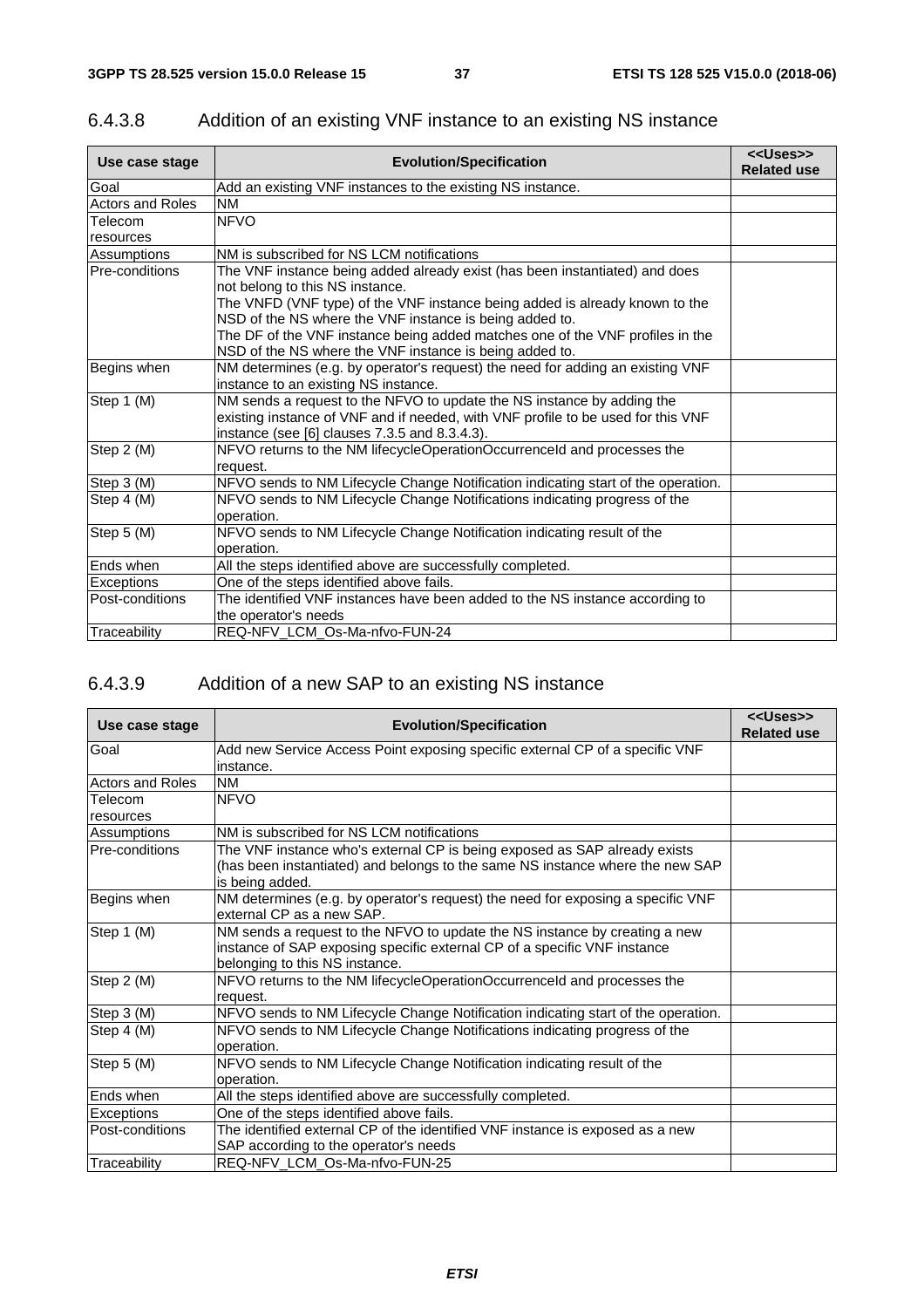| Use case stage              | <b>Evolution/Specification</b>                                                                                                                                                                                            | < <uses>&gt;<br/><b>Related use</b></uses> |
|-----------------------------|---------------------------------------------------------------------------------------------------------------------------------------------------------------------------------------------------------------------------|--------------------------------------------|
| Goal                        | Enable NM to obtain the lifecycle change notifications on one or more NS<br>instance(s).                                                                                                                                  |                                            |
| <b>Actors and Roles</b>     | NM receives NS lifecycle change notifications.                                                                                                                                                                            |                                            |
| <b>Telecom</b><br>resources | <b>NFVO</b>                                                                                                                                                                                                               |                                            |
| Assumptions                 |                                                                                                                                                                                                                           |                                            |
| Pre-conditions              | NFVO is running.<br>NM subscribed for the notifications related to NS lifecycle changes.                                                                                                                                  |                                            |
| Begins when                 | NFVO monitors the lifecycles of the identified NS instance and the NS lifecycle is<br>changed                                                                                                                             |                                            |
| Step 1 (M)                  | NFVO creates NS lifecycle change notification including information: identity of<br>the NS instance, the type of lifecycle change including the beginning or the end of<br>the procedure affecting the lifecycle changes. |                                            |
| Step 2 (M)                  | NFVO sends to NM the NS lifecycle change notifications.                                                                                                                                                                   |                                            |
| Ends when                   | NM unsubscribes to NS lifecycle change notification.                                                                                                                                                                      |                                            |
| Exceptions                  |                                                                                                                                                                                                                           |                                            |
| Post-conditions             | NM has information about the lifecycle changes of the one or more managed NS<br>instance(s).                                                                                                                              |                                            |
| Traceability                | REQ-NFV LCM Os-Ma-nfvo-FUN-20                                                                                                                                                                                             |                                            |

# 6.4.3.10 Notification regarding NS instance lifecycle changes

#### 6.4.3.11 Subscription regarding NS instance lifecycle changes

| Use case stage          | <b>Evolution/Specification</b>                                                   | < <uses>&gt;<br/><b>Related use</b></uses> |
|-------------------------|----------------------------------------------------------------------------------|--------------------------------------------|
| Goal                    | To subscribe by NM the lifecycle changes on one or more NS instance(s).          |                                            |
| <b>Actors and Roles</b> | NM subscribes NS instance lifecycle change notifications.                        |                                            |
| Telecom                 | <b>NFVO</b>                                                                      |                                            |
| resources               |                                                                                  |                                            |
| Assumptions             |                                                                                  |                                            |
| <b>Pre-conditions</b>   | NFVO is running.                                                                 |                                            |
|                         | NM is operational                                                                |                                            |
| Begins when             | NM determines to subscribe lifecycle changes on one or more NS instance(s).      |                                            |
| Step 1 (M)              | NM requests a subscription to NFVO to receive the lifecycle change notifications |                                            |
|                         | regarding one or more NS instance(s).                                            |                                            |
| Step 2 (M)              | NFVO creates a subscription and acknowledges the creation of the subscription    |                                            |
|                         | to NM.                                                                           |                                            |
| Ends when               | All the steps identified above are successfully completed.                       |                                            |
| <b>Exceptions</b>       |                                                                                  |                                            |
| Post-conditions         | NM is subscribed to lifecycle changes of the one or more managed NS              |                                            |
|                         | instance(s).                                                                     |                                            |
| Traceability            | REQ-NFV LCM Os-Ma-nfvo-FUN-19                                                    |                                            |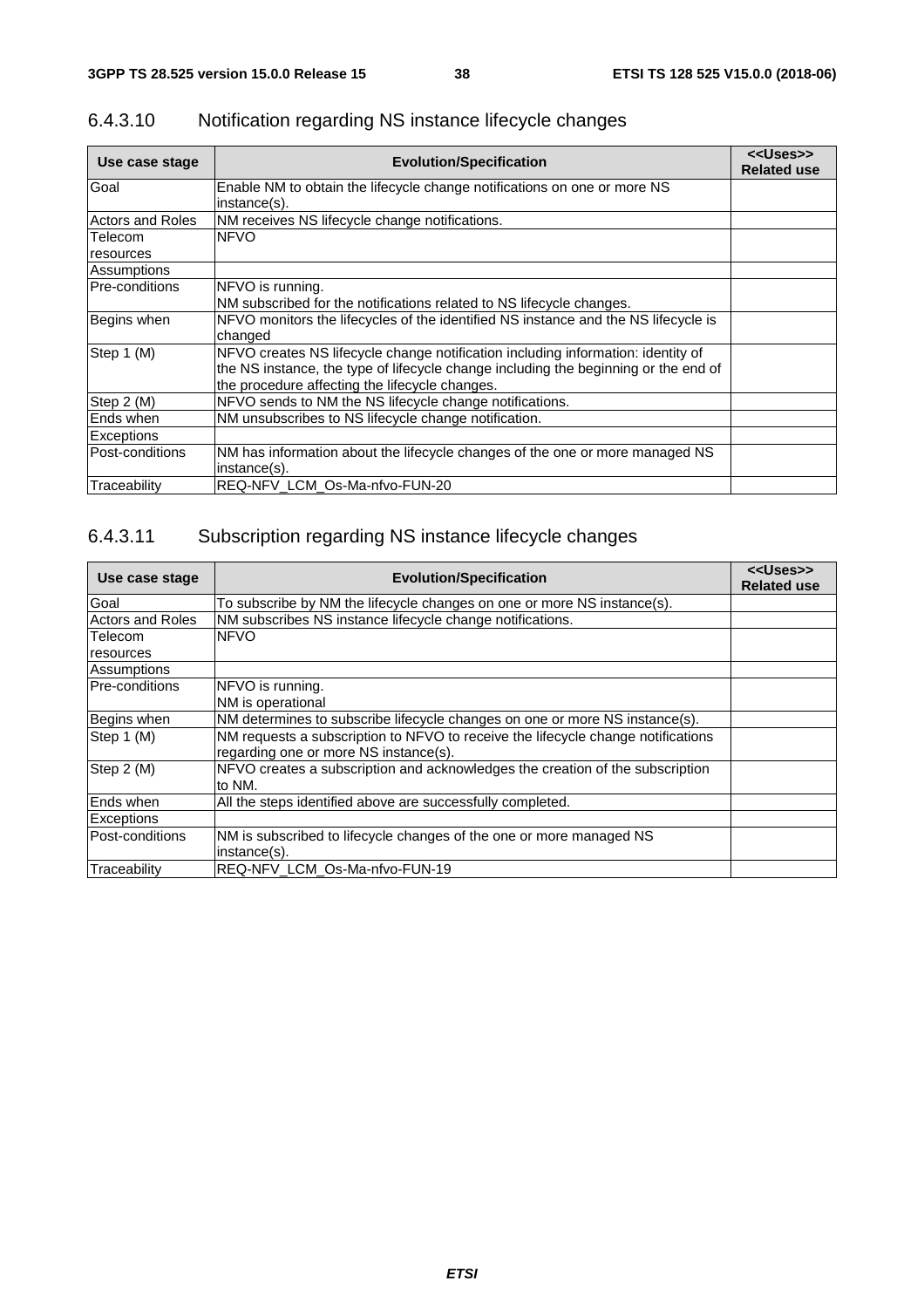| Use case stage          | <b>Evolution/Specification</b>                                                                                                                                                                        | < <uses>&gt;<br/><b>Related use</b></uses> |
|-------------------------|-------------------------------------------------------------------------------------------------------------------------------------------------------------------------------------------------------|--------------------------------------------|
| Goal                    | To create a NS instance identifier and associated instance of a NsInfo information<br>element to enable further NS instantiation.                                                                     |                                            |
| <b>Actors and Roles</b> | NM requests creation of the NS Identifier                                                                                                                                                             |                                            |
| Telecom<br>resources    | NM.<br><b>NFVO</b>                                                                                                                                                                                    |                                            |
| Assumptions             |                                                                                                                                                                                                       |                                            |
| Pre-conditions          | The NSD is on-boarded.                                                                                                                                                                                |                                            |
| Begins when             | NM determines (e.g., by operator request) that a new NS instance identifier, and<br>an associated instance of a NsInfo information element are needed to enable NS<br>instantiation based on the NSD. |                                            |
| Step 1 (M)              | NM sends to NFVO a Create NS Identifier request with reference to the NSD and<br>additional information like NS name (see clause 7.3.2 in ETSI GS NFV-IFA013<br>[6]).                                 |                                            |
| Step 2 (M)              | NFVO creates the NS Identifier and the associated instance of NsInfo information<br>element and sends the response to the NM                                                                          |                                            |
| Ends when               | All the steps identified above are successfully completed.                                                                                                                                            |                                            |
| Exceptions              | One of the steps identified above fails.                                                                                                                                                              |                                            |
| Post-conditions         | A new NS instance identifier and an associated instance of a NsInfo information<br>lelement are created and can be used in further NS instantiation.                                                  |                                            |
| Traceability            | REQ-NFV LCM Os-Ma-nfvo-FUN-29                                                                                                                                                                         |                                            |

#### 6.4.3.12 Create NS Identifier

#### 6.4.3.13 Delete NS instance identifier

| Use case stage          | <b>Evolution/Specification</b>                                                                                                                                                                    | < <uses>&gt;<br/><b>Related use</b></uses> |
|-------------------------|---------------------------------------------------------------------------------------------------------------------------------------------------------------------------------------------------|--------------------------------------------|
| Goal                    | To delete the NS instance identifier and the associated instance of a NsInfo<br>information element after the NS instance termination.                                                            |                                            |
| <b>Actors and Roles</b> | NM requests deletion of the NS instance identifier.                                                                                                                                               |                                            |
| <b>Telecom</b>          | NM. NFVO                                                                                                                                                                                          |                                            |
| resources               |                                                                                                                                                                                                   |                                            |
| Assumptions             |                                                                                                                                                                                                   |                                            |
| lPre-conditions         | NS instance is terminated.                                                                                                                                                                        |                                            |
| Begins when             | NM determines (e.g., by operator request) that the NS instance identifier and the<br>associated instance of NsInfo information element of the terminated NS instance<br>are needed to be deleted. |                                            |
| Step 1 (M)              | NM sends to NFVO a Delete NS Identifier request (see clause 7.3.8 in ETSI GS<br>NFV-IFA013 [6]).                                                                                                  |                                            |
| Step 2 (M)              | NFVO deletes the NS Identifier and sends the response to the NM.                                                                                                                                  |                                            |
| <b>Ends</b> when        | All the steps identified above are successfully completed.                                                                                                                                        |                                            |
| <b>Exceptions</b>       | One of the steps identified above fails.                                                                                                                                                          |                                            |
| Post-conditions         | The NS instance identifier are deleted.                                                                                                                                                           |                                            |
| <b>Traceability</b>     | REQ-NFV LCM Os-Ma-nfvo-FUN-35                                                                                                                                                                     |                                            |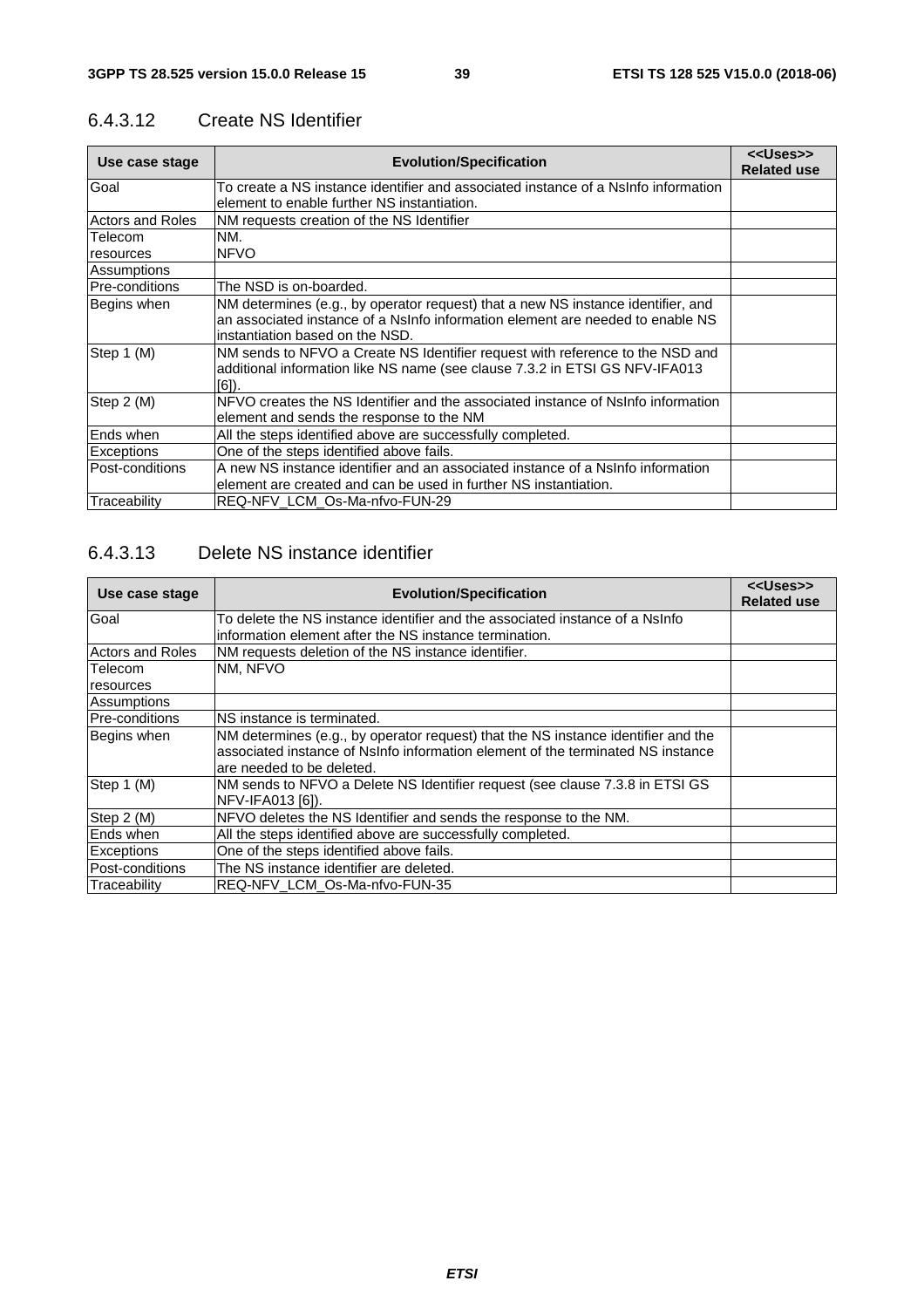| <b>Use Case</b>         | <b>Evolution/Specification</b>                                                                                                                                                          | < <uses>&gt;<br/><b>Related use</b></uses> |
|-------------------------|-----------------------------------------------------------------------------------------------------------------------------------------------------------------------------------------|--------------------------------------------|
| Goal                    | Add an existing PNF to the existing NS instance.                                                                                                                                        |                                            |
| <b>Actors and Roles</b> | <b>NM</b>                                                                                                                                                                               |                                            |
| <b>Telecom</b>          | <b>NFVO</b>                                                                                                                                                                             |                                            |
| <b>resources</b>        |                                                                                                                                                                                         |                                            |
| <b>Assumptions</b>      | NM is subscribed to receive the NS LCM notifications.                                                                                                                                   |                                            |
| <b>Pre-conditions</b>   | The PNF being added already exist and does not belong to this NS instance.<br>The PNFD of the PNF being added is already known to the NSD of the NS where<br>the PNF is being added to. |                                            |
| <b>Begins when</b>      | NM determines (e.g. by operator's request) the need for adding an existing PNF to<br>an existing NS instance.                                                                           |                                            |
| Step 1 (M)              | NM sends a request to the NFVO to update the NS instance by adding the existing<br>PNF (see [6] clauses 7.3.5).                                                                         |                                            |
| Step 2 (M)              | NFVO returns to the NM lifecycleOperationOccurrenceId and processes the request                                                                                                         |                                            |
| Step 3 (M)              | NFVO sends to NM Lifecycle Change Notification indicating start of the operation.                                                                                                       |                                            |
| Step 4 (M)              | NFVO sends to NM Lifecycle Change Notifications indicating progress of the<br>operation.                                                                                                |                                            |
| Step 5 (M)              | NFVO sends to NM Lifecycle Change Notification indicating result of the operation.                                                                                                      |                                            |
| <b>Ends when</b>        | All the steps identified above are successfully completed.                                                                                                                              |                                            |
| <b>Exceptions</b>       | One of the steps identified above fails.                                                                                                                                                |                                            |
| <b>Post-conditions</b>  | The identified PNF has been added to the NS instance according to the operator's<br>needs.                                                                                              |                                            |
| Traceability            | REQ-NFV LCM Os-Ma-nfvo-FUN-x                                                                                                                                                            |                                            |

#### 6.4.3.14 Addition of PNF to the NS instance

# 6.4.3.15 Add an existing VNF instance with connectivity

| Use Case                | <b>Evolution/Specification</b>                                                                                                                                                                  | < <uses>&gt;<br/><b>Related use</b></uses> |
|-------------------------|-------------------------------------------------------------------------------------------------------------------------------------------------------------------------------------------------|--------------------------------------------|
| Goal                    | Add an existing VNF instance to a NS with connectivity to other VNF instance or<br>PNF.                                                                                                         |                                            |
| <b>Actors and Roles</b> | <b>NM</b>                                                                                                                                                                                       |                                            |
| <b>Telecom</b>          | <b>NFVO</b>                                                                                                                                                                                     |                                            |
| resources               |                                                                                                                                                                                                 |                                            |
| <b>Assumptions</b>      | NM is subscribed to receive the NS LCM notifications.                                                                                                                                           |                                            |
| <b>Pre-conditions</b>   | IA VNF instance has been instantiated.                                                                                                                                                          |                                            |
| <b>Begins when</b>      | NM determines (e.g. by operator's request) to add an existing VNF instance to a NS<br>with connectivity to other VNF instance or PNF.                                                           |                                            |
| Step 1 (M)              | NM sends a request to the NFVO to add an existing VNF instance to a NS (see<br>clause 7.3.5 in [6]) with VNF instance identifier and connectivity information for the<br>external CP instances. |                                            |
| Step 2 (M)              | NFVO returns to the NM lifecycleOperationOccurrenceId and processes the request                                                                                                                 |                                            |
| Step 3 (M)              | NFVO sends to NM Lifecycle Change Notification indicating start of the operation.                                                                                                               |                                            |
| Step 4 (M)              | NFVO sends to NM Lifecycle Change Notifications indicating progress of the<br>operation.                                                                                                        |                                            |
| Step 5 (M)              | NFVO sends to NM Lifecycle Change Notification indicating result of the operation.                                                                                                              |                                            |
| <b>Ends when</b>        | All the steps identified above are successfully completed.                                                                                                                                      |                                            |
| <b>Exceptions</b>       | One of the steps identified above fails.                                                                                                                                                        |                                            |
| <b>Post-conditions</b>  | The existing VNF instance has been added with connectivity to other VND instance<br>lor PNF in the NS.                                                                                          |                                            |
| <b>Traceability</b>     | REQ-NFV LCM Os-Ma-nfvo-FUN-x                                                                                                                                                                    |                                            |

#### 6.4.3.16 Add external connectivity to a PNF or VNF instance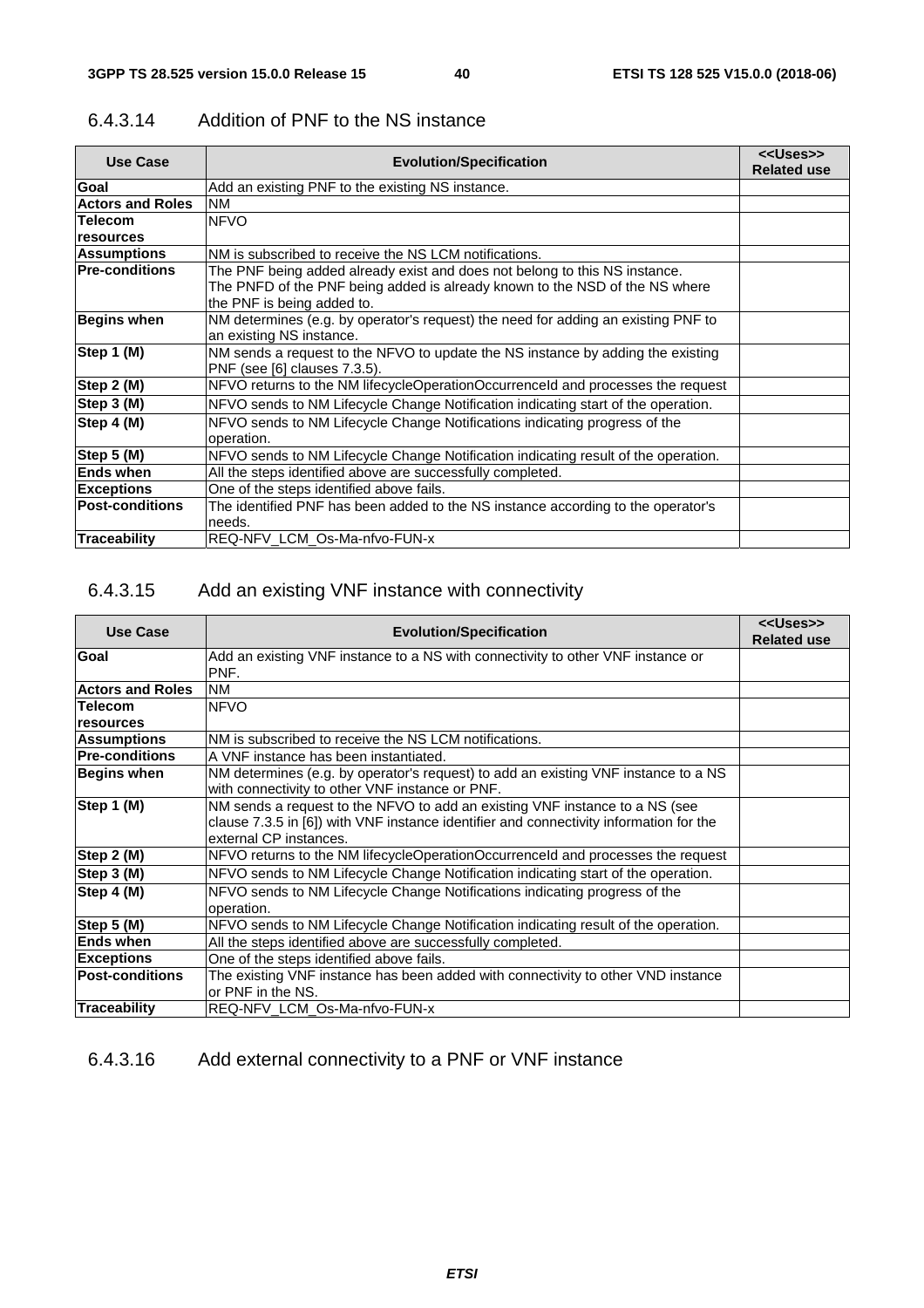| <b>Use Case</b>         | <b>Evolution/Specification</b>                                                                                                                             | < <uses>&gt;<br/><b>Related use</b></uses> |
|-------------------------|------------------------------------------------------------------------------------------------------------------------------------------------------------|--------------------------------------------|
| Goal                    | Add external connectivity to a PNF or VNF instance.                                                                                                        |                                            |
| <b>Actors and Roles</b> | NM                                                                                                                                                         |                                            |
| <b>Telecom</b>          | <b>NFVO</b>                                                                                                                                                |                                            |
| resources               |                                                                                                                                                            |                                            |
| <b>Assumptions</b>      | NM is subscribed to receive the NS LCM notifications.                                                                                                      |                                            |
| <b>Pre-conditions</b>   | A PNF or VNF instance has been added or instantiated in an NS instance without                                                                             |                                            |
|                         | the external connectivity, or a new external connectivity is needed due to PNF or<br>VNF upgrade.                                                          |                                            |
| Begins when             | NM determines (e.g. by operator's request) that it is necessary to add the external<br>connectivity to an existing PNF or VNF instance.                    |                                            |
| Step 1 (M)              | NM sends a request to the NFVO to update the NS instance (see clause 7.3.5 in [6])<br>to add the external connectivity to an existing PNF or VNF instance. |                                            |
| Step 2 (M)              | NFVO returns to the NM lifecycleOperationOccurrenceld and processes the request                                                                            |                                            |
| Step 3 (M)              | NFVO sends to NM Lifecycle Change Notification indicating start of the operation.                                                                          |                                            |
| Step 4 (M)              | NFVO sends to NM Lifecycle Change Notifications indicating progress of the<br>operation.                                                                   |                                            |
| Step 5 (M)              | NFVO sends to NM Lifecycle Change Notification indicating result of the operation.                                                                         |                                            |
| <b>Ends when</b>        | All the steps identified above are successfully completed.                                                                                                 |                                            |
| <b>Exceptions</b>       | One of the steps identified above fails.                                                                                                                   |                                            |
| <b>Post-conditions</b>  | The external connectivity has been added to the PNF or VNF instance according to                                                                           |                                            |
|                         | the operator's needs.                                                                                                                                      |                                            |
| Traceability            | REQ-NFV LCM Os-Ma-nfvo-FUN-x                                                                                                                               |                                            |

#### 6.4.3.17 Add a virtual link to a NS instance

| <b>Use Case</b>                | <b>Evolution/Specification</b>                                                                                                                                                                                                    | < <uses>&gt;<br/><b>Related use</b></uses> |
|--------------------------------|-----------------------------------------------------------------------------------------------------------------------------------------------------------------------------------------------------------------------------------|--------------------------------------------|
| Goal                           | Add a virtual link to a NS instance.                                                                                                                                                                                              |                                            |
| <b>Actors and Roles</b>        | <b>NM</b>                                                                                                                                                                                                                         |                                            |
| <b>Telecom</b>                 | <b>NFVO</b>                                                                                                                                                                                                                       |                                            |
| resources                      |                                                                                                                                                                                                                                   |                                            |
| <b>Assumptions</b>             | NM is subscribed to receive the NS LCM notifications.                                                                                                                                                                             |                                            |
| <b>Pre-conditions</b>          | The NS where the virtual link is to be added has been instantiated.<br>The virtual link descriptor and virtual link profile for the virtual link to be added are<br>available in the NSD either on-boarded previously or updated. |                                            |
| <b>Begins when</b>             | NM determines (e.g. by operator's request) that it is necessary to add a virtual link to<br>an existing NS instance.                                                                                                              |                                            |
| Step 1 (M)                     | NM sends a request to the NFVO to update the NS instance (see clause 7.3.5 in [6])<br>lto add a virtual link.                                                                                                                     |                                            |
| Step 2 (M)                     | NFVO returns to the NM lifecycleOperationOccurrenceld and processes the request                                                                                                                                                   |                                            |
| Step 3 (M)                     | NFVO sends to NM Lifecycle Change Notification indicating start of the operation.                                                                                                                                                 |                                            |
| Step 4 (M)                     | NFVO sends to NM Lifecycle Change Notifications indicating progress of the<br>operation.                                                                                                                                          |                                            |
| $\overline{\text{Step 5 (M)}}$ | NFVO sends to NM Lifecycle Change Notification indicating result of the operation.                                                                                                                                                |                                            |
| <b>Ends when</b>               | All the steps identified above are successfully completed.                                                                                                                                                                        |                                            |
| <b>Exceptions</b>              | One of the steps identified above fails.                                                                                                                                                                                          |                                            |
| <b>Post-conditions</b>         | A virtual link has been added to the NS instance according to the operator's needs.                                                                                                                                               |                                            |
| Traceability                   | REQ-NFV LCM Os-Ma-nfvo-FUN-x                                                                                                                                                                                                      |                                            |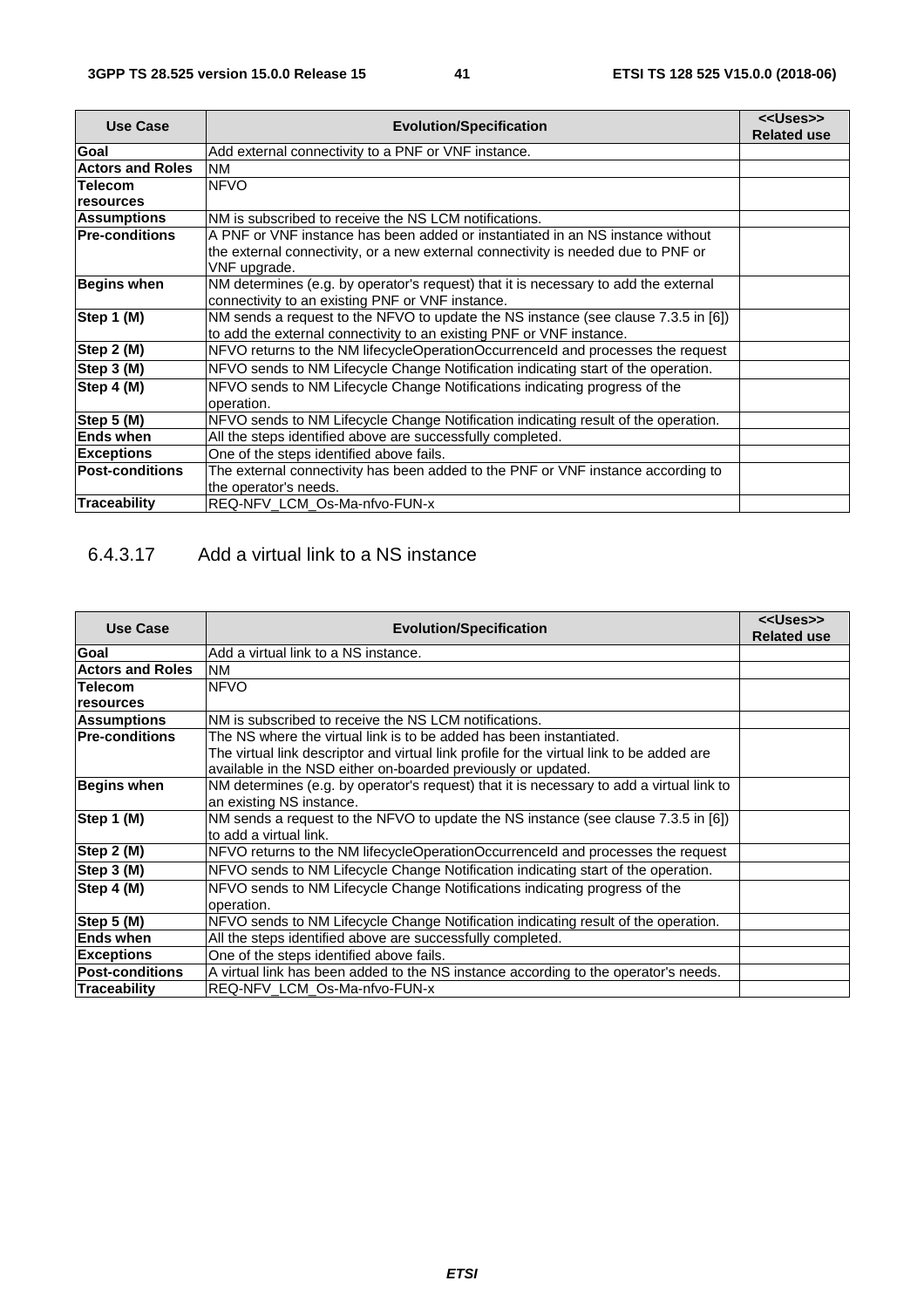| <b>Use Case</b>         | <b>Evolution/Specification</b>                                                     | < <uses>&gt;<br/><b>Related use</b></uses> |
|-------------------------|------------------------------------------------------------------------------------|--------------------------------------------|
| Goal                    | Change external connectivity to a PNF or VNF instance.                             |                                            |
| <b>Actors and Roles</b> | <b>NM</b>                                                                          |                                            |
| <b>Telecom</b>          | <b>NFVO</b>                                                                        |                                            |
| resources               |                                                                                    |                                            |
| <b>Assumptions</b>      | NM is subscribed to receive the NS LCM notifications.                              |                                            |
| <b>Pre-conditions</b>   | A PNF or VNF instance has been added or instantiated in an NS instance.            |                                            |
| <b>Begins when</b>      | NM determines (e.g. by operator's request) that it is necessary to change the      |                                            |
|                         | external connectivity to an existing PNF or VNF instance.                          |                                            |
| Step 1 (M)              | NM sends a request to the NFVO to update the NS instance (see clause 7.3.5 in [6]) |                                            |
|                         | to change the external connectivity to an existing PNF or VNF instance.            |                                            |
| Step 2 (M)              | NFVO returns to the NM lifecycleOperationOccurrenceld and processes the request    |                                            |
| Step 3 (M)              | NFVO sends to NM Lifecycle Change Notification indicating start of the operation.  |                                            |
| Step 4 (M)              | NFVO sends to NM Lifecycle Change Notifications indicating progress of the         |                                            |
|                         | operation.                                                                         |                                            |
| Step 5 (M)              | NFVO sends to NM Lifecycle Change Notification indicating result of the operation. |                                            |
| <b>Ends when</b>        | All the steps identified above are successfully completed.                         |                                            |
| <b>Exceptions</b>       | One of the steps identified above fails.                                           |                                            |
| <b>Post-conditions</b>  | The external connectivity has been changed to the PNF or VNF instance according    |                                            |
|                         | to the operator's needs.                                                           |                                            |
| <b>Traceability</b>     | REQ-NFV LCM Os-Ma-nfvo-FUN-x                                                       |                                            |

# 6.4.3.18 Change external connectivity to a PNF or VNF instance

# 6.4.3.19 Add VNF forwarding graph to a NS instance

| <b>Use Case</b>         | <b>Evolution/Specification</b>                                                      | < <uses>&gt;<br/><b>Related use</b></uses> |
|-------------------------|-------------------------------------------------------------------------------------|--------------------------------------------|
| Goal                    | Add VNF forwarding graph to a NS instance.                                          |                                            |
| <b>Actors and Roles</b> | <b>NM</b>                                                                           |                                            |
| <b>Telecom</b>          | <b>NFVO</b>                                                                         |                                            |
| <b>resources</b>        |                                                                                     |                                            |
| <b>Assumptions</b>      | NM is subscribed to receive the NS LCM notifications.                               |                                            |
| <b>Pre-conditions</b>   | An NS instance, containing the VNF instances and all necessary components (e.g.     |                                            |
|                         | VLs, CPs, SAPs, ) to form a VNFFG, has been instantiated,                           |                                            |
|                         | VNFFGD for the VNFFG to be added already exists.                                    |                                            |
| <b>Begins when</b>      | NM determines (e.g. by operator's request) that it is necessary to add a VNFFG to a |                                            |
|                         | NS instance.                                                                        |                                            |
| Step 1 (M)              | NM sends a request to the NFVO to update the NS instance (see clause 7.3.5 in [6])  |                                            |
|                         | by adding a VNFFG to a NS instance.                                                 |                                            |
| Step 2 (M)              | NFVO returns to the NM lifecycleOperationOccurrenceId and processes the request     |                                            |
| Step 3 (M)              | NFVO sends to NM Lifecycle Change Notification indicating start of the operation.   |                                            |
| Step 4 (M)              | NFVO sends to NM Lifecycle Change Notifications indicating progress of the          |                                            |
|                         | operation.                                                                          |                                            |
| Step 5 (M)              | NFVO sends to NM Lifecycle Change Notification indicating result of the operation.  |                                            |
| <b>Ends when</b>        | All the steps identified above are successfully completed.                          |                                            |
| <b>Exceptions</b>       | One of the steps identified above fails.                                            |                                            |
| <b>Post-conditions</b>  | The VNFFG has been added to the NS instance according to the operator's needs.      |                                            |
| Traceability            | REQ-NFV LCM Os-Ma-nfvo-FUN-x                                                        |                                            |

#### 6.4.3.20 Update VNF forwarding graph in a NS instance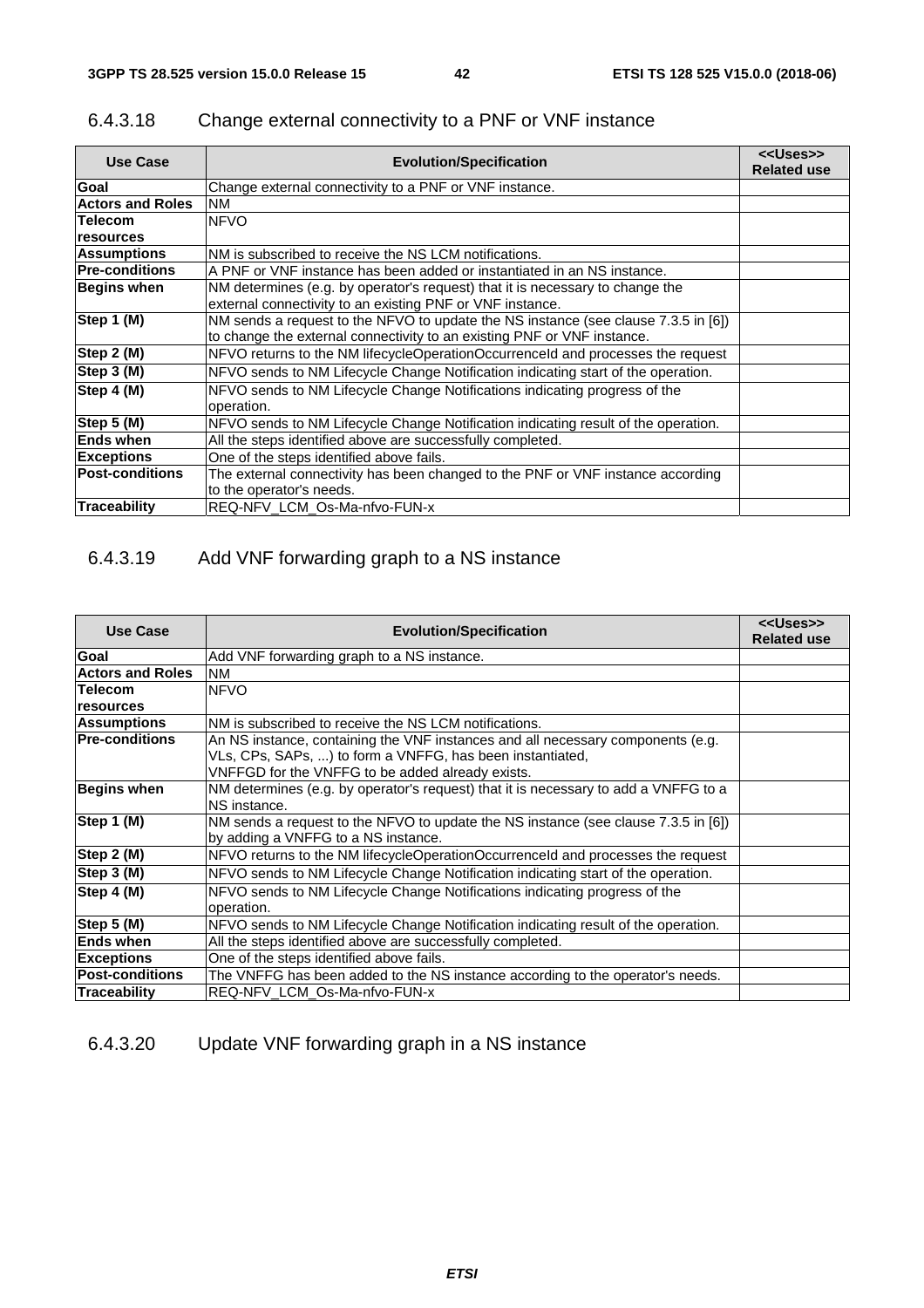| <b>Use Case</b>         | <b>Evolution/Specification</b>                                                                                                                                                      | < <uses>&gt;<br/><b>Related use</b></uses> |
|-------------------------|-------------------------------------------------------------------------------------------------------------------------------------------------------------------------------------|--------------------------------------------|
| Goal                    | Update VNF forwarding graph in a NS instance.                                                                                                                                       |                                            |
| <b>Actors and Roles</b> | <b>NM</b>                                                                                                                                                                           |                                            |
| <b>Telecom</b>          | <b>NFVO</b>                                                                                                                                                                         |                                            |
| resources               |                                                                                                                                                                                     |                                            |
| <b>Assumptions</b>      | NM is subscribed to receive the NS LCM notifications.                                                                                                                               |                                            |
| <b>Pre-conditions</b>   | An NS instance with VNFFG already exists,<br>VNFFGD for the VNFFG to be updated already exists.                                                                                     |                                            |
| <b>Begins when</b>      | NM determines (e.g. by operator's request) that it is necessary to update the VNFFG<br>in a NS instance.                                                                            |                                            |
| Step 1 (M)              | NM sends a request to the NFVO to update the VNFFG (e.g. addition, deletion, and<br>modification of NFP) in a NS instance via the NS update operation (see clause 7.3.5<br>in [6]). |                                            |
| Step 2 (M)              | NFVO returns to the NM lifecycleOperationOccurrenceId, and the idenfifier of new<br>NFP if the update is to add a NFP to the existing VNFFG, and processes the<br>request.          |                                            |
| Step 3 (M)              | NFVO sends to NM Lifecycle Change Notification indicating start of the operation.                                                                                                   |                                            |
| Step 4 (M)              | NFVO sends to NM Lifecycle Change Notifications indicating progress of the<br>operation.                                                                                            |                                            |
| Step 5 (M)              | NFVO sends to NM Lifecycle Change Notification indicating result of the operation.                                                                                                  |                                            |
| <b>Ends when</b>        | All the steps identified above are successfully completed.                                                                                                                          |                                            |
| <b>Exceptions</b>       | One of the steps identified above fails.                                                                                                                                            |                                            |
| <b>Post-conditions</b>  | The VNFFG has been updated to the NS instance according to the operator's<br>needs.                                                                                                 |                                            |
| Traceability            | REQ-NFV LCM Os-Ma-nfvo-FUN-x                                                                                                                                                        |                                            |

# 6.4.4 NS Descriptor use cases

# 6.4.4.1 NS Descriptor (NSD) On-boarding

| Use case stage          | <b>Evolution/Specification</b>                                              | < <uses>&gt;<br/><b>Related use</b></uses> |
|-------------------------|-----------------------------------------------------------------------------|--------------------------------------------|
| Goal                    | NSD On-boarding                                                             |                                            |
| <b>Actors and Roles</b> | NM                                                                          |                                            |
| Telecom                 | NM. NFVO                                                                    |                                            |
| resources               |                                                                             |                                            |
| Assumptions             | NSD on-boarding is triggered by the NM layer                                |                                            |
| <b>Pre-conditions</b>   | NFVO is running.                                                            |                                            |
|                         | NM layer is operational.                                                    |                                            |
|                         | The NM layer possesses the NSD                                              |                                            |
| Begins when             | NM layer determines the need for on-boarding of the NSD                     |                                            |
| Step 1 (M)              | NM layer sends a request to the NFVO on the NSD on-boarding as specified in |                                            |
|                         | [6], clause 7.2.2.                                                          |                                            |
| Step 2 (M)              | NFVO processes the request and on-boarding proceeds.                        |                                            |
| Step 3 (M)              | NFVO acknowledges to the NM layer successful NSD on-boarding.               |                                            |
| <b>Exceptions</b>       |                                                                             |                                            |
| Post-conditions         | The NSD is on-boarded.                                                      |                                            |
| Traceability            | REQ-NFV LCM Os-Ma-nfvo-FUN-14, REQ-NFV LCM Os-Ma-nfvo-FUN-15                |                                            |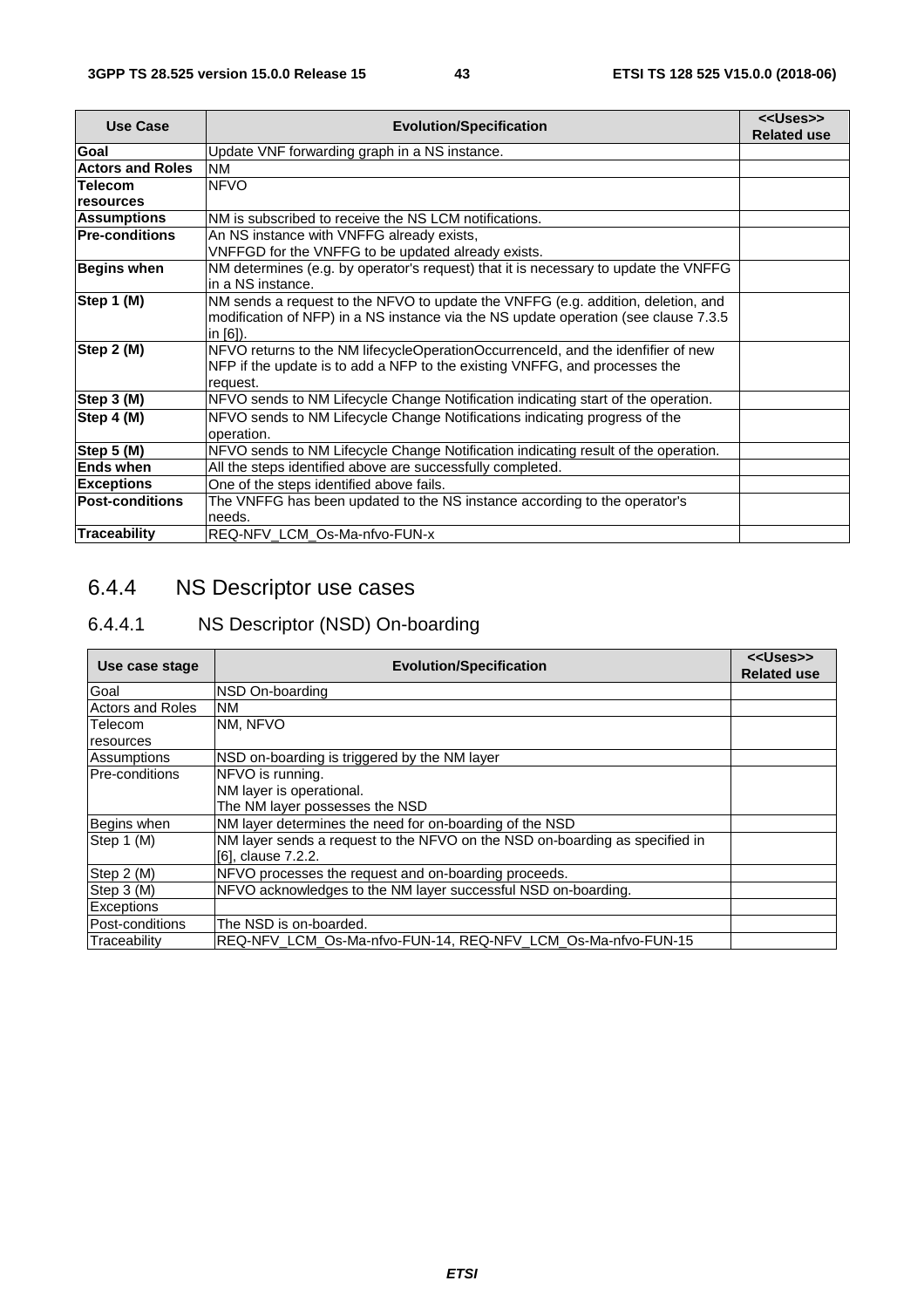| Use case stage          | <b>Evolution/Specification</b>                                                  | < <uses>&gt;<br/><b>Related use</b></uses> |
|-------------------------|---------------------------------------------------------------------------------|--------------------------------------------|
| Goal                    | NS Descriptor instance enabling                                                 |                                            |
| <b>Actors and Roles</b> | <b>NM</b>                                                                       |                                            |
| Telecom                 | NM, NFVO                                                                        |                                            |
| resources               |                                                                                 |                                            |
| Assumptions             | NS Descriptor instance enabling is triggered by the NM layer                    |                                            |
| lPre-conditions         | NFVO is running.                                                                |                                            |
|                         | NM layer is operational.                                                        |                                            |
|                         | There is a NS Descriptor instance in one of the following states: "Disabled, In |                                            |
|                         | use" or "Disabled, Not in use" defined in [6], clause D2.2                      |                                            |
| Begins when             | NM layer determines the need for enabling the NS Descriptor instance            |                                            |
| Step 1 (M)              | NM layer sends a request to the NFVO on enabling the NS Descriptor instance     |                                            |
|                         | as specified in [6], clause 7.2.3.                                              |                                            |
| Step 2 (M)              | NFVO processes the request and enables the NS Descriptor instance               |                                            |
| Step 3 (M)              | NFVO acknowledges to the NM layer successful enablement of the NS Descriptor    |                                            |
|                         | instance.                                                                       |                                            |
| <b>Exceptions</b>       |                                                                                 |                                            |
| Post-conditions         | The NS Descriptor instance is enabled.                                          |                                            |
| Traceability            |                                                                                 |                                            |

# 6.4.4.2 Enabling NS Descriptor instance

#### 6.4.4.3 Disabling NS Descriptor instance

| Use case stage          | <b>Evolution/Specification</b>                                               | < <uses>&gt;<br/><b>Related use</b></uses> |
|-------------------------|------------------------------------------------------------------------------|--------------------------------------------|
| Goal                    | NS Descriptor instance disabling                                             |                                            |
| <b>Actors and Roles</b> | <b>NM</b>                                                                    |                                            |
| Telecom                 | NM, NFVO                                                                     |                                            |
| resources               |                                                                              |                                            |
| Assumptions             | NS Descriptor instance disabling is triggered by the NM layer                |                                            |
| Pre-conditions          | NFVO is running.                                                             |                                            |
|                         | NM layer is operational.                                                     |                                            |
|                         | There is a NS Descriptor instance in one of the states "Enabled, In use" or  |                                            |
|                         | "Enabled, Not in use" defined in [6], clause D2.2                            |                                            |
| Begins when             | NM layer determines the need for disabling the NS Descriptor instance        |                                            |
| Step 1 (M)              | NM layer sends a request to the NFVO on disabling the NS Descriptor instance |                                            |
|                         | as specified in [6], clause 7.2.4.                                           |                                            |
| Step 2 (M)              | NFVO processes the request and disables the NS Descriptor instance           |                                            |
| Step 3 (M)              | NFVO acknowledges to the NM layer successful disabling of the NS Descriptor  |                                            |
|                         | instance                                                                     |                                            |
| <b>Exceptions</b>       |                                                                              |                                            |
| Post-conditions         | The NS Descriptor instance is disabled                                       |                                            |
| Traceability            |                                                                              |                                            |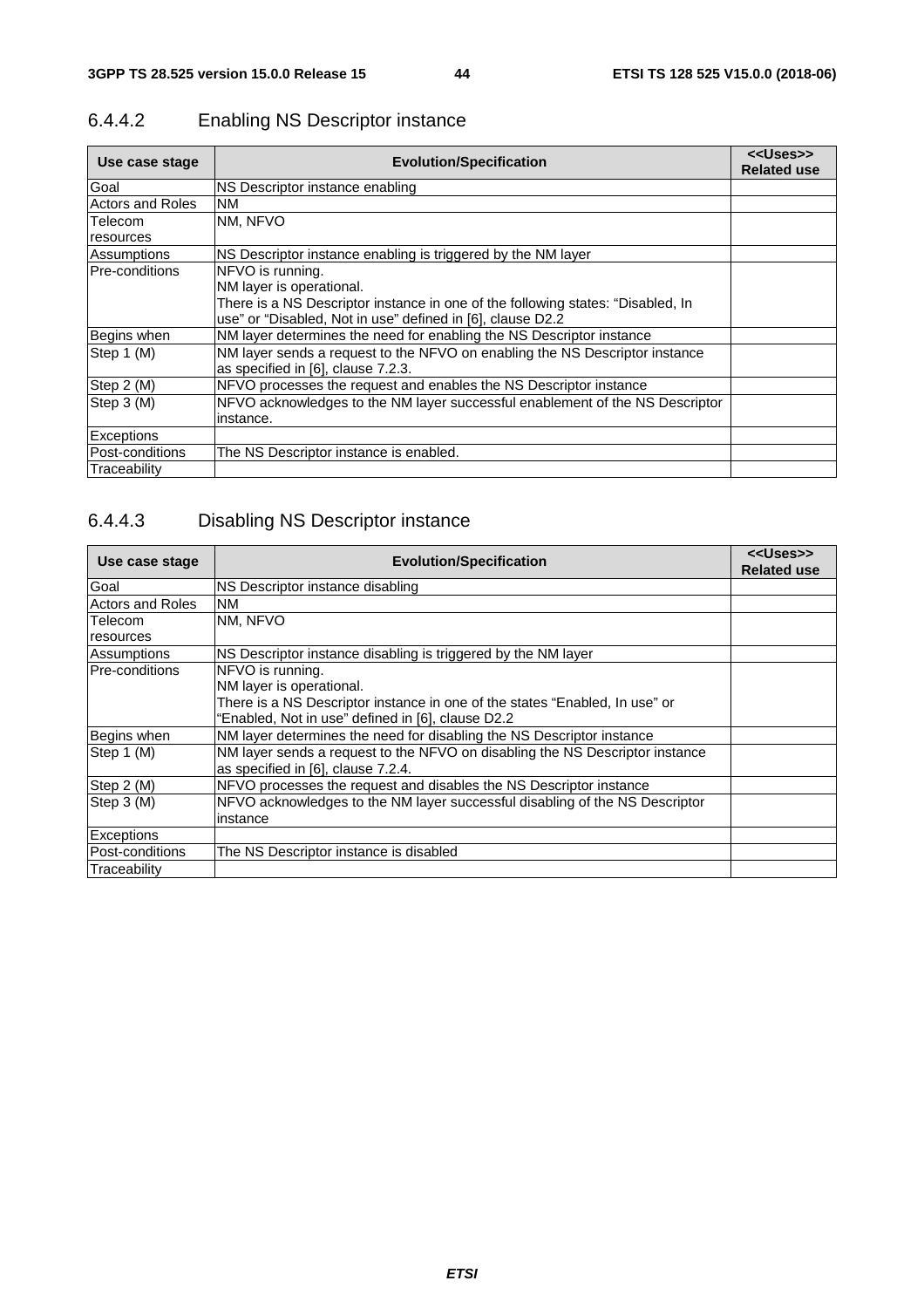| Use case stage          | <b>Evolution/Specification</b>                                                     | < <uses>&gt;<br/><b>Related use</b></uses> |
|-------------------------|------------------------------------------------------------------------------------|--------------------------------------------|
| Goal                    | Enable NM to obtain information on one or more NS Descriptors (NSDs)               |                                            |
| <b>Actors and Roles</b> | NM.                                                                                |                                            |
| Telecom                 | NFVO.                                                                              |                                            |
| resources               |                                                                                    |                                            |
| Assumptions             | INSD querying is triggered by the NM.                                              |                                            |
| Pre-conditions          | One or more NSDs are on-boarded.                                                   |                                            |
|                         | NFVO is running.                                                                   |                                            |
|                         | NM is operational                                                                  |                                            |
| Begins when             | NM determines to query one or more NSD(s).                                         |                                            |
| Step 1 (M)              | NM sends a request to the NFVO to query one or more NSD(s), with the filter        |                                            |
|                         | defining the NSDs on which the query applies, and the attribute selector providing |                                            |
|                         | a list of attribute names of the NSD(s), according to [6], clause 7.2.7            |                                            |
| Step 2 (M)              | NFVO processes the request.                                                        |                                            |
| Step 3 (M)              | NFVO sends to the NM the result of the operation.                                  |                                            |
| Exceptions              |                                                                                    |                                            |
| Post-conditions         | The NM possesses the requested information on the NSD(s)                           |                                            |
| Traceability            |                                                                                    |                                            |

# 6.4.4.4 Query NSD operation

# 6.4.4.5 Delete NS Descriptor operation, when in use

| Use case stage          | <b>Evolution/Specification</b>                                                  | < <uses>&gt;<br/><b>Related use</b></uses> |
|-------------------------|---------------------------------------------------------------------------------|--------------------------------------------|
| Goal                    | Delete one or more NS Descriptor(s) that are in use.                            |                                            |
| <b>Actors and Roles</b> | <b>NM</b>                                                                       |                                            |
| Telecom                 | NM, NFVO                                                                        |                                            |
| resources               |                                                                                 |                                            |
| Assumptions             | Deletion of the NS Descriptor (NSD) is triggered by the NM layer                |                                            |
| Pre-conditions          | NFVO is running.                                                                |                                            |
|                         | NM layer is operational.                                                        |                                            |
|                         | There are one or several NSD(s) in the state "Disabled, In use" defined in [6], |                                            |
|                         | clause D <sub>2.2</sub>                                                         |                                            |
| Begins when             | NM layer determines the need for deletion of the NSDs                           |                                            |
| Step 1 (M)              | NM layer sends a request to the NFVO on deletion of the NSDs as specified in    |                                            |
|                         | [6], clause 7.2.6.                                                              |                                            |
| Step 2 (M)              | NFVO processes the request and transfers the NSDs into the Deletion Pending     |                                            |
|                         | state.                                                                          |                                            |
| Step 3 (M)              | NFVO responds to the NM layer with the result of the operation including        |                                            |
|                         | indication that the NSDs are marked as delete pending.                          |                                            |
| Step 4 (M)              | After the last NS associated with certain NSD is terminated, the NFVO deletes   |                                            |
|                         | lthe NSD.                                                                       |                                            |
| Exceptions              |                                                                                 |                                            |
| Post-conditions         | The NSDs are deleted                                                            |                                            |
| Traceability            |                                                                                 |                                            |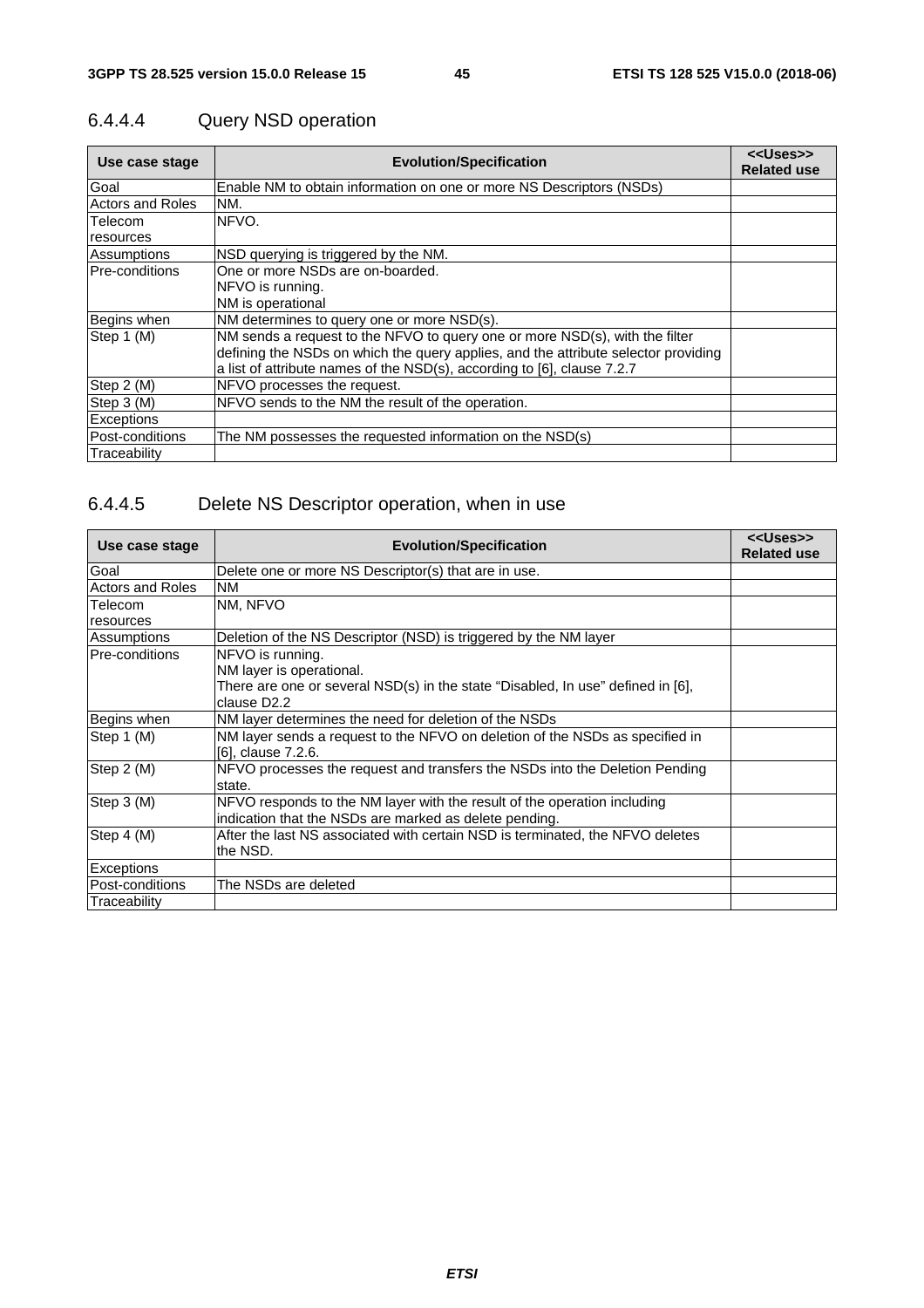| Use case stage          | <b>Evolution/Specification</b>                                                       | < <uses>&gt;<br/><b>Related use</b></uses> |
|-------------------------|--------------------------------------------------------------------------------------|--------------------------------------------|
| Goal                    | Delete one or more NS Descriptor(s), a single version of an NSD or all versions.     |                                            |
| <b>Actors and Roles</b> | NM.                                                                                  |                                            |
| <b>Telecom</b>          | NM, NFVO                                                                             |                                            |
| resources               |                                                                                      |                                            |
| Assumptions             | Deletion of the NS Descriptor (NSD) is triggered by the NM layer                     |                                            |
| <b>Pre-conditions</b>   | NFVO is running.                                                                     |                                            |
|                         | NM layer is operational.                                                             |                                            |
|                         | There is a group of NSD(s) to be deleted that are all in the state "Disabled, Not in |                                            |
|                         | use" as defined in [6], clause D2.2                                                  |                                            |
| Begins when             | NM layer determines the need for deletion of the group of the NSD(s).                |                                            |
| Step 1 (M)              | NM layer sends a request to the NFVO on deletion of the NSD(s) as specified in       |                                            |
|                         | [6], clause 7.2.6.                                                                   |                                            |
| Step 2 (M)              | NFVO processes the request and deletes the NSD(s).                                   |                                            |
| Step 3 (M)              | NFVO responds to the NM layer with the result of the operation.                      |                                            |
| Exceptions              |                                                                                      |                                            |
| Post-conditions         | The NSD(s) are deleted                                                               |                                            |
| Traceability            |                                                                                      |                                            |

# 6.4.4.6 Delete NS Descriptor operation, when not in use

# 6.4.4.7 Updating NSD instance

| Use case stage              | <b>Evolution/Specification</b>                                                                                                                                                                                                                                                            | < <uses>&gt;<br/><b>Related use</b></uses>                            |
|-----------------------------|-------------------------------------------------------------------------------------------------------------------------------------------------------------------------------------------------------------------------------------------------------------------------------------------|-----------------------------------------------------------------------|
| Goal                        | The network operator through 3GPP management system has the capacity to<br>update an on-boarded NSD instance on the NFVO. An NSD update creates a<br>new NSD version and the previous on-boarded versions of the NSD are not<br>modified (see clause 7.2.5.1 in ETSI GS NFV-IFA 013 [6]). |                                                                       |
| <b>Actors and Roles</b>     | NM.                                                                                                                                                                                                                                                                                       |                                                                       |
| <b>Telecom</b><br>resources | <b>NFVO</b>                                                                                                                                                                                                                                                                               |                                                                       |
| <b>Assumptions</b>          | N/A                                                                                                                                                                                                                                                                                       |                                                                       |
| <b>Pre-conditions</b>       | The NSD to update has been on-boarded.                                                                                                                                                                                                                                                    | Clause 6.4.4.1:<br>Use case for NS<br>Descriptor (NSD)<br>On-boarding |
| <b>Begins when</b>          | NM determines to update the existing on-boarded NSD.                                                                                                                                                                                                                                      |                                                                       |
| Step 1 (M)                  | NM sends a request to the NFVO to update the NSD by providing the identifier<br>of the existing on-boarded version of the NSD to update, the new NSD version,<br>and optionally additional user defined data (see clause 7.2.5 in ETSI<br>GS NFV-IFA 013 [6]).                            |                                                                       |
| Step 2 (M)                  | NFVO acknowledges to the NM the successful NSD update providing the<br>identifier of the newly on-boarded NSD version (see clause 7.2.5 in ETSI GS<br>NFV-IFA 013 [6]).                                                                                                                   |                                                                       |
| <b>Ends when</b>            | Ends when all steps identified above are completed or when an exception<br>occurs.                                                                                                                                                                                                        |                                                                       |
| <b>Exceptions</b>           | One of the steps identified above fails.<br>The NSD to update is in deletion pending state.<br>The new NSD version does not correspond to be a different version of the<br>existing on-boarded NSD to update.                                                                             |                                                                       |
| <b>Post-conditions</b>      | The newly NSD version is on-boarded.                                                                                                                                                                                                                                                      |                                                                       |
| Traceability                | REQ- NFV LCM Os-Ma-nfvo-FUN-21                                                                                                                                                                                                                                                            |                                                                       |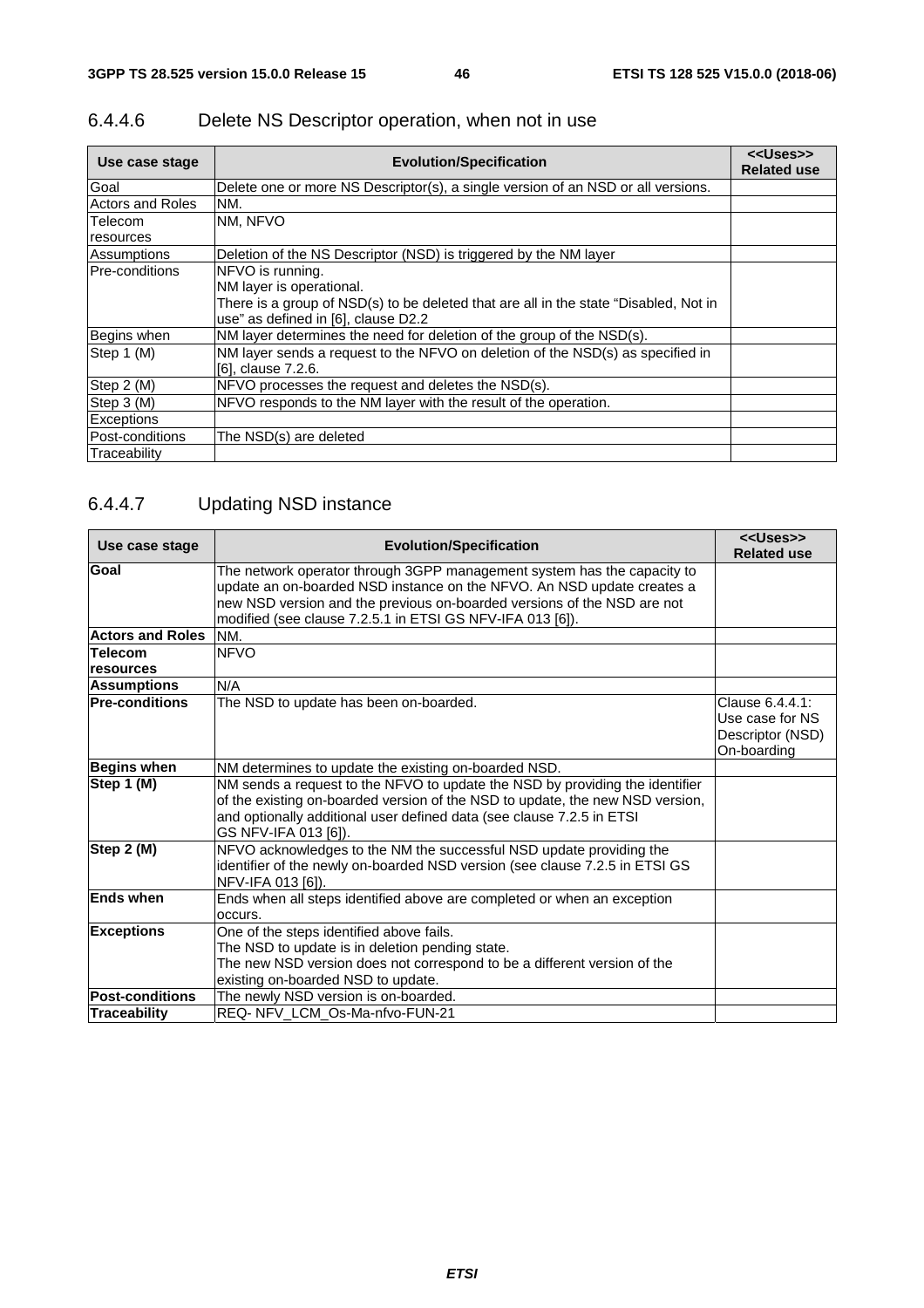| Use case stage          | <b>Evolution/Specification</b>                                                                                           | < <uses>&gt;<br/><b>Related use</b></uses> |
|-------------------------|--------------------------------------------------------------------------------------------------------------------------|--------------------------------------------|
| Goal                    | Update the user defined data in the NS Descriptor                                                                        |                                            |
| <b>Actors and Roles</b> | <b>NM</b>                                                                                                                |                                            |
| Telecom                 | NM, NFVO                                                                                                                 |                                            |
| resources               |                                                                                                                          |                                            |
| Assumptions             | NS Descriptor update is triggered by the NM layer                                                                        |                                            |
| lPre-conditions         | NFVO is running.                                                                                                         |                                            |
|                         | NM layer is operational.                                                                                                 |                                            |
|                         | There is an onboarded NS Descriptor (NSD).                                                                               |                                            |
| Begins when             | NM layer determines the need for update of the user defined data in the NSD.                                             |                                            |
| Step 1 (M)              | NM layer sends a request to the NFVO on update of the user defined data in the<br>NSD as specified in [6], clause 7.2.5. |                                            |
| Step 2 (M)              | NFVO processes the request and updates the NSD resulting in update of the<br>user defined data of the NSD.               |                                            |
| Step 3 (M)              | NFVO sends response message to the NM layer, indicating successful NSD                                                   |                                            |
|                         | update.                                                                                                                  |                                            |
| <b>Exceptions</b>       |                                                                                                                          |                                            |
| Post-conditions         | The NSD is updated.                                                                                                      |                                            |
| Traceability            |                                                                                                                          |                                            |

# 6.4.4.8 Updating NSD user defined data

# 6.4.4.9 Subscribe to NSD change notifications

| Use case stage          | <b>Evolution/Specification</b>                                                                                                                                                                                                                                                                                    | < <uses>&gt;<br/><b>Related use</b></uses> |
|-------------------------|-------------------------------------------------------------------------------------------------------------------------------------------------------------------------------------------------------------------------------------------------------------------------------------------------------------------|--------------------------------------------|
| Goal                    | Enable the NM to subscribe with a filter for the notifications related to changes of<br>one or several NSDs, sent by the NFVO                                                                                                                                                                                     |                                            |
| <b>Actors and Roles</b> | NM.                                                                                                                                                                                                                                                                                                               |                                            |
| Telecom                 | NM, NFVO.                                                                                                                                                                                                                                                                                                         |                                            |
| resources               |                                                                                                                                                                                                                                                                                                                   |                                            |
| Assumptions             |                                                                                                                                                                                                                                                                                                                   |                                            |
| <b>Pre-conditions</b>   | NFVO is operational.<br>NM is operational.                                                                                                                                                                                                                                                                        |                                            |
| Begins when             | NM determines a need in subscription to notifications on changes of certain<br>$NSD(s)$ .                                                                                                                                                                                                                         |                                            |
| Step 1 (M)              | NM sends a request to the NFVO, according to [6], clause 7.2.12.<br>The request contains the input filter for selecting the NSD(s) and the related<br>change notifications to subscribe to. This filter can contain information about<br>specific types of changes to subscribe to, or attributes of the NsdInfo. |                                            |
| Step 2 (M)              | NFVO processes the request and registers the NM to receive notifications about<br>changes of NSD(s).                                                                                                                                                                                                              |                                            |
| Step 3 (M)              | NFVO sends to the NM the result of the operation.                                                                                                                                                                                                                                                                 |                                            |
| <b>Exceptions</b>       |                                                                                                                                                                                                                                                                                                                   |                                            |
| Post-conditions         | The NM is registered to receive notifications about changes of the NSD(s).                                                                                                                                                                                                                                        |                                            |
| Traceability            | REQ- NFV LCM Os-Ma-nfvo-FUN-33                                                                                                                                                                                                                                                                                    |                                            |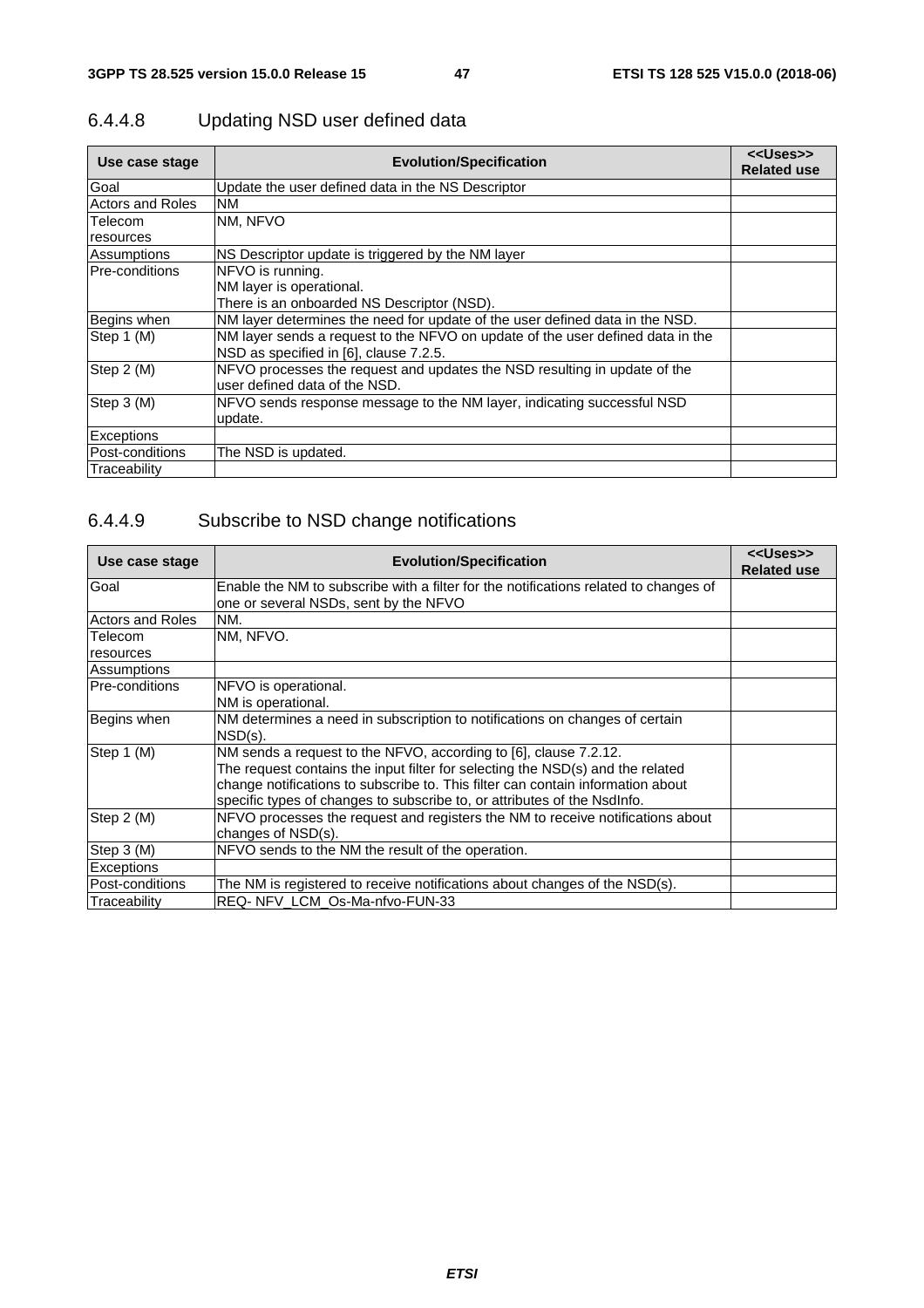| Use case stage          | <b>Evolution/Specification</b>                                                                 | < <uses>&gt;<br/><b>Related use</b></uses> |
|-------------------------|------------------------------------------------------------------------------------------------|--------------------------------------------|
| Goal                    | Enable the NM to receive notifications related to NSD management changes,<br>sent by the NFVO. |                                            |
| <b>Actors and Roles</b> | NM.                                                                                            |                                            |
| Telecom                 | NM. NFVO.                                                                                      |                                            |
| resources               |                                                                                                |                                            |
| Assumptions             |                                                                                                |                                            |
| <b>Pre-conditions</b>   | NFVO is operational.                                                                           |                                            |
|                         | NM is operational.                                                                             |                                            |
|                         | The NM is subscribed to notifications related to management changes of NSD                     |                                            |
|                         | instances matching the filter defined at the time of the subscription.                         |                                            |
| Begins when             | NFVO monitors the NSD instances matching the filter and detects the                            |                                            |
|                         | management change in one of the NSD instances.                                                 |                                            |
| Step 1 (M)              | NFVO sends to the NM the notification according to [6], clause 7.2.13.                         |                                            |
| <b>Exceptions</b>       |                                                                                                |                                            |
| Post-conditions         | The NM received the notification.                                                              |                                            |
| <b>Traceabilitv</b>     | REQ-NFV LCM Os-Ma-nfvo-FUN-34                                                                  |                                            |

#### 6.4.4.10 Notify operation on management changes in NSDs

#### 6.4.5 PNFD Use Cases

#### 6.4.5.1 Introduction

PNFD lifecycle operations are considered exclusively in the context of definitions of the PNF connection points where the PNF may connect to a VL and PNF connection points exposure as service access points, see clause 6.6 [10], particularly the Table 6.6.2.2-1: Attributes of the Pnfd information element.

#### 6.4.5.2 On-board PNFD operation

| Use case stage          | <b>Evolution/Specification</b>                                                | < <uses>&gt;<br/><b>Related use</b></uses> |
|-------------------------|-------------------------------------------------------------------------------|--------------------------------------------|
| Goal                    | Enable NM to perform On-board PNFD operation.                                 |                                            |
| <b>Actors and Roles</b> | NM.                                                                           |                                            |
| Telecom                 | NM. NFVO.                                                                     |                                            |
| resources               |                                                                               |                                            |
| Assumptions             | PNFD on-boarding is triggered by the NM.                                      |                                            |
| <b>Pre-conditions</b>   | NFVO is running.                                                              |                                            |
|                         | NM is operational.                                                            |                                            |
| Begins when             | NM determines a need in on-boarding a PNFD to make it available for use by NS |                                            |
|                         | Descriptors (NSDs).                                                           |                                            |
| Step 1 (M)              | NM sends a PNFD on-board request to the NFVO, according to [6], clause 7.2.8. |                                            |
|                         | The request contains the PNFD to be on-boarded.                               |                                            |
| Step 2 (M)              | NFVO processes the request and on-boards the PNFD.                            |                                            |
| Step 3 (M)              | NFVO sends to the NM the result of the operation.                             |                                            |
| <b>Exceptions</b>       |                                                                               |                                            |
| lPost-conditions        | The PNFD is on-boarded and available for use by NS Descriptors.               |                                            |
| Traceability            | REQ-NFV LCM Os-Ma-nfvo-FUN-x                                                  |                                            |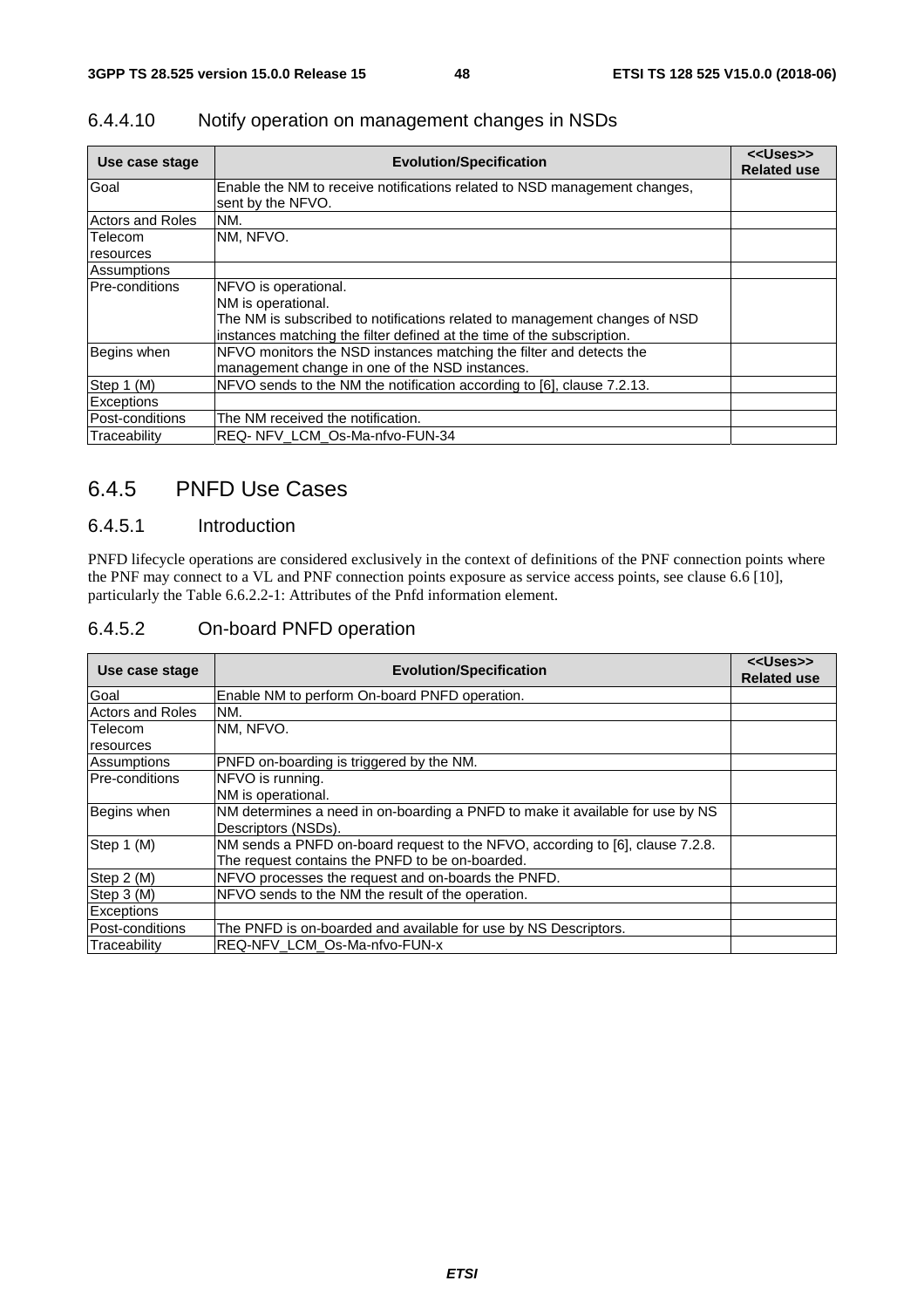| Use case stage          | <b>Evolution/Specification</b>                                                                                                                                       | < <uses>&gt;<br/><b>Related use</b></uses> |
|-------------------------|----------------------------------------------------------------------------------------------------------------------------------------------------------------------|--------------------------------------------|
| Goal                    | Enable NM to create a new version of already on-boarded PNFD using Update<br>PNFD operation.                                                                         |                                            |
| <b>Actors and Roles</b> | NM.                                                                                                                                                                  |                                            |
| Telecom<br>resources    | NM, NFVO.                                                                                                                                                            |                                            |
| Assumptions             |                                                                                                                                                                      |                                            |
| Pre-conditions          | NFVO is operational.<br>NM is operational.<br>The old version of the PNFD is on-boarded.                                                                             |                                            |
| Begins when             | NM determines a need in creation of a new version of already on-boarded PNFD<br>using Update PNFD operation.                                                         |                                            |
| Step 1 (M)              | NM sends a Update PNFD request to the NFVO, according to [6], clause 7.2.9.<br>The request contains the PNFD to be created as a new version of the existing<br>PNFD. |                                            |
| Step 2 (M)              | NFVO processes the request and creates a new version of the PNFD                                                                                                     |                                            |
| Step 3 (M)              | NFVO sends to the NM the result of the operation.                                                                                                                    |                                            |
| <b>Exceptions</b>       |                                                                                                                                                                      |                                            |
| Post-conditions         | The new version of the PNFD is created and available for use by NS Descriptors.                                                                                      |                                            |
| Traceability            | REQ-NFV LCM Os-Ma-nfvo-FUN-28                                                                                                                                        |                                            |

# 6.4.5.3 Create a new version of already on-boarded PNFD

# 6.4.5.4 Update of the user defined data on PNFD

| Use case stage          | <b>Evolution/Specification</b>                                                                                                                                                          | < <uses>&gt;<br/><b>Related use</b></uses> |
|-------------------------|-----------------------------------------------------------------------------------------------------------------------------------------------------------------------------------------|--------------------------------------------|
| Goal                    | Enable NM to update the user defined data on PNFD using Update PNFD.<br>operation.                                                                                                      |                                            |
| <b>Actors and Roles</b> | NM.                                                                                                                                                                                     |                                            |
|                         |                                                                                                                                                                                         |                                            |
| Telecom                 | NM, NFVO.                                                                                                                                                                               |                                            |
| resources               |                                                                                                                                                                                         |                                            |
| Assumptions             |                                                                                                                                                                                         |                                            |
| <b>Pre-conditions</b>   | NFVO is operational.                                                                                                                                                                    |                                            |
|                         | NM is operational.                                                                                                                                                                      |                                            |
|                         | PNFD is on-boarded.                                                                                                                                                                     |                                            |
| Begins when             | NM determines a need in updating the user defined data on PNFD using Update<br>PNFD operation.                                                                                          |                                            |
| Step 1 (M)              | NM sends a Update PNFD request to the NFVO, according to [6], clause 7.2.9.<br>The request contains the user defined data to be updated and does not contain<br>new PNFD to be created. |                                            |
| Step 2 (M)              | NFVO processes the request and updates the user defined data on the PNFD.                                                                                                               |                                            |
| Step 3 (M)              | NFVO sends to the NM the result of the operation.                                                                                                                                       |                                            |
| <b>Exceptions</b>       |                                                                                                                                                                                         |                                            |
| Post-conditions         | The user defined data on the PNFD is updated.                                                                                                                                           |                                            |
| Traceability            | REQ- NFV_LCM_Os-Ma-nfvo-FUN-30                                                                                                                                                          |                                            |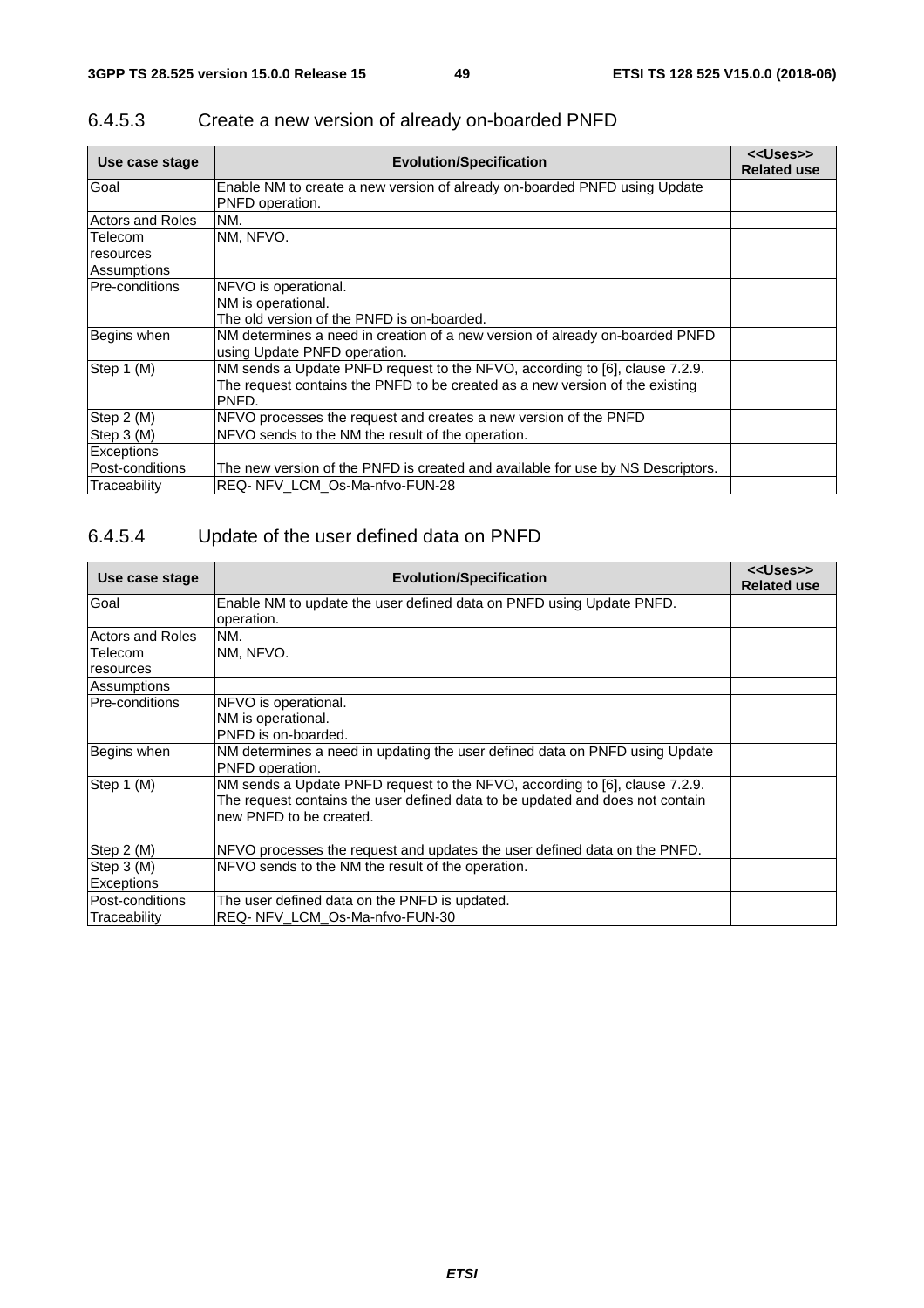| Use case stage          | <b>Evolution/Specification</b>                                                      | < <uses>&gt;<br/><b>Related use</b></uses> |
|-------------------------|-------------------------------------------------------------------------------------|--------------------------------------------|
| Goal                    | Enable NM to delete the PNFDs.                                                      |                                            |
| <b>Actors and Roles</b> | NM.                                                                                 |                                            |
| Telecom                 | NM, NFVO.                                                                           |                                            |
| resources               |                                                                                     |                                            |
| Assumptions             |                                                                                     |                                            |
| Pre-conditions          | NFVO is operational.                                                                |                                            |
|                         | NM is operational.                                                                  |                                            |
|                         | The PNFD(s) are on-boarded and not in use in any of the NSs that are in the         |                                            |
|                         | active or NOT INSTANTIATED state.                                                   |                                            |
| Begins when             | NM determines a need in deletion of the PNFD(s).                                    |                                            |
| Step 1 (M)              | NM sends a Delete PNFD request to the NFVO, according to [6], clause 7.2.10.        |                                            |
|                         | The request contains                                                                |                                            |
|                         | - identification of the on-boarded instance(s) of the PNFD(s) to be deleted.        |                                            |
|                         | - indication if the delete operation is to be applied on all versions of these PNFD |                                            |
|                         | instances.                                                                          |                                            |
| Step 2 (M)              | NFVO processes the request and deletes the PNFD(s) as requested.                    |                                            |
| Step 3 (M)              | NFVO sends to the NM the result of the operation.                                   |                                            |
| Exceptions              |                                                                                     |                                            |
| Post-conditions         | The PNFD(s) are deleted as requested.                                               |                                            |
| Traceability            | REQ- NFV LCM Os-Ma-nfvo-FUN-31                                                      |                                            |

# 6.4.5.5 Delete PNFD operation

# 6.4.5.6 Query PNFD operation

| Use case stage          | <b>Evolution/Specification</b>                                                  | < <uses>&gt;<br/><b>Related use</b></uses> |
|-------------------------|---------------------------------------------------------------------------------|--------------------------------------------|
| Goal                    | Enable NM to query the NFVO concerning details of one or more PNFDs.            |                                            |
| <b>Actors and Roles</b> | NM.                                                                             |                                            |
| Telecom                 | NM, NFVO.                                                                       |                                            |
| resources               |                                                                                 |                                            |
| Assumptions             |                                                                                 |                                            |
| Pre-conditions          | NFVO is operational.                                                            |                                            |
|                         | NM is operational.                                                              |                                            |
|                         | The PNFD(s) are on-boarded.                                                     |                                            |
| Begins when             | NM determines a need in querying of the PNFD(s).                                |                                            |
| Step 1 (M)              | NM sends a Query PNFD request to the NFVO, according to [6], clause 7.2.11.     |                                            |
|                         | The request contains                                                            |                                            |
|                         | - Filter conditions to select the PNFDs on which the query applies, based on    |                                            |
|                         | attributes of the PNFDs                                                         |                                            |
|                         | - A list of attribute names of the PNFD. If present, only these attributes are  |                                            |
|                         | returned for the instances of PNFD matching the filter. If absent, the complete |                                            |
|                         | <b>PNFD</b> instances are returned.                                             |                                            |
| Step 2 (M)              | NFVO processes the request and provides the requested information.              |                                            |
| Step 3 (M)              | NFVO sends to the NM the result of the operation.                               |                                            |
| Exceptions              |                                                                                 |                                            |
| Post-conditions         | The information on the PNFDs provided to the NM as requested.                   |                                            |
| Traceability            | REQ- NFV LCM Os-Ma-nfvo-FUN-32                                                  |                                            |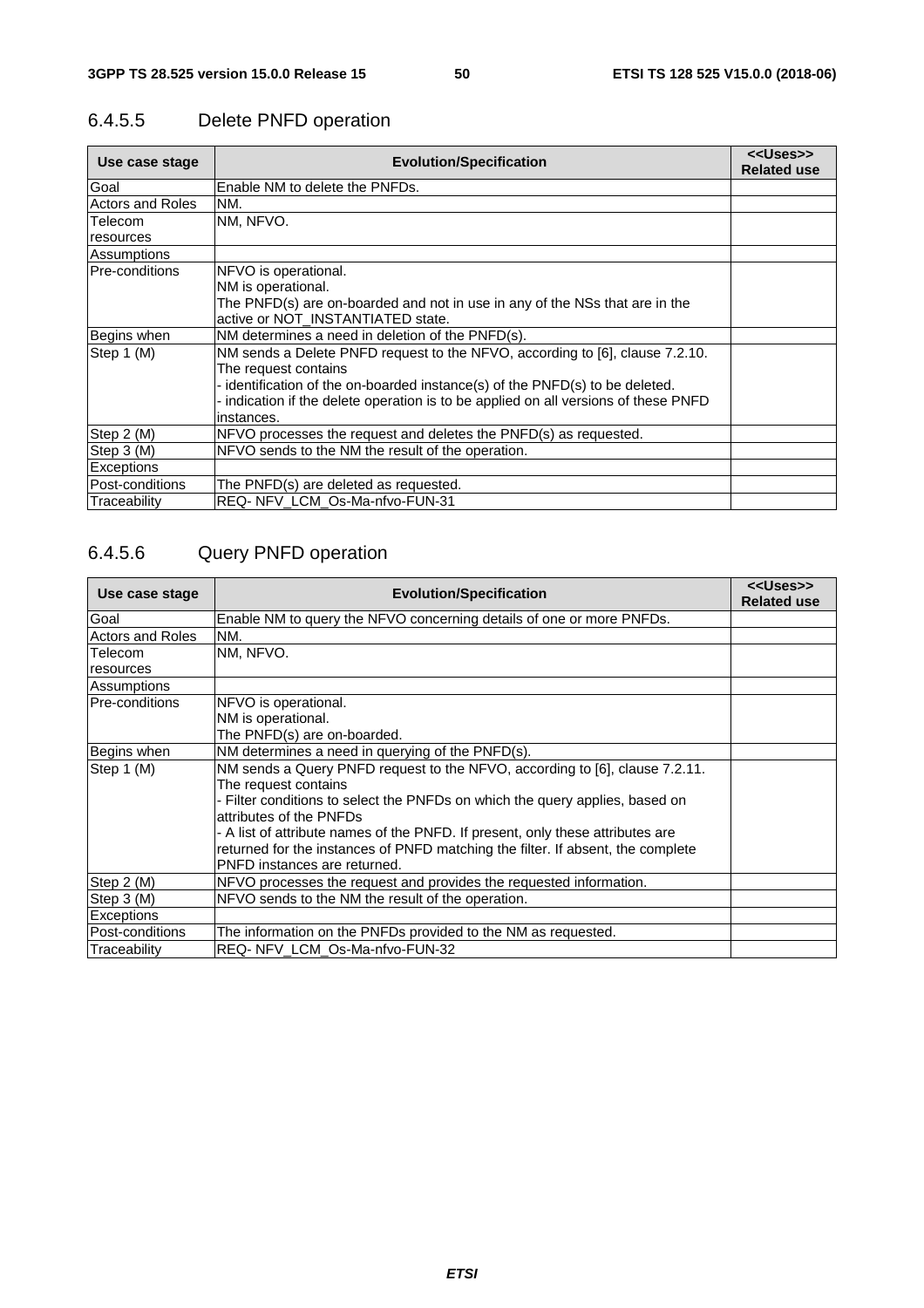# Annex A (informative): Change history

| <b>Change history</b> |                |             |            |            |     |                                                                   |            |
|-----------------------|----------------|-------------|------------|------------|-----|-------------------------------------------------------------------|------------|
| <b>Date</b>           | <b>Meeting</b> | <b>TDoc</b> | <b>ICR</b> | <b>Rev</b> | Cat | Subject/Comment                                                   | <b>New</b> |
|                       |                |             |            |            |     |                                                                   | version    |
| 2017-06               | SA#76          | SP-170504   | 0001       |            | F   | Moving LCM supported use cases and requirements from TS<br>28.510 | 14.1.0     |
| 2017-06               | SA#76          | SP-170504   | 0002       |            | F   | VNF application software update                                   | 14.1.0     |
| 2018-03               | SA#79          | SP-180059   | 0004       |            | F   | Scope extension                                                   | 14.2.0     |
| 2018-03               | SA#79          | SP-180059   | 0005       |            | F   | Use case of NS instantiation                                      | 14.2.0     |
| 2018-03               | SA#79          | SP-180059   | 0006       |            | F   | Use cases of PNF addition, removal, and modification              | 14.2.0     |
| 2018-06               | SA#80          | SP-180417   | 0009       |            | В   | Add use case of adding VNF instance to a NS with connectivity     | 15.0.0     |
| 2018-06               | SA#80          | SP-180417   | 0010       | 2          | B   | Add use case of adding external connectivity to a PNF or VNF      | 15.0.0     |
|                       |                |             |            |            |     | instance                                                          |            |
| 2018-06               | SA#80          | SP-180417   | 0011       |            | B   | Add use case of adding NS virtual link to a NS instance           | 15.0.0     |
| 2018-06               | SA#80          | SP-180417   | 0013       | 2          | B   | Add use case of changing external connectivity to a PNF or        | 15.0.0     |
|                       |                |             |            |            |     | <b>VNF</b> instance                                               |            |
| 2018-06               | SA#80          | SP-180417   | 0014       |            | в   | Adding requirement for PNFD on-boarding use case                  | 15.0.0     |
| 2018-06               | SA#80          | SP-180417   | 0016       |            | B   | Use case and requirement of adding VNFFG to a NS instance         | 15.0.0     |
| 2018-06               | SA#80          | SP-180417   | 0017       |            | B   | Use case and requirement of updating VNFFG in a NS                | 15.0.0     |
|                       |                |             |            |            |     | instance                                                          |            |